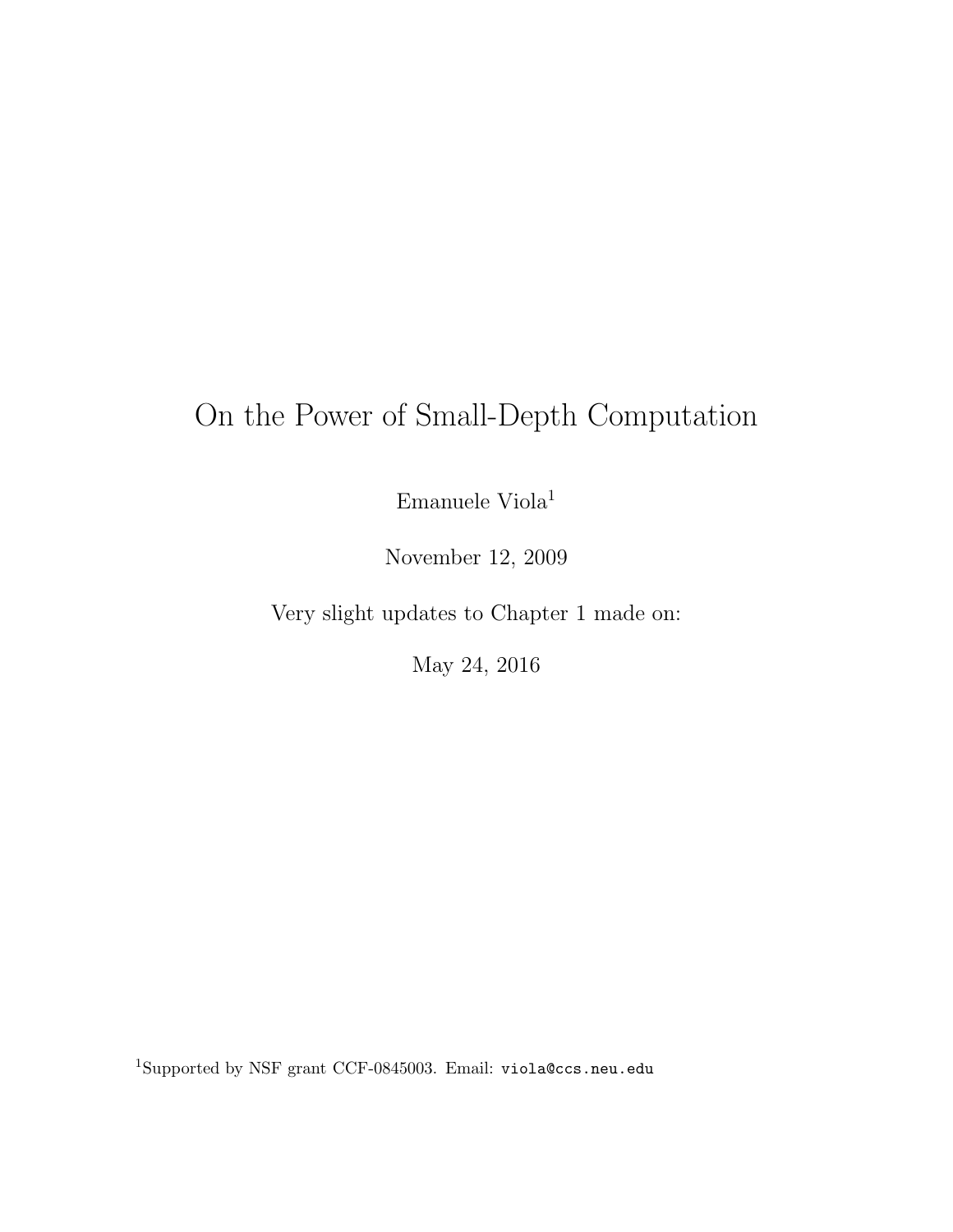#### Abstract

In this work we discuss selected topics on small-depth computation, presenting a few unpublished proofs along the way. The four chapters contain:

- 1. A unified treatment of the challenge of exhibiting explicit functions that have small correlation with low-degree polynomials over  $\{0, 1\}$ .
- 2. An unpublished proof that small bounded-depth circuits  $(AC<sup>0</sup>)$  have exponentially small correlation with the parity function. The proof is due to Klivans and Vadhan; it builds upon and simplifies previous ones.
- 3. Valiant's simulation of log-depth linear-size circuits of fan-in 2 by sub-exponential size circuits of depth 3 and unbounded fan-in. To our knowledge, a proof of this result has never appeared in full.
- 4. Applebaum, Ishai, and Kushilevitz's cryptography in bounded depth.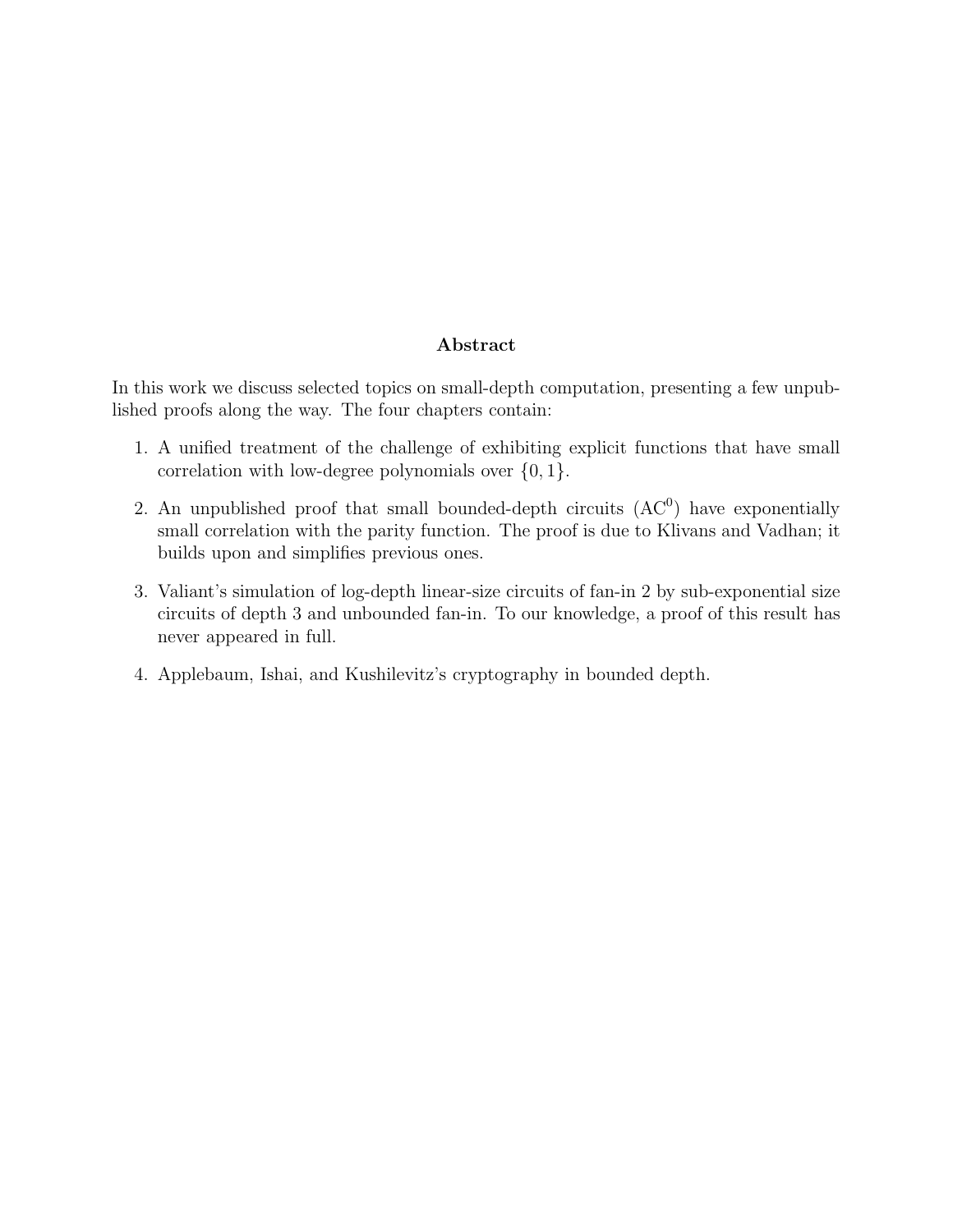# **Contents**

|                | 0.1                                                   |                                                                                                  | $\overline{2}$ |  |  |  |  |  |  |  |
|----------------|-------------------------------------------------------|--------------------------------------------------------------------------------------------------|----------------|--|--|--|--|--|--|--|
| $\mathbf 1$    | Polynomials over $\{0,1\}$<br>$\overline{\mathbf{4}}$ |                                                                                                  |                |  |  |  |  |  |  |  |
|                | 1.1                                                   |                                                                                                  | $\overline{4}$ |  |  |  |  |  |  |  |
|                | 1.2                                                   |                                                                                                  | $\mathbf 5$    |  |  |  |  |  |  |  |
|                |                                                       | Large degree $d \gg \log n$ but noticeable correlation $\epsilon \gg 1/n$<br>1.2.1               | $\overline{7}$ |  |  |  |  |  |  |  |
|                |                                                       | Negligible correlation $\epsilon \ll 1/n$ but small degree $d \ll \log n \ldots \ldots$<br>1.2.2 | 10             |  |  |  |  |  |  |  |
|                |                                                       | Symmetric functions correlate well with degree $O(\sqrt{n})$<br>1.2.3                            | 14             |  |  |  |  |  |  |  |
|                |                                                       | 1.2.4                                                                                            | 15             |  |  |  |  |  |  |  |
|                | 1.3                                                   | Pseudorandom generators vs. correlation bounds                                                   | 16             |  |  |  |  |  |  |  |
|                | 1.4                                                   |                                                                                                  | 19             |  |  |  |  |  |  |  |
|                |                                                       |                                                                                                  |                |  |  |  |  |  |  |  |
| $\overline{2}$ |                                                       | The correlation of parity with small-depth circuits                                              | 20             |  |  |  |  |  |  |  |
|                | 2.1                                                   |                                                                                                  | 20             |  |  |  |  |  |  |  |
|                | 2.2                                                   | Stage 2: From output-majority circuits to Theorem $12$                                           | 21             |  |  |  |  |  |  |  |
|                |                                                       | Proof of Theorem 12 assuming Theorem 14.<br>2.2.1                                                | 22             |  |  |  |  |  |  |  |
|                | 2.3                                                   | Stage 1: Output-majority circuits cannot compute parity $\ldots \ldots \ldots$                   | 24             |  |  |  |  |  |  |  |
|                |                                                       | Step 1: Sign-approximating output-majority circuits $\ldots \ldots \ldots$<br>2.3.1              | 25             |  |  |  |  |  |  |  |
|                |                                                       | 2.3.2                                                                                            | 27             |  |  |  |  |  |  |  |
|                |                                                       | Step 2: From sign-approximating to weakly computing $\ldots \ldots$<br>2.3.3                     | 28             |  |  |  |  |  |  |  |
|                |                                                       | 2.3.4                                                                                            | 30             |  |  |  |  |  |  |  |
|                |                                                       | 2.3.5                                                                                            | 31             |  |  |  |  |  |  |  |
| 3              | 32<br>Logarithmic depth vs. depth 3                   |                                                                                                  |                |  |  |  |  |  |  |  |
|                | 3.1                                                   | Exponential lower bounds for depth $2 \ldots \ldots \ldots \ldots \ldots \ldots \ldots$          | 32             |  |  |  |  |  |  |  |
|                | 3.2                                                   |                                                                                                  | 33             |  |  |  |  |  |  |  |
| $\overline{4}$ |                                                       | Cryptography in bounded depth                                                                    | 38             |  |  |  |  |  |  |  |
|                | 4.1                                                   |                                                                                                  | 38             |  |  |  |  |  |  |  |
|                |                                                       | Preliminaries on randomized encodings<br>4.1.1                                                   | 42             |  |  |  |  |  |  |  |
|                |                                                       | Encoding branching programs by degree-3 polynomials $\ldots \ldots$<br>4.1.2                     | 43             |  |  |  |  |  |  |  |
|                |                                                       | Encoding polynomials locally $\dots \dots \dots \dots \dots \dots \dots \dots$<br>4.1.3          | 48             |  |  |  |  |  |  |  |
|                |                                                       | 4.1.4                                                                                            | 49             |  |  |  |  |  |  |  |
|                |                                                       |                                                                                                  |                |  |  |  |  |  |  |  |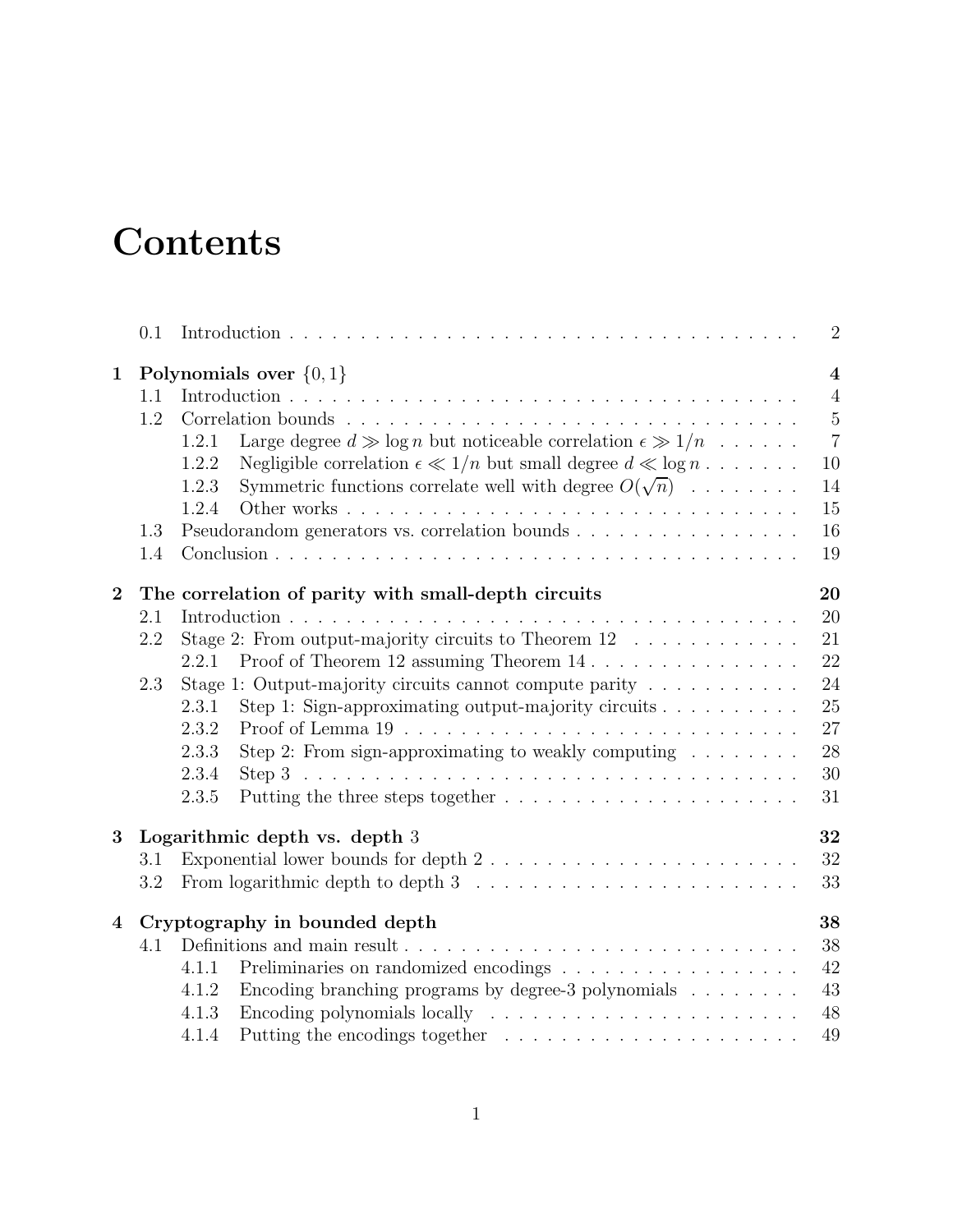### 0.1 Introduction

The NP-completeness of SAT is a celebrated example of the power of bounded-depth computation: the core of the argument is a depth reduction establishing that any small nondeterministic circuit – an arbitrary NP computation on an arbitrary input – can be simulated by a small non-deterministic circuit of depth 2 with unbounded fan-in  $-$  a SAT instance.

Many other examples permeate theoretical computer science. In this work we discuss a selected subset of them, and include a few unpublished proofs.

We start in Chapter 1 with considering low-degree polynomials over the fields with two elements  $\{0,1\}$  (a.k.a.  $GF(2)$ ). Polynomials are a bounded-depth computational model: they correspond to depth-2 unbounded fan-in circuits whose output gate is a sum (in our case, modulo 2). Despite the apparent simplicity of the model, a fundamental challenge has resisted decades of attacks from researchers: exhibit explicit functions that have small correlation with low-degree polynomials. This chapter is a unified treatment of the state-ofthe-art on this challenge. We discuss long-standing results and recent developments, related proof techniques, and connections with pseudorandom generators. We also suggest several research directions. Along the way, we present previously unpublished proofs of certain correlation bounds.

In Chapter 2 we consider unbounded fan-in circuits of small depth with  $\wedge$  (and),  $\vee$  (or), and  $\neg$  (not) gates, known as AC<sup>0</sup>. Here we present an unpublished proof of the well-known result that small  $AC^0$  circuits have exponentially small correlation with the parity function. The proof is due to Klivans and Vadhan; it builds upon and simplifies previous ones.

In Chapter 3 we present a depth-reduction result by Valiant [Val77, Val83] whose proof to our knowledge has never appeared in full. The result is that log-depth linear-size circuits of fan-in 2 can be simulated by sub-exponential size circuits of depth 3 and unbounded fanin (again, the gates are  $\wedge$ ,  $\vee$ ,  $\neg$ ). Although the parameters are more contrived, this result is in the same spirit of the NP-completeness of SAT mentioned at the beginning of this introduction. The latter depth-reduction crucially exploits *non-determinism*; interestingly, we have to work harder to prove Valiant's *deterministic* simulation.

Finally, in Chapter 4 we present the result by Applebaum, Ishai, and Kushilevitz [AIK06] that shows that, under standard complexity theoretic assumptions, many cryptographic primitives can be implemented in very restricted computational models. Specifically, one can implement those primitives by functions such that each of their output bits only depends on a constant number of input bits. In particular, each output bit can be computed by a circuit of constant size and depth.

Of course, many exciting works on small-depth computation are not covered here. Recent ones include Rossman's lower bound [Ros08] and the pseudorandom generators for smalldepth circuits by Bazzi, Razborov, and Braverman [Bra09].

Publishing note. Chapter 1 appeared in ACM SIGACT News Volume 40, Issue 1 (March 2009). The other chapters are a polished version of the notes of Lectures 4,5,6,7,10,12,13, and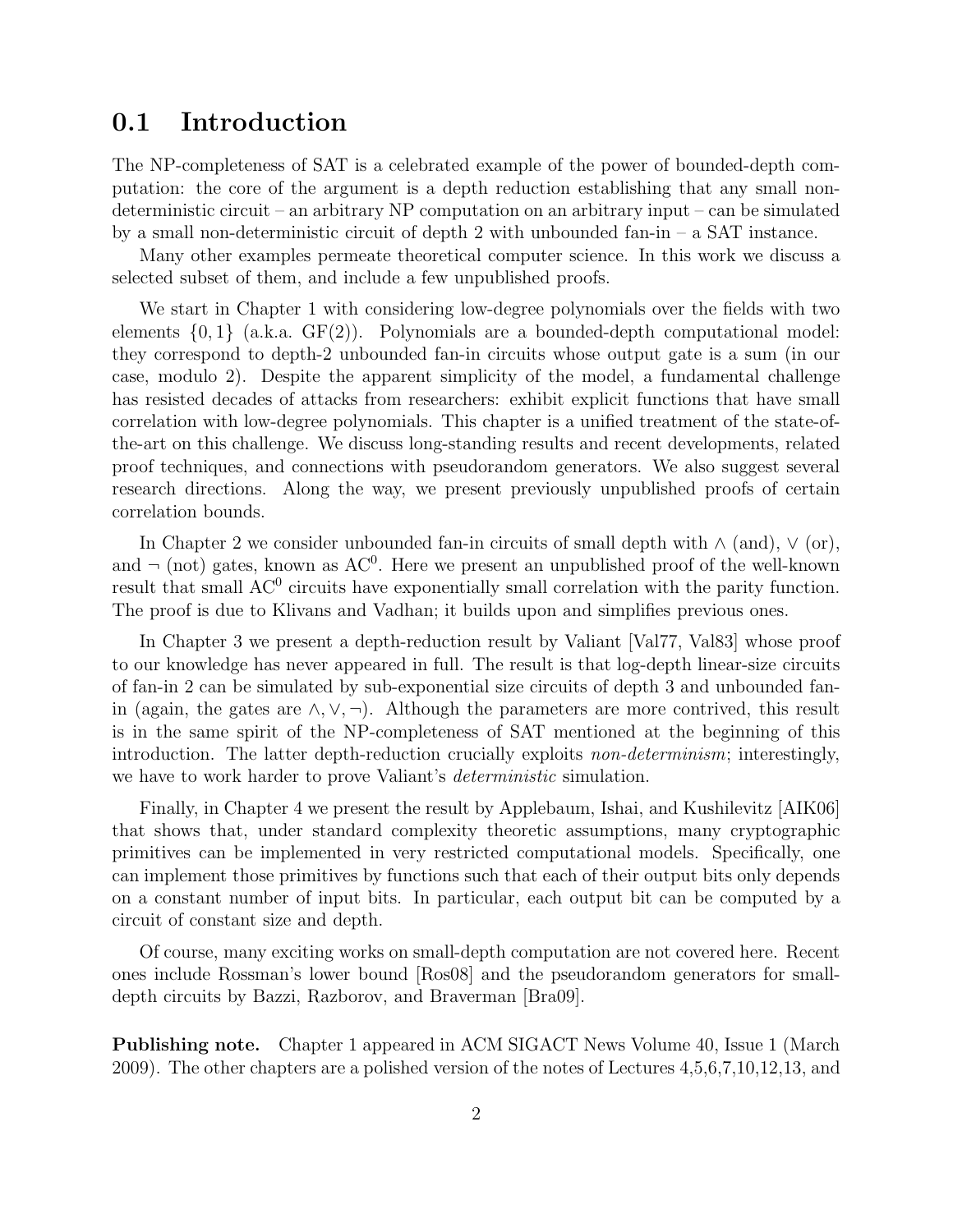14 of the author's class "Gems of Theoretical Computer Science," taught at Northeastern University in Spring 2009 [Vio09a]. I thank the audience of the class, Rajmohan Rajaraman, and Ravi Sundaram for useful feedback. I am grateful to Aldo Cassola, Dimitrios Kanoulas, Eric Miles, and Ravi Sundaram for scribing the above lectures.

May 24 2016 update. I have made some very slight changes to take into account [Smo93, GKV12, Vio13, RV13, BL15].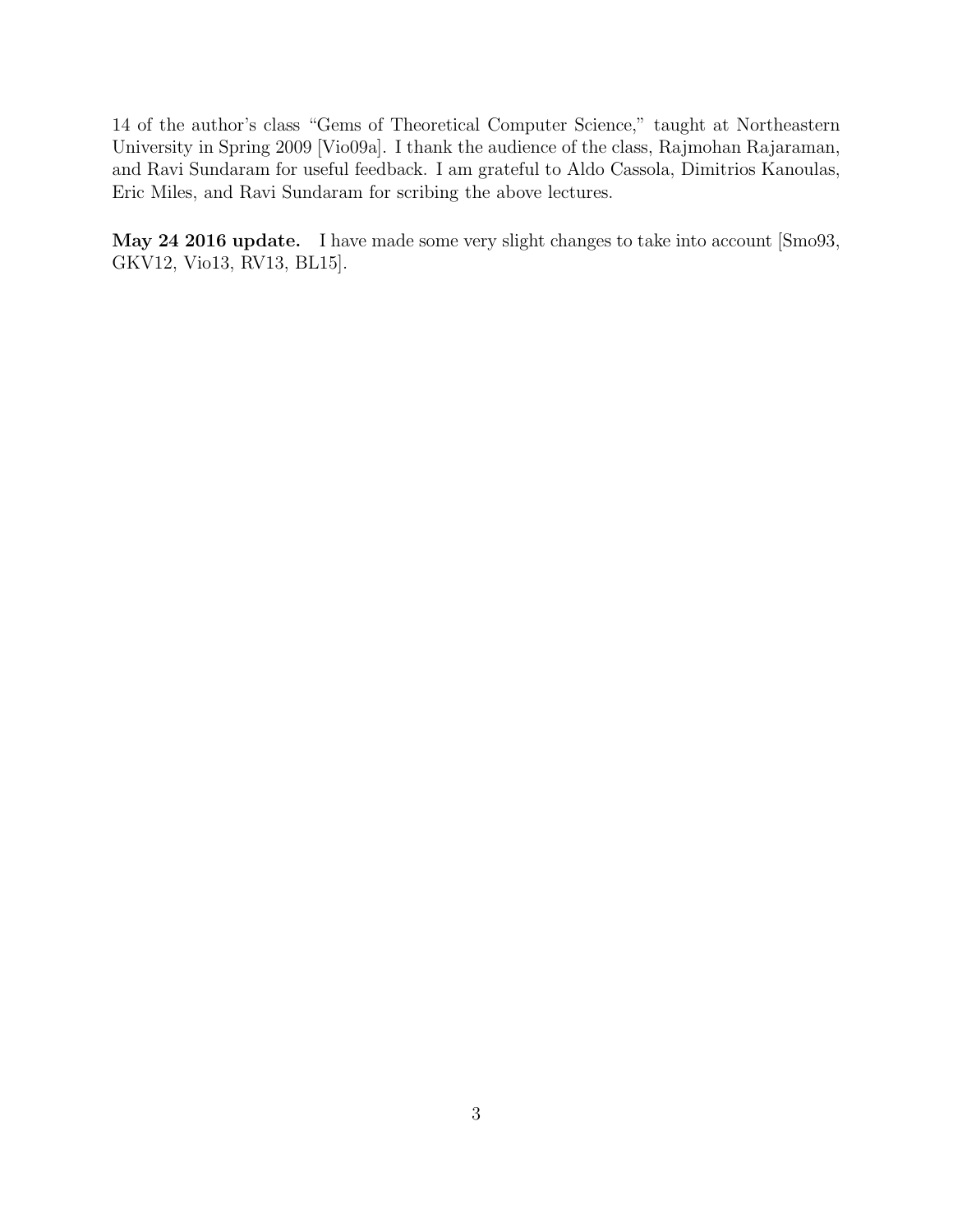# Chapter 1 Polynomials over  $\{0,1\}$

### 1.1 Introduction

This chapter is about one of the most basic computational models: low-degree polynomials over the field  $\{0, 1\} = \text{GF}(2)$ . For example, the following is a polynomial of degree 2 in 3 variables

$$
p(x_1, x_2, x_3) := x_1 \cdot x_2 + x_2 + x_3 + 1,
$$

given by the sum of the 4 monomials  $x_1x_2, x_2, x_3$ , and 1, of degree 2, 1, 1, and 0, respectively. This polynomial computes a function from  $\{0,1\}^3$  to  $\{0,1\}$ , which we also denote p, by performing the arithmetic over  $\{0, 1\}$ . Thus the sum "+" is modulo 2 and is the same as "xor," while the product "." is the same as "and." For instance,  $p(1,1,0) = 1$ . Being complexity theorists rather than algebraists, we are only interested in the function computed by a polynomial, not in the polynomial itself; therefore we need not bother with variables raised to powers bigger than 1, since for  $x \in \{0,1\}$  one has  $x = x^2 = x^3$  and so on. In general, a polynomial p of degree d in n Boolean variables  $x_1, \ldots, x_n \in \{0, 1\}$  is a sum of monomials of degree at most d:

$$
p(x_1,...,x_n) = \sum_{M \subseteq \{1,...,n\}, |M| \le d} c_M \prod_{i \in M} x_i
$$

where  $c_M \in \{0,1\}$  and we let  $\prod_{i\in\emptyset} x_i := 1$ ; such a polynomial p computes a function  $p: \{0,1\}^n \longrightarrow \{0,1\}$ , interpreting again the sum modulo 2. We naturally measure the complexity of a polynomial by its degree d: the maximum number of variables appearing in any monomial. Since every function  $f: \{0,1\}^n \to \{0,1\}$  can be computed by a polynomial of degree *n*, specifically  $f(x_1, \ldots, x_n) = \sum_{a_1, \ldots, a_2} f(a_1, \ldots, a_n) \prod_{1 \le i \le n} (1 + a_i + x_i)$ , we are interested in polynomials of low degree  $d \ll n$ .

Low-degree polynomials constitute a fundamental model of computation that arises in a variety of contexts, ranging from error-correcting codes to circuit lower bounds. As for any computational model, a first natural challenge is to exhibit explicit functions that cannot be computed in the model. This challenge is easily won: the monomial  $\prod_{i=1}^{d} x_i$  requires degree d. A second, natural challenge has baffled researchers, and is the central topic of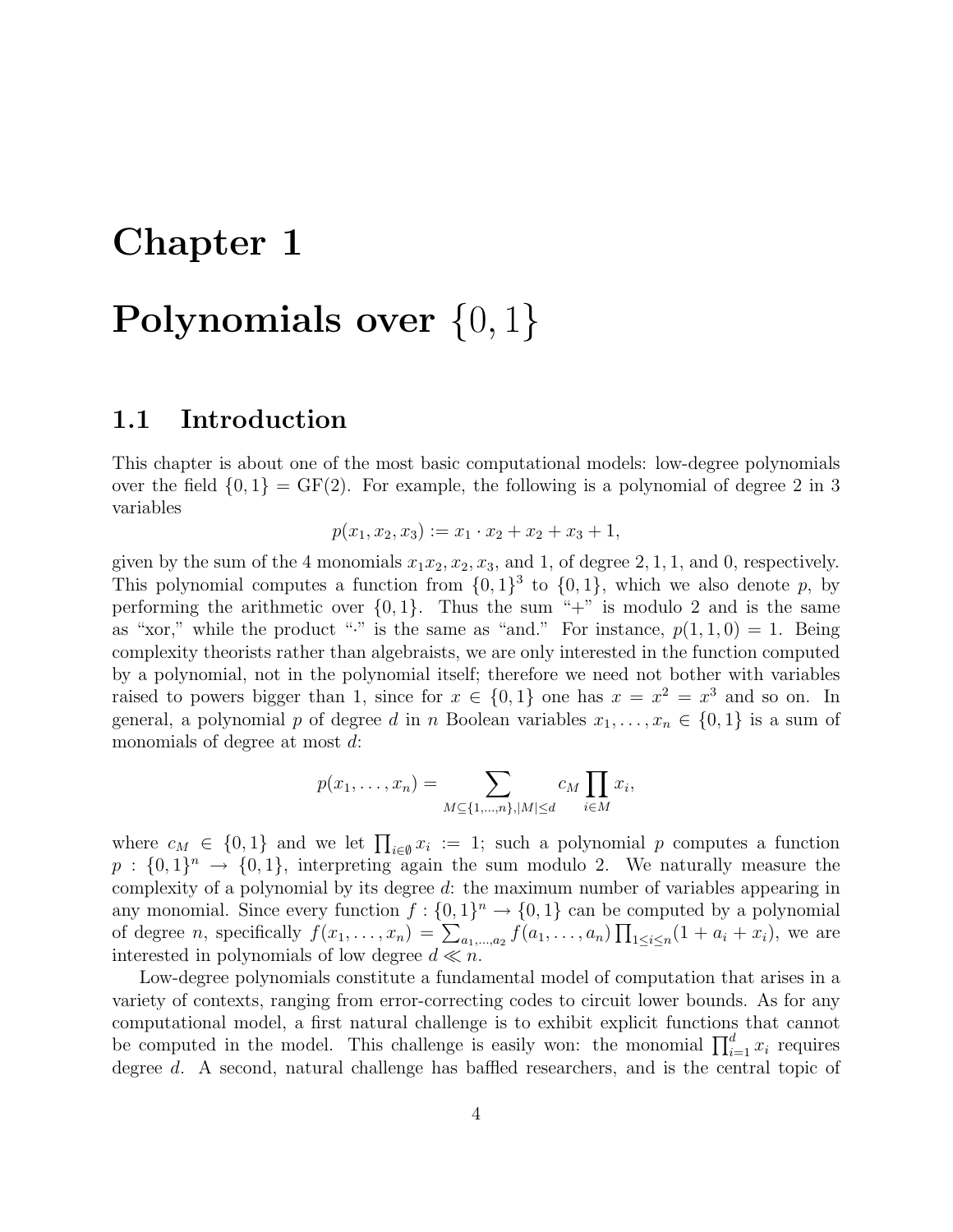this chapter. One now asks for functions that not only cannot be computed by low-degree polynomials, but do not even *correlate* with them.

### 1.2 Correlation bounds

We start by defining the correlation between a function  $f$  and polynomials of degree  $d$ . This quantity captures how well we can approximate  $f$  by polynomials of degree  $d$ , and is also known as the average-case hardness of f against polynomials of degree d.

**Definition 1** (Correlation). Let  $f : \{0,1\}^* \to \{0,1\}$  be a function, n an integer, and D a distribution on  $\{0,1\}^n$ . We define the correlation between f and a polynomial  $p: \{0,1\}^n \to$ {0, 1} with respect to D *as*

$$
Cor_D(f, p) := \left| \Pr_{x \sim D} [f(x) = p(x)] - \Pr_{x \sim D} [f(x) \neq p(x)] \right| = 2 \left| 1/2 - \Pr_{x \sim D} [f(x) \neq p(x)] \right| \in [0, 1].
$$

*We define the* correlation between f and polynomials of degree d with respect to D *as*

$$
Cor_D(f, d) := \max_p Cor_D(f, p) \in [0, 1],
$$

where the maximum is over all polynomials  $p: \{0,1\}^n \to \{0,1\}$  of degree d.

*Unless specified otherwise,*  $D$  *is the uniform distribution and we simply write*  $Cor(f, d)$ *.* 

For more than two decades, researchers have sought to exhibit explicit functions that have small correlation with high-degree polynomials. We refer to this enterprise as obtaining, or proving, "correlation bounds." A dream setting of parameters would be to exhibit a function  $f \in P$  such that for every *n*, and for *D* the uniform distribution over  $\{0, 1\}^n$ ,  $Cor_D(f, \epsilon \cdot n) \leq \exp(-\epsilon \cdot n)$ , where  $\epsilon > 0$  is an absolute constant, and  $exp(x) := 2^x$ . For context, we mention that a random function satisfies such strong correlation bounds, with high probability.

The original motivation for seeking correlation bounds comes from circuit complexity, because functions with small correlation with polynomials require large constant-depth circuits of certain types, see e.g. [Raz87, Smo87, HMP<sup>+</sup>93, Bei93]. An additional motivation comes from pseudorandomness: as we will see, sufficiently strong correlation bounds can be used to construct pseudorandom generators [Nis91, NW94], which in turn have myriad applications. But as this article also aims to put forth, today the challenge of proving correlation bounds is interesting per se, and its status is a fundamental benchmark for our understanding of complexity theory: it is not known how to achieve the dream setting of parameters mentioned above, and in fact nobody can even achieve the following strikingly weaker setting of parameters.

**Open question 1.** Is there a function  $f \in NP$  such that for arbitrarily large n there is a distribution D on  $\{0,1\}^n$  with respect to which  $\text{Cor}_D(f, \log_2 n) \leq 1/n^{\frac{1}{2}}$ 

Before discussing known results in the next sections, we add to the above concise motivation for tackling correlation bounds the following discussion of their relationship with other open problems.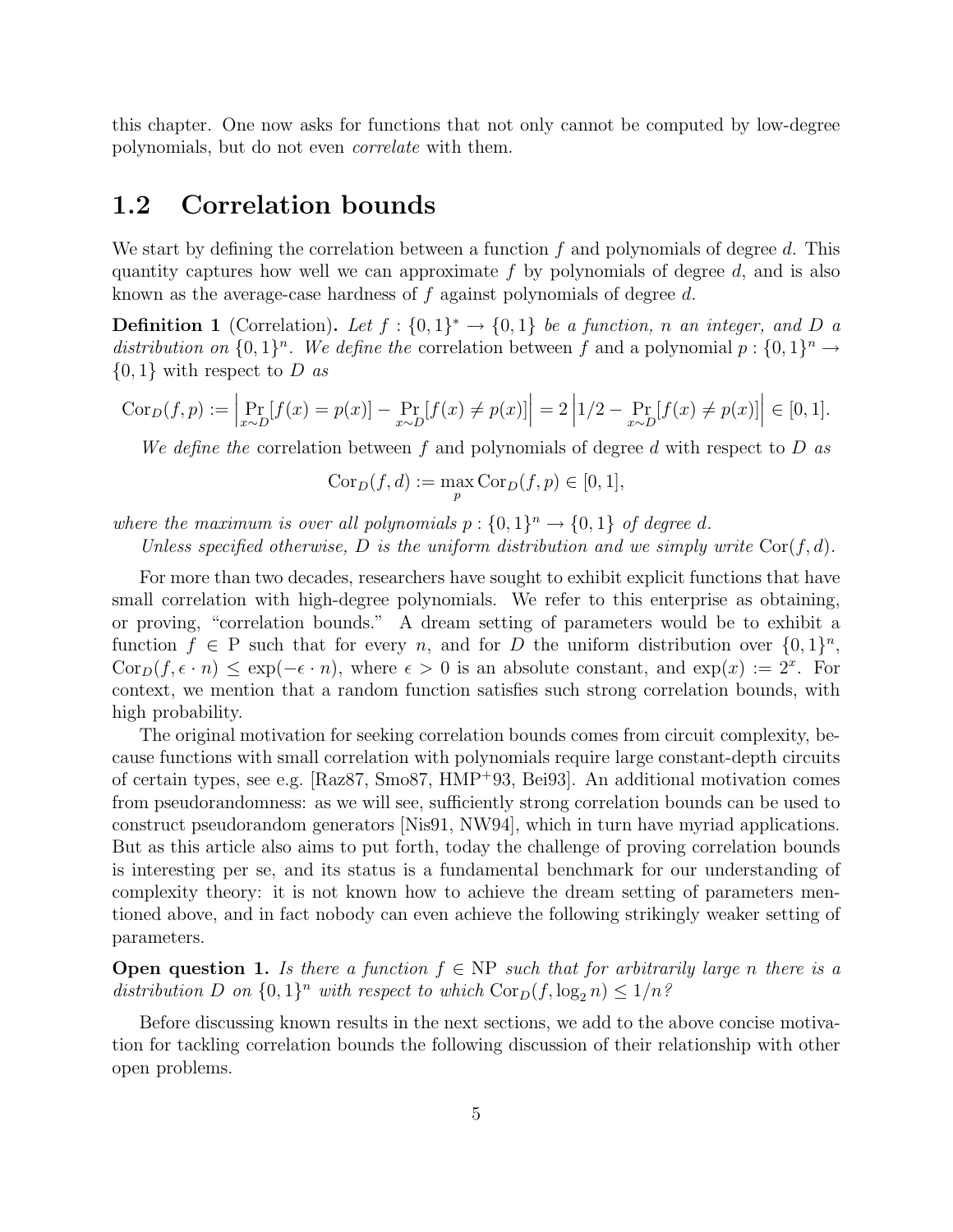Correlation bounds' place in the hierarchy of open problems. We refer the reader to [Vio13] for a map of open problems in complexity theory and their relationship to correlation bounds. Here we make a few main points.

We point out that a negative answer to Question 1 implies that NP has circuits of quasipolynomial size  $s = n^{O(\log n)}$ . This relatively standard fact can be proved via boosting [Fre95, Section 2.2] or min-max/linear-programming duality [GHR92, Section 5]. Thus, an affirmative answer to Question 1 is necessary to prove that NP does not have circuits of quasipolynomial size, a leading goal of theoretical computer science. Of course, this connection can be strengthened in various ways, for example noting that the circuits for NP given by a negative answer to Question 1 can be written on inputs of length  $n$  as a majority of  $n^{O(1)}$  polynomials of degree  $\log_2 n$ ; thus, an affirmative answer to Question 1 is necessary even to prove that NP does not have circuits of the latter type. On the other hand, Question 1 cannot easily be related to polynomial-size lower bounds such as  $NP \nsubseteq P/poly$ , because a polynomial of degree  $\log n$  may have a quasipolynomial number of monomials.

While there are many other open questions in complexity theory, arguably Question 1 is among those having remarkable yet not dramatic consequences, and therefore should be attacked first. To illustrate, let us consider some of the major open problems in the area of unbounded-fan-in constant-depth circuits  $AC<sup>0</sup>$ . One such problem is to exhibit an explicit function that requires AC<sup>0</sup> circuits of depth d and size  $s \geq \exp(n^{\epsilon})$  for some  $\epsilon \gg 1/d$  (current lower bounds give  $\epsilon = O(1/d)$ , see [Hås87]). However, via a guess-and-verify construction usually credited to [Nep70], one can show that any function  $f \in NL$  has AC<sup>0</sup> circuits of depth d and size  $\exp(n^{c/d})$  where c depends only on f. This means that a strong enough progress on this problem would separate NP from NL. Furthermore, a result by Valiant we present in Chapter 3 entails that improving the known lower bounds for  $AC^0$  circuits of depth 3 to size  $s = \exp(\Omega(n))$  would result in a super-linear size lower bound for (fan-in 2) circuits of logarithmic depth. On the other hand, even an answer to Question 1 with strong parameters is not known to have such daunting consequences, nor, if that is of concern, is known to require "radically new" ideas [BGS75, RR97, AW08].

Progress on Question 1 is also necessary for progress on number-on-forehead communication complexity lower bounds. Specifically, a long-standing open question in communication complexity is to exhibit an explicit function  $f : (\{0,1\}^n)^k \to \{0,1\}$  that cannot be computed by number-on-forehead k-party protocols exchanging  $O(k)$  bits, for some  $k \ge \log_2 n$ [KN97, Problem 6.21]. As pointed out in [Vio13], a communication lower bound for a certain  $k = \text{poly}\log n$  would also answer Question 1; but the converse is not known.

Bhowmick and Lovett [BL15] show that certain long-standing correlation bounds, such as those for the mod<sub>3</sub> function in the next subsections, are false for a generalization of polynomials known as non-classical polynomials. This means that any proof of those correlation bounds should not apply to non-classical polynomials. They also discuss which of the available proof techniques apply to non-classical polynomials.

We also note that polynomials over  $\{0,1\}$  constitute a simple model of algebraic computation, and so Question 1 can also be considered a basic question in algebraic complexity. In fact, an interesting special case – to which we will return in  $\S 1.2.2, \S 1.2.4$  – is whether one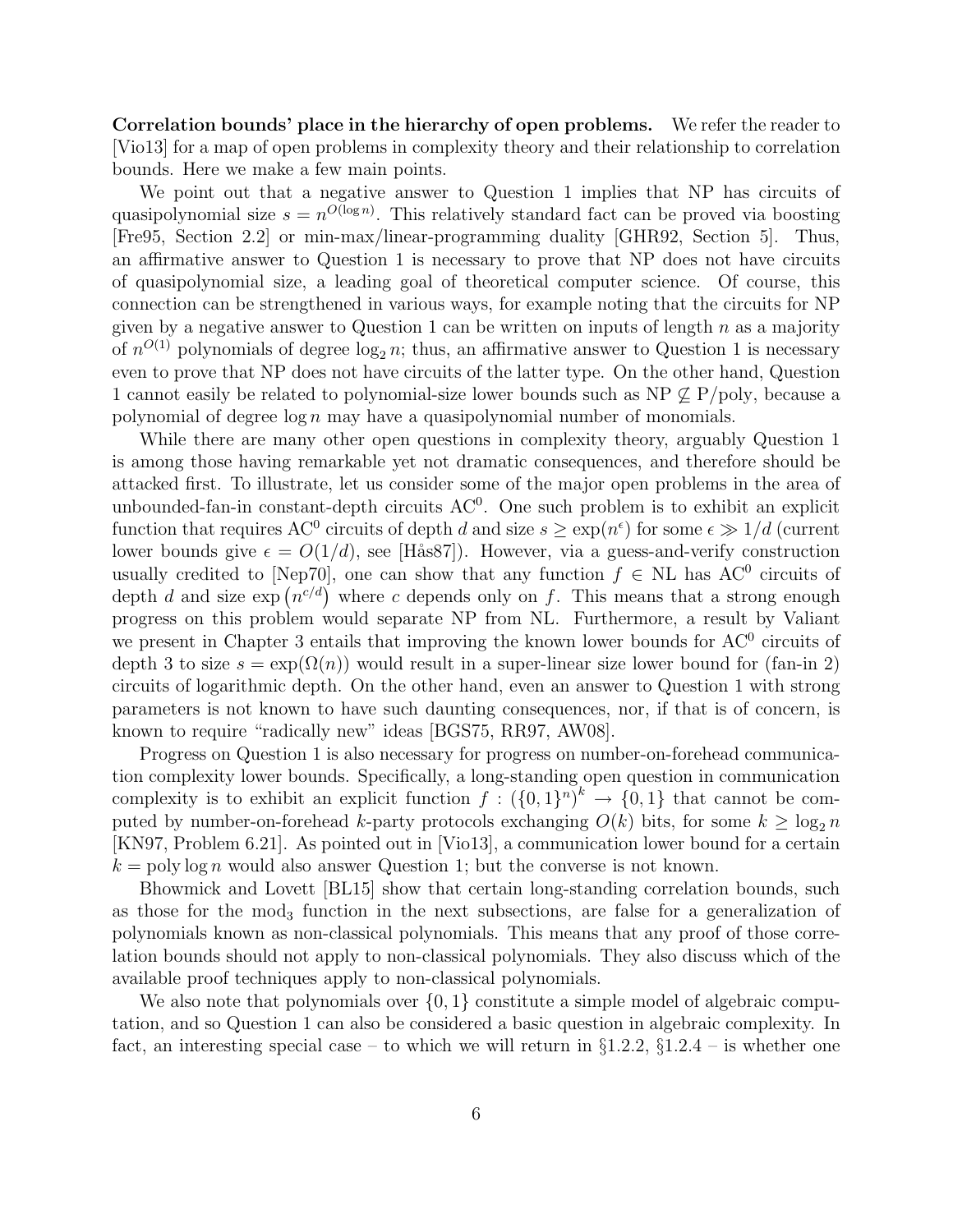can take f in Question 1 to be an explicit low-degree polynomial over  $\{0, 1\}$ .

Instead of polynomials modulo 2 one can consider polynomials over the reals where a non-boolean output is always counted as a mistake. Proving correlation bounds for such real polynomials is obviously no harder than for polynomials over the field  $\{0, 1\}$ , but presents the same challenges, see [RV13].

After this high-level discussion, we now move to presenting the known correlation bounds. It is a remarkable state of affairs that, while we are currently unable to make the correlation small and the degree large *simultaneously*, as required by Question 1, we can make the correlation small and the degree large *separately*. And in fact we can even achieve this for the same explicit function  $f = \text{mod}_3$ . We examine these two types of results in turn.

#### 1.2.1 Large degree  $d \gg \log n$  but noticeable correlation  $\epsilon \gg 1/n$

Razborov [Raz87] (also in [CK02, Section 2.7.1]) proves the existence of a symmetric function  $f: \{0,1\}^n \to \{0,1\}$  that has correlation at most  $1 - 1/n^{O(1)}$  with polynomials of degree  $\Omega(\sqrt{n})$  (a function is symmetric when its value only depends on the number of input bits that are  $(1')$ .

Smolensky [Smo87] obtains a refined bound for the explicit function  $\text{mod}_3 : \{0,1\}^n \to$  $\{0, 1\}$  which evaluates to 1 if and only if the number of input bits that are '1' is of the form  $3k + 1$  for some integer k, i.e., it is congruent to 1 modulo 3:

$$
mod_3(x_1,\ldots,x_n) = 1 \Leftrightarrow \sum_i x_i = 1 \pmod{3}.
$$

For example,  $mod_3(1, 0, 0) = mod_3(0, 1, 0) = 1 \neq mod_3(1, 0, 1).$ 

Theorem 2 ([Smo87]). *For any* n *that is divisible by* 3*, and for* U *the uniform distribution over*  $\{0,1\}^n$ ,  $Cor_U(\text{mod}_3, \epsilon \sqrt{n}) \leq 2/3$ , where  $\epsilon > 0$  *is an absolute constant.* 

In [Smo93] Smolensky proves similar results for the Majority function.

While the proof of Smolensky's result has appeared several times, e.g. [Smo87, BS90, Bei93, AB09], we are unaware of a source that directly proves Theorem 2, and thus we include next a proof for completeness (the aforementioned sources either focus on polynomials over the field with three elements, or prove the bound for one of the three functions  $mod_{i,3}(x_1,...,x_n) = 1 \Leftrightarrow \sum_i x_i = i \pmod{3}$  for  $i = 0,1,2$ .

*Proof.* The idea is to consider the set of inputs  $X \subseteq \{0,1\}^n$  where the polynomial computes the mod<sub>3</sub> function correctly, and use the polynomial to represent any function defined on X by a polynomial of degree  $n/2 + d$ . This means that the number of functions defined on X should be smaller than the number of polynomials of degree  $n/2 + d$ , which leads to the desired tradeoff between  $|X|$  and d. To carry through this argument, one works over a field F that extends  $\{0, 1\}$ .

We start by noting that, since  $n$  is divisible by 3, one has

$$
\sum_{i} x_i = 2 \pmod{3} \Leftrightarrow \sum_{i} 1 - x_i = 1 \pmod{3} \Leftrightarrow \text{mod}_3(1 + x_1, \dots, 1 + x_n) = 1,\tag{1.1}
$$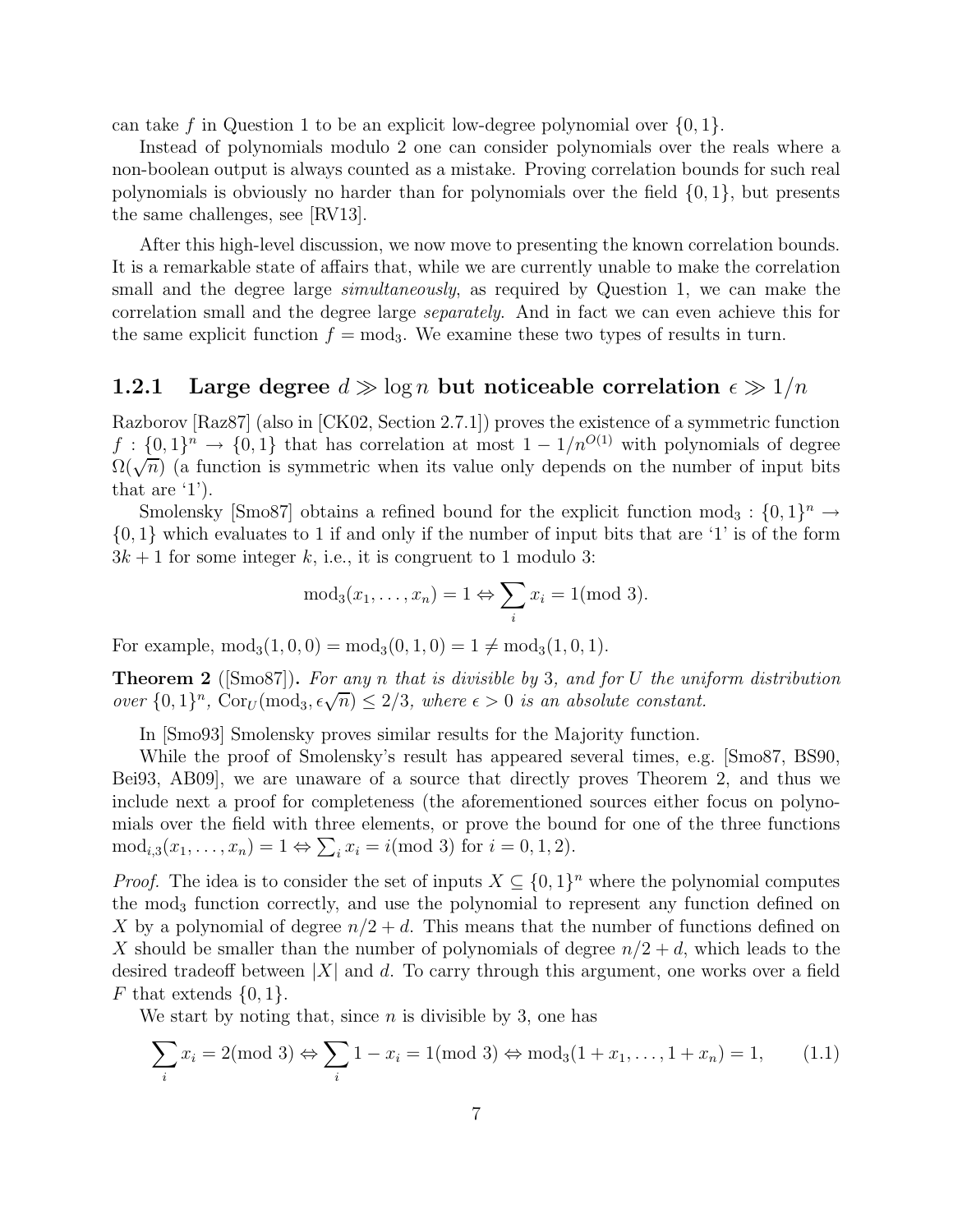where the sums  $1 + x_i$  in the input to mod<sub>3</sub> are modulo 2. Let F be the field of size 4 that extends  $\{0, 1\}$ , which we can think of as  $F = \{0, 1\}[t]/(t^2 + t + 1)$ : the set of polynomials over  $\{0,1\}$  modulo the irreducible polynomial  $t^2 + t + 1$ . Note that  $t \in F$  has order 3, since  $t^2 = t + 1 \neq 1$ , while  $t^3 = t^2 + t = 1$ . Let  $h : \{1, t\} \to \{0, 1\}$  be the "change of domain" linear map  $h(\alpha) := (\alpha + 1)/(t + 1)$ ; this satisfies  $h(1) = 0$  and  $h(t) = 1$ .

Observe that for every  $y \in \{1, t\}^n$  we have, using Equation (1.1):

$$
y_1 \cdots y_n = 1 + (t+1) \cdot \text{mod}_3(h(y_1), \ldots, h(y_n)) + (t^2 + 1) \cdot \text{mod}_3(1 + h(y_1), \ldots, 1 + h(y_n)). \tag{1.2}
$$

Now fix any polynomial  $p: \{0, 1\}^n \to \{0, 1\}$  and let

$$
\Pr_{x \in \{0,1\}^n} [p(x) \neq \text{mod}_3(x)] =: \delta,
$$

which we aim to bound from below. Let  $p' : \{1, t\}^n \to F$  be the polynomial

$$
p'(y_1,\ldots,y_n):=1+(t+1)\cdot p(h(y_1),\ldots,h(y_n))+(t^2+1)\cdot p(1+h(y_1),\ldots,1+h(y_n));
$$

note p' has the same degree d of p. By the definition of p' and  $\delta$ , a union bound, and Equation (1.2) we see that

$$
\Pr_{y \in \{1, t\}^n} [y_1 \cdots y_n = p'(y_1, \dots, y_n)] \ge 1 - 2\delta.
$$
\n(1.3)

Now let  $S \subseteq \{1, t\}^n$  be the set of  $y \in \{1, t\}^n$  such that  $y_1 \cdots y_n = p'(y_1, \ldots, y_n)$ ; we have just shown that  $|S| \geq 2^n(1-2\delta)$ . Any function  $f : S \to F$  can be written as a polynomial over F where no variable is raised to powers bigger than 1:  $f(y_1, \ldots, y_n)$  =  $\sum_{a_1,\dots,a_n} f(a_1,\dots,a_n) \prod_{\substack{1 \leq i \leq n}} (1+h(y_i)+h(a_i)).$  In any such polynomial we can replace any monomial M of degree  $|\overline{M}| > n/2$  by a polynomial of degree at most  $n/2 + d$  as follows, without affecting the value on any input  $y \in S$ :

$$
\prod_{i \in M} y_i = y_1 \cdots y_n \prod_{i \notin M} (y_i(t+1) + t) = p'(y_1, \ldots, y_n) \prod_{i \notin M} (y_i(t+1) + t),
$$

where the first equality is not hard to verify. Doing this for every monomial we can write  $f: S \to F$  as a polynomial over F of degree  $\lfloor n/2 + d \rfloor$ .

The number of functions from S to F is  $|F|^{|S|}$ , while the number of polynomials over F of degree  $\lfloor n/2 + d \rfloor$  is  $\lvert F \rvert^{\sum_{i=0}^{\lfloor n/2+d \rfloor} {n \choose i}}$ . Thus

$$
\log_{|F|} \#\text{functions} = |S| = 2^n (1 - 2\delta) \le \sum_{i=0}^{\lfloor n/2 + d \rfloor} \binom{n}{i} = \log_{|F|} \#\text{polynomials}.
$$

Since  $d = \epsilon \sqrt{n}$ , we have

$$
\sum_{i=0}^{\lfloor n/2+d \rfloor} \binom{n}{i} \le 2^n/2 + d \cdot \binom{n}{\lfloor n/2 \rfloor} \le 2^n/2 + \epsilon \sqrt{n} \cdot \Theta\left(\frac{2^n}{\sqrt{n}}\right) = (1/2 + \Theta(\epsilon))2^n,
$$

where the second inequality follows from standard estimates on binomial coefficients. The standard estimate for even n is for example in [CT06, Lemma 17.5.1]; for odd  $n = 2k + 1$ one can first note  $\binom{n}{\lfloor n/2\rfloor}$  $\binom{n}{\lfloor n/2\rfloor} = \binom{2k+1}{k}$  ${k+1 \choose k} < {2k+2 \choose k+1} = {n+1 \choose (n+1)}$  $\binom{n+1}{(n+1)/2}$  and then again apply [CT06, Lemma 17.5.1]. Therefore  $1 - 2\delta \leq 1/2 + \Theta(\epsilon)$  and the theorem is proved.  $\Box$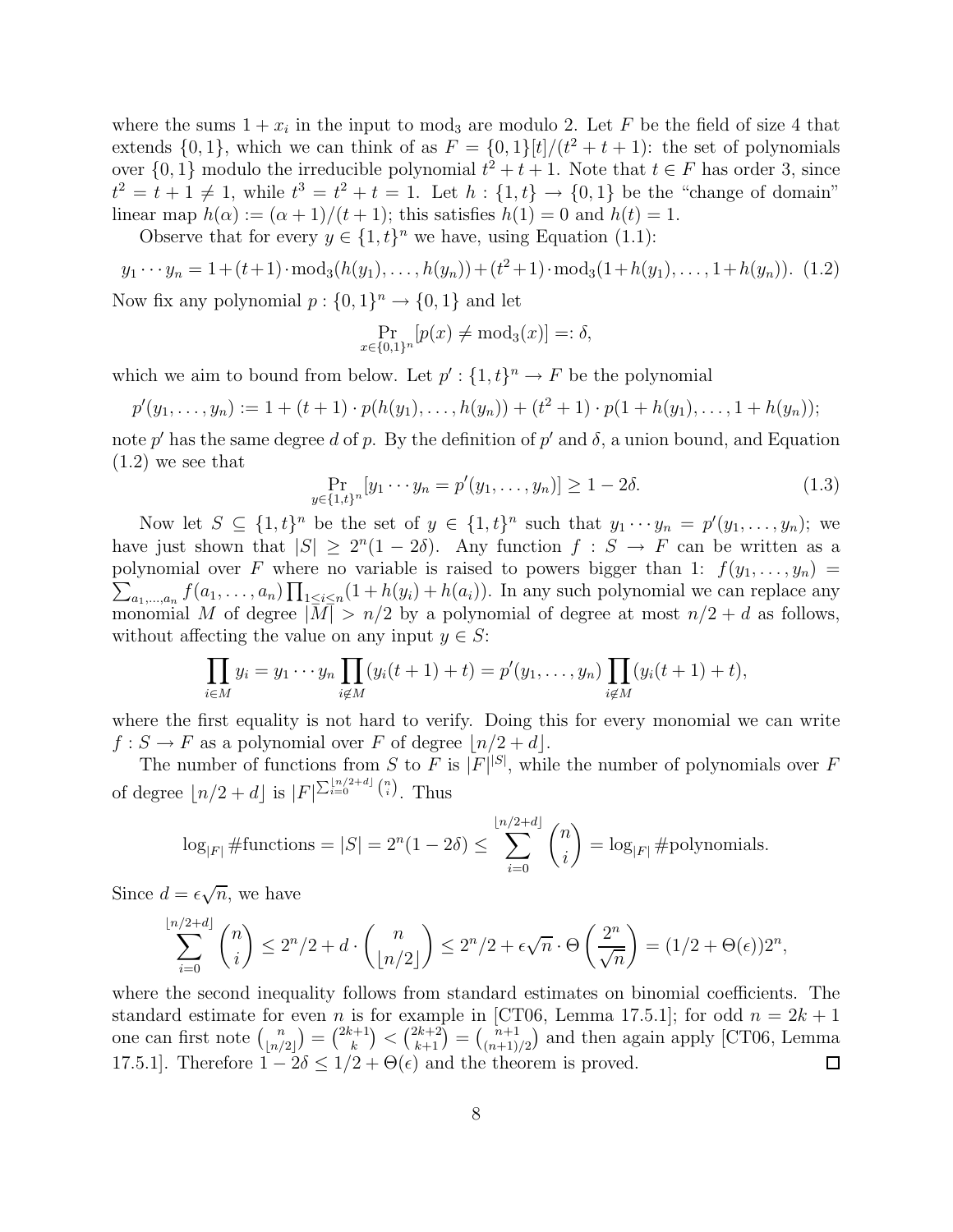The limitation of the argument. There are two reasons why we get a poor correlation bound in the above proof of Theorem 2. The first is the union bound in (1.3), which immediately puts us in a regime where we cannot obtain subconstant correlation. This regime is unavoidable as the polynomial  $p = 0$  of degree 0 has constant correlation with mod<sup>3</sup> with respect to the uniform distribution. (Later we will see a different distribution with respect to which mod<sub>3</sub> has vanishing, exponentially small correlation with polynomials of degree  $\ll \log n$ .) Nevertheless, let us pretend that the union bound in (1.3) is not there. This is not pointless because this step is indeed not present in related correlation bounds, which do however suffer from the second limitation we are about to discuss. The related correlation bounds are those between the parity function

parity
$$
(x_1,...,x_n) := x_1 + \cdots + x_n
$$
 parity:  $\{0,1\}^n \to \{0,1\}$ 

and polynomials over the field with three elements, see e.g. [BS90, AB09], or between the parity function and the sign of polynomials over the integers [ABFR94]. If we assume that the union bound in (1.3) is missing, then we get  $2^{n}(1-\delta) \leq \sum_{i=0}^{\lfloor n/2+d \rfloor} {n \choose i}$  $\binom{n}{i}$ . Even if  $d = 1$ , this only gives  $1 - \delta \leq 1/2 + \Theta(1/\sqrt{n})$ , which means that the correlation is  $O(1/\sqrt{n})$ : this argument does not give a correlation bound of the form  $o(1/\sqrt{n})$ . More generally, to our knowledge Question 1 is also open when replacing  $1/n$  with  $1/\sqrt{n}$ .

Xor lemma. A striking feature of the above results ([Raz87] and Theorem 2) is that they prove non-trivial correlation bounds for polynomials of very high degree  $d = n^{\Omega(1)}$ . In this sense these results address the computational model which is the subject of Question 1, they "just" fail to provide a strong enough bound on the correlation. For other important computational models this would not be a problem: the extensive study of *hardness amplification* has developed many techniques to improve correlation bounds in the following sense: given an explicit function  $f: \{0,1\}^n \to \{0,1\}$  that has correlation  $\epsilon$  with some class  $\mathcal{C}_n$  of functions on *n* bits, construct another explicit function  $f' : \{0,1\}^{n'} \to \{0,1\}$ , where  $n' \approx n$ , that has correlation  $\epsilon' \ll \epsilon$  with a closely related class  $\mathcal{C}_{n'}$  of functions on n' bits (see [SV10] for a comprehensive list of references to research in hardness amplification). While the following discussion holds for any hardness amplification, for concreteness we focus on the foremost: Yao's xor lemma. Here  $f' : (\{0,1\}^n)^k \to \{0,1\}$  is defined as the xor (or parity, or sum modulo 2) of  $k$  independent outputs of  $f$ :

$$
f'(x^1, \dots, x^k) := f(x^1) + \dots + f(x^k) \in \{0, 1\}, \qquad x^i \in \{0, 1\}^n.
$$

The compelling intuition is that, since functions from  $\mathcal{C}_n$  have correlation at most  $\epsilon$  with f, and  $f'$  is the xor of k independent evaluations of f, the correlation should decay exponentially with k:  $\epsilon' \approx \epsilon^k$ . This is indeed the case if one tries to compute  $f'(x^1, \ldots, x^k)$  as  $g_1(x^1)$  +  $\cdots + g_k(x^k)$  where  $g_i: \{0,1\}^n \to \{0,1\}, g_i \in \mathcal{C}_n, 1 \leq i \leq k$ , but in general a function  $g: (\{0,1\}^n)^k \to \{0,1\}, g \in C_{n'}$ , need not have this structure, making proofs of Yao's xor lemma more subtle. If we could prove this intuition true for low-degree polynomials, we could combine this with Theorem 2 to answer affirmatively Question 1 via the function

$$
f(x^{1},...,x^{k}) := \text{mod}_{3}(x^{1}) + \dots + \text{mod}_{3}(x^{k})
$$
\n(1.4)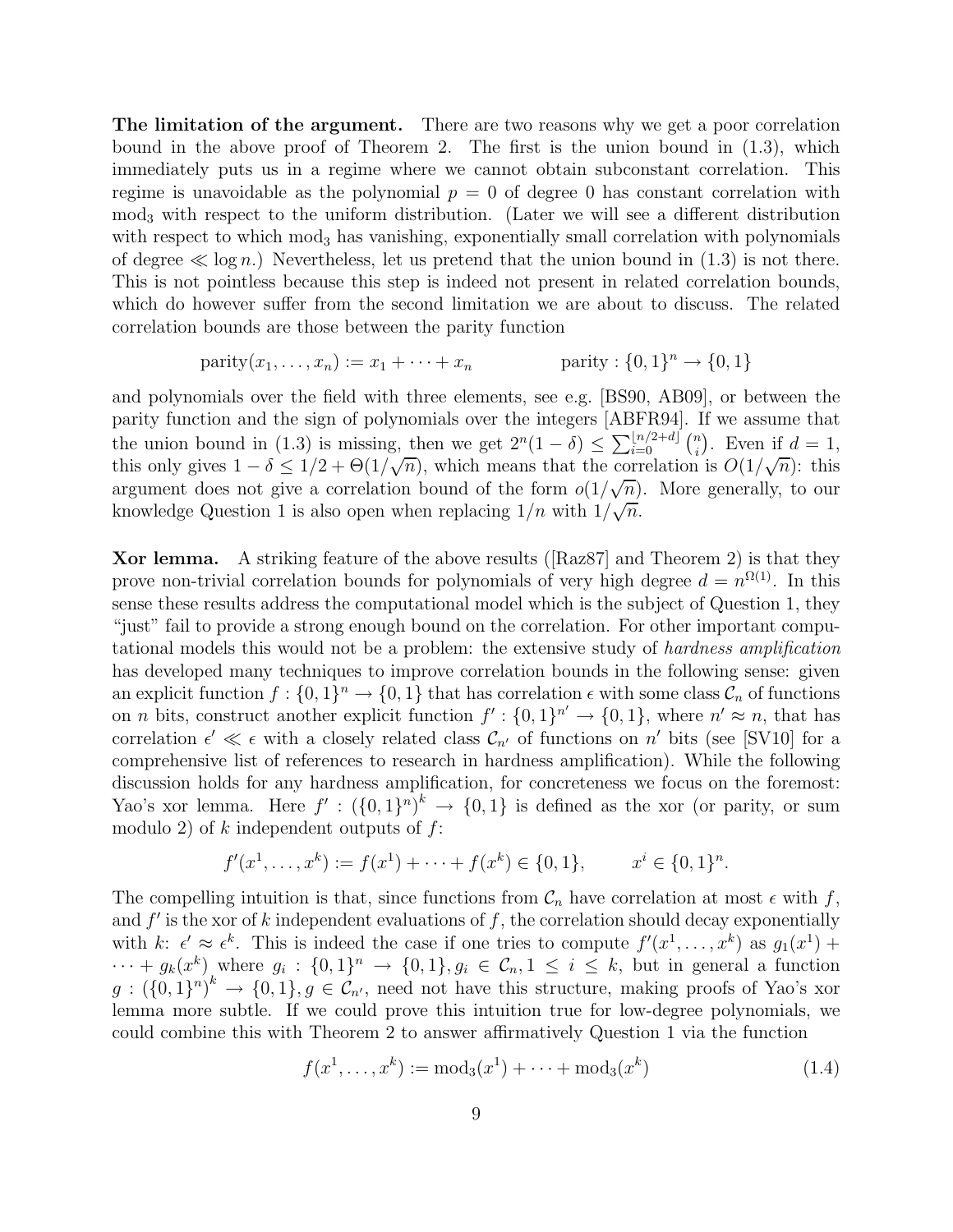for  $k = n$ . Of course the obstacle is that nobody knows whether Yao's xor lemma holds for polynomials.

**Open question 2.** *Does Yao's xor lemma hold for polynomials of degree*  $d \geq \log_2 n$ ? *For example, let*  $f: \{0,1\}^n \rightarrow \{0,1\}$  *satisfy*  $Cor(f, n^{1/3}) \leq 1/3$ *, and for*  $n' := n^2$  *define*  $f'$ :  $\{0, 1\}^{n'} \to \{0, 1\}$  as  $f'(x^1, \ldots, x^n) := f(x^1) + \cdots + f(x^n)$ . Is  $\text{Cor}(f', \log_2 n') \leq 1/n'$ ?

We now discuss why, despite the many alternative proofs of Yao's xor lemma that are available (e.g., [GNW95]), we cannot apply any of them to the computational model of lowdegree polynomials. To prove that  $f'$  has correlation at most  $\epsilon'$  with some class of functions, all known proofs of the lemma need (a slight modification of) the functions in the class to compute the majority function on about  $1/\epsilon'$  bits. However, the majority function on  $1/\epsilon'$  bits requires polynomials of degree  $\Omega(1/\epsilon')$ . This means that known proofs can only establish correlation bounds  $\epsilon' \gg 1/n$ , failing to answer Question 2. More generally, the works [Vio06a, SV10] show that computing the majority function on  $1/\epsilon'$  bits is necessary for a central class of hardness amplification proofs.

An xor lemma is however known for polynomials of small degree  $d \ll \log n$  [VW08] (this and the other results on polynomials in [VW08] appeared also in [Vio06b]). In general, the picture for polynomials of small degree is different, as we now describe.

#### 1.2.2 Negligible correlation  $\epsilon \ll 1/n$  but small degree  $d \ll \log n$

It is easy to prove exponentially small correlation bounds for polynomials of degree 1, for example the *inner product* function IP :  $\{0, 1\}^n \rightarrow \{0, 1\}$ , defined for even *n* as

$$
IP(x_1, \ldots, x_n) := x_1 \cdot x_2 + x_3 \cdot x_4 + \cdots + x_{n-1} \cdot x_n, \tag{1.5}
$$

satisfies  $Cor(\text{IP}, 1) = 2^{-n/2}$ . Already obtaining exponentially small bounds for polynomials of constant degree appears to be a challenge. The first such bounds come from the famed work by Babai, Nisan, and Szegedy [BNS92] proving exponentially small correlation bounds between polynomials of degree  $d := \epsilon \log n$  and, for  $k := d + 1$ , the *generalized inner product* function  $\text{GIP}_k: \{0, 1\}^n \to \{0, 1\},\$ 

$$
\text{GIP}_k(x_1,\ldots,x_n) := \prod_{i=1}^k x_i + \prod_{i=k+1}^{2k} x_i + \cdots + \prod_{i=n-k+1}^n x_i,
$$

assuming for simplicity that  $n$  is a multiple of  $k$ . The intuition for this correlation bound is precisely that behind Yao's xor lemma (cf.  $\S1.2.1$ ): (i) any polynomial of degree d has correlation that is bounded away from 1 with any monomial of degree  $k = d + 1$  in the definition of GIP, and (ii) since the monomials in the definition of GIP are on disjoint sets of variables, the correlation decays exponentially. (i) is not hard to establish formally. With some work, (ii) can also be established to obtain the following theorem.

**Theorem 3** ([BNS92]). *For every*  $n, d$ ,  $Cor(GIP_{d+1}, d) \leq exp(-\Omega(n/4^d \cdot d)).$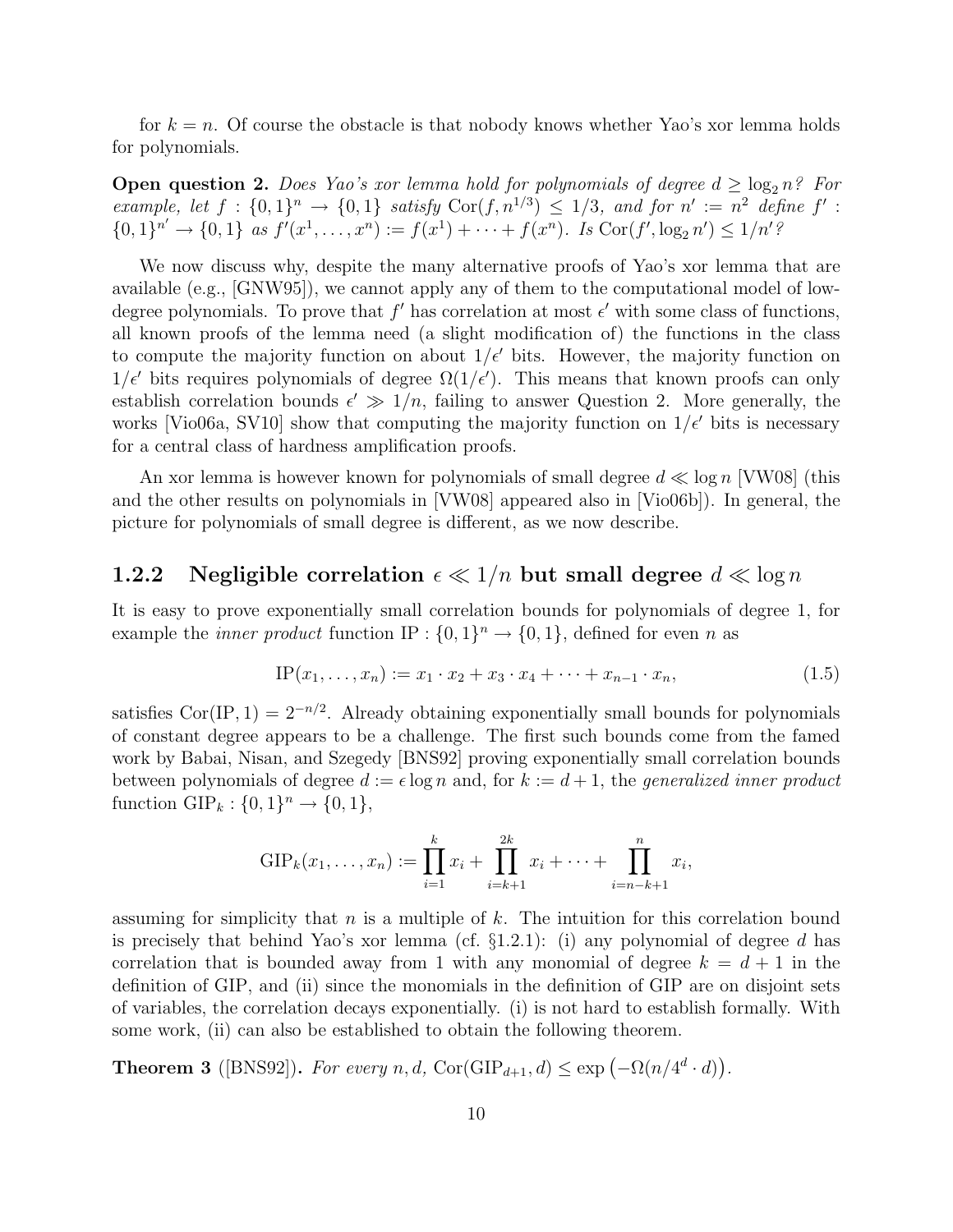When  $k \gg \log n$ , GIP is almost always 0 on a uniform input, and thus GIP is not a candidate for having small correlation with respect to the uniform distribution with polynomials of degree  $d \gg \log n$ .

Our exposition of the results in [BNS92] differs in multiple ways from the original. First, [BNS92] does not discuss polynomials but rather number-on-forehead multiparty protocols. The results for polynomials are obtained via the observation of Håstad and Goldmann [HG91, Proof of Lemma 4] mentioned in the subsection "Correlation bounds' place in the hierarchy of open problems" of §1.2. Second, [BNS92] presents the proof with a different language. Alternative languages have been put forth in a series of papers [CT93, Raz00, VW08], with the last one stressing the above intuition and the connections between multiparty protocols and polynomials.

Bourgain [Bou05] later proves bounds similar to those in Theorem 3 but for the mod<sub>3</sub> function. A minor mistake in his proof is corrected by F. Green, Roy, and Straubing [GRS05].

**Theorem 4** ([Bou05, GRS05]). For every n, d there is a distribution D on  $\{0,1\}^n$  such that  $Cor_D(\text{mod}_3, d) \leq \exp(-n/c^d)$ , where *c* is an absolute constant.

A random sample from the distribution  $D$  in Theorem 4 is obtained as follows: toss a fair coin, if "heads" then output a uniform  $x \in \{0,1\}^n$  such that  $\text{mod}_3(x) = 1$ , if "tails" then output a uniform  $x \in \{0,1\}^n$  such that  $\text{mod}_3(x) = 0$ . The value  $c = 8$  in [Bou05, GRS05] is later improved to  $c = 4$  in [VW08, Cha07]. [VW08] also presents the proof in a different language.

Theorem 4 appears more than a decade after Theorem 3. However, Noam Nisan (personal communication) observes that in fact the first easily follows from the latter.

*Sketch of Nisan's proof of Theorem 4.* Grolmusz's [Gro95] extends the results in [BNS92] and shows that there is a distribution  $D'$  on  $\{0,1\}^n$  such that for  $k := d + 1$  the function

$$
\operatorname{mod}_3 \wedge_k (x_1, \ldots, x_n) := \operatorname{mod}_3 \left( \prod_{i=1}^k x_i, \prod_{i=k+1}^{2k} x_i, \ldots, \prod_{i=n-k+1}^n x_i \right)
$$

has correlation  $\exp(-n/c^d)$  with polynomials of degree d, for an absolute constant c. A proof of this can also be found in [VW08, §3.3]. An inspection of the proof reveals that, with respect to another distribution  $D''$  on  $\{0,1\}^n$ , the same bound applies to the function

$$
mod_3 mod_2(x_1,...,x_n) := mod_3(x_1 + \cdots + x_k, x_{k+1} + \cdots + x_{2k},..., x_{n-k+1} + \cdots + x_n)
$$

where we replace "and" with "parity" (the sums in the input to  $\text{mod}_3$  are modulo 2).

Now consider the distribution D on  $\{0,1\}^{n/k}$  that  $D''$  induces on the input to mod<sub>3</sub> of length  $n/k$ . (To sample from D one can sample from D'', perform the  $n/k$  sums modulo 2, and return the string of length  $n/k$ .) Suppose that a polynomial  $p(y_1, \ldots, y_{n/k})$  of degree d has correlation  $\epsilon$  with the mod<sub>3</sub> function with respect to D. Then the polynomial

$$
p'(x_1,\ldots,x_n) := p(x_1 + \cdots + x_k, x_{k+1} + \cdots + x_{2k}, \ldots, x_{n-k+1} + \cdots + x_n)
$$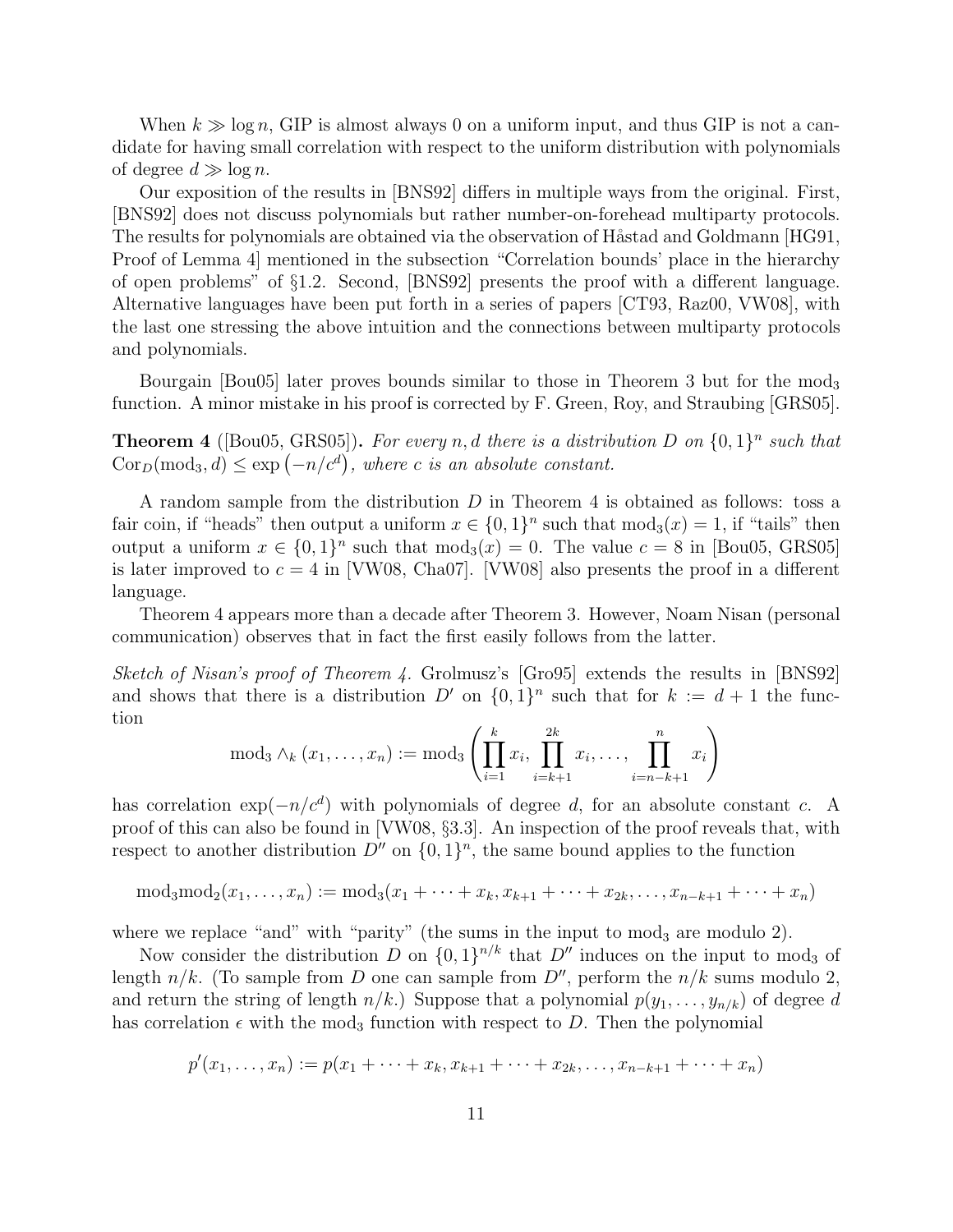has degree d and correlation  $\epsilon$  with the mod<sub>3</sub>mod<sub>2</sub> function with respect to the distribution  $D''$  on  $\{0,1\}^n$ . Therefore  $\epsilon \le \exp(-n/c^d)$ .  $\Box$ 

The mod<sub>m</sub> functions have recently got even more attention because as shown in [GT07, LMS08] they constitute a counterexample to a conjecture independently made in [GT08] and [Sam07]. The main technical step in the counterarguments in [GT07, LMS08] is to show an upper bound on the correlation between polynomials of degree 3 and the function

$$
\mathrm{mod}_{\{4,5,6,7\},8}(x_1,\ldots,x_n):=1\Leftrightarrow \sum_i x_i\in \{4,5,6,7\} \pmod{8}.
$$

The strongest bound is given by Lovett, Meshulam, and Samorodnitsky [LMS08] who prove the following theorem.

**Theorem 5** ([LMS08]). For every n, Cor(mod<sub>{4,5,6,7},8</sub>,3)  $\leq$  exp( $-\epsilon \cdot n$ ), where  $\epsilon > 0$  is an *absolute constant.*

In fact, to disprove the conjecture in [GT08, Sam07] any bound of the form

$$
Cor(mod_{\{4,5,6,7\},8},3) \leq o(1)
$$

is sufficient. Such a bound was implicit in the clever 2001 work by Alon and Beigel [AB01]. With an unexpected use of Ramsey's theorem for hypergraphs, they were the first to establish that the parity function has vanishing correlation with constant-degree polynomials over  $\{0, 1, 2\}$ . A slight modification of their proof gives  $Cor(mod_{\{4,5,6,7\},8}, 3) \leq o(1)$ , and can be found in the paper by B. Green and Tao [GT07]. This modification was discovered by this author and independently by B. Green and Tao after a more complicated proof was announced by B. Green and Tao.

It is interesting to note that the function  $mod_{\{4,5,6,7\},8}$  is in fact a polynomial of degree 4 over  $\{0,1\}$ , the so-called elementary symmetric polynomial of degree 4

$$
s_4(x_1,\ldots,x_n) := \sum_{1 \leq i_1 < i_2 < i_3 < i_4 \leq n} x_{i_1} \cdot x_{i_2} \cdot x_{i_3} \cdot x_{i_4}.
$$

For suitable input lengths, elementary symmetric polynomials of higher degree d are candidates for having small correlation with polynomials of degree less than d. To our knowledge, even  $d = n^{\Omega(1)}$  is a possibility.

The "squaring trick." Many of the results in this section, and all those that apply to degree  $d \approx \log n$  (Theorems 3 and 4) use a common technique which we now discuss also to highlight its limitation. The idea is to reduce the challenge of proving a correlation bound for a polynomial of degree d to that of proving related correlation bounds for polynomials of degree  $d-1$ , by *squaring*. To illustrate, let  $f: \{0,1\}^n \to \{0,1\}$  be any function and p:  $\{0,1\}^n \to \{0,1\}$  a polynomial of degree d. Using the extremely convenient notation  $e[z] :=$  $(-1)^{z}$ , we write the correlation between f and p with respect to the uniform distribution as

$$
Cor(f, p) = \left| \Pr_{x \in \{0,1\}^n} [f(x) = p(x)] - \Pr_{x \in \{0,1\}^n} [f(x) \neq p(x)] \right| = \left| E_{x \in \{0,1\}^n} e[f(x) + p(x)] \right|.
$$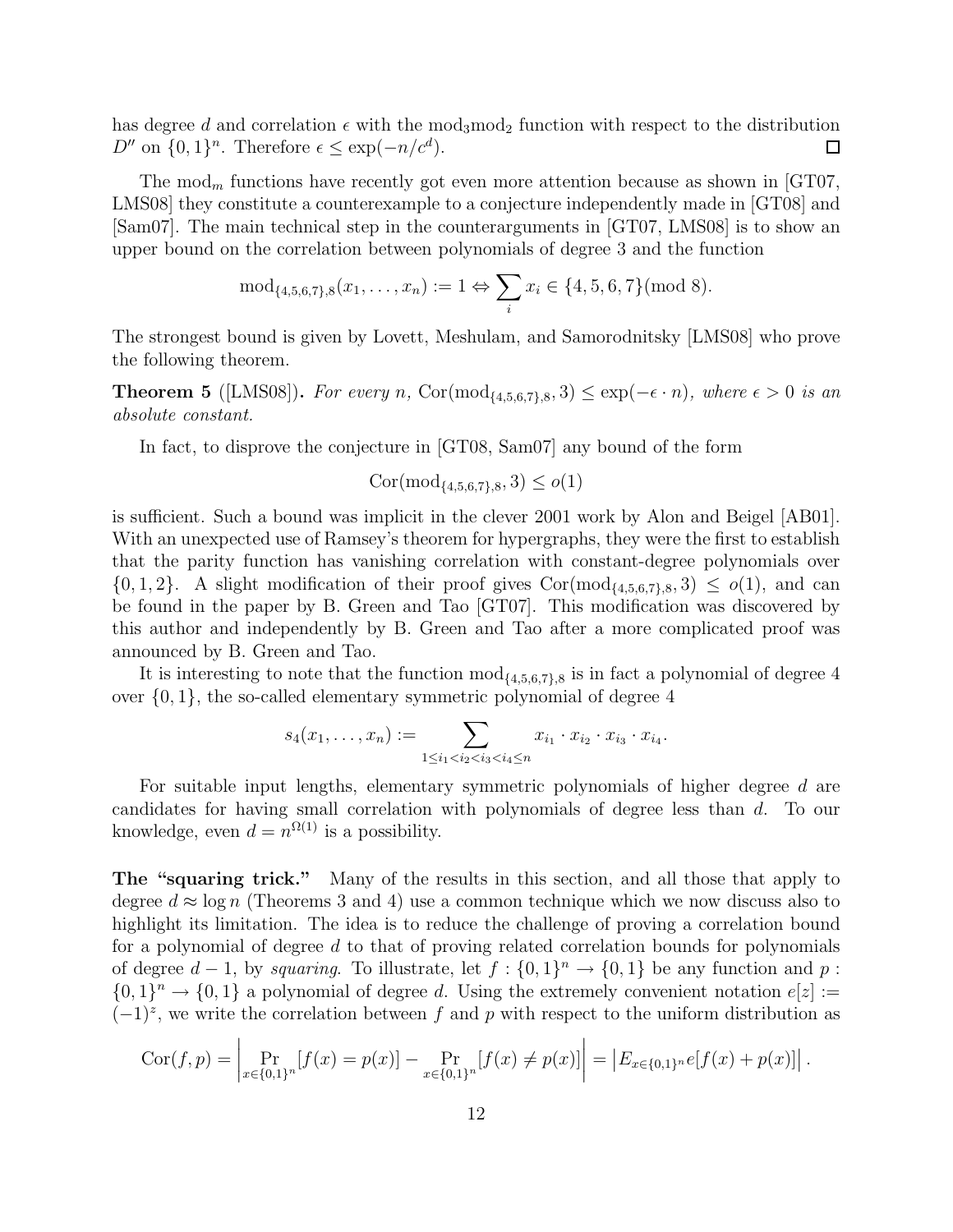If we square this quantity, and use that  $E_Z[g(Z)]^2 = E_{Z,Z'}[g(Z) \cdot g(Z')]$ , we obtain

$$
Cor(f, p)2 = E_{x,y \in \{0,1\}^n} e[f(x) + f(y) + p(x) + p(y)].
$$

Letting now  $y = x + h$  we can rewrite this as

$$
Cor(f, p)2 = Ex, h \in \{0, 1\}n e[f(x) + f(x+h) + p(x) + p(x+h)].
$$

The crucial observation is now that, for every fixed h, the polynomial  $p(x) + p(x + h)$  has degree  $d-1$  in x, even though  $p(x)$  has degree d. For example, if  $d=2$  and  $p(x) = x_1x_2 + x_3$ , we have  $p(x)+p(x+h) = x_1x_2+x_3+(x_1+h_1)(x_2+h_2)+(x_3+h_3) = x_1h_2+h_1x_2+h_1h_2+h_3$ , which indeed has degree  $d - 1 = 1$  in x. Thus we managed to reduce our task of bounding from above  $Cor(f, p)$  to that of bounding from above a related quantity which involves polynomials of degree  $d-1$ , specifically the average over h of the correlation between the function  $f(x) + f(x + h)$  and polynomials of degree  $d - 1$ . To iterate, we apply the same trick, this time coupled with the Cauchy-Schwarz inequality  $E[Z]^2 \leq E[Z^2]$ :

$$
Cor(f, p)4 = Ex,he[f(x) + f(x+h) + p(x) + p(x+h)]2
$$
  
 
$$
\leq Eh [Exe[f(x) + f(x+h) + p(x) + p(x+h)]2].
$$

We can now repeat the argument in the inner expectation, further reducing the degree of the polynomial. After  $d$  repetitions, the polynomial  $p$  becomes a constant. After one more, a total of  $d+1$  repetitions, the polynomial p "disappears" and we are left with a certain expectation involving  $f$ , known as the "Gowers norm" of  $f$  and introduced independently in [Gow98, Gow01] and in  $[AKK^+03]$ :

$$
\operatorname{Cor}(f, p)^{2^{d+1}} \le E_{x, h_1, h_2, \dots, h_{d+1}} e\left[\sum_{S \subseteq [d+1]} f\left(x + \sum_{i \in S} h_i\right)\right].
$$
 (1.6)

For interesting functions f, the expectation in the right-hand side of  $(1.6)$  can be easily shown to be small, sometimes exponentially in  $n$ , yielding correlation bounds. For example, applying this method to the generalized inner product function gives Theorem 3, while a complex-valued generalization of the method can be applied to the  $\text{mod}_3$  function to obtain Theorem 4. This concludes the exposition of this technique; see, e.g., [VW08] for more details.

This "squaring trick" for reducing the analysis of a polynomial of degree d to that of an expression involving polynomials of lower degree  $d-1$  dates back at least to the work by Weyl at the beginning of the 20th century; for an exposition of the relevant proof by Weyl, as well as pointers to his work, the reader may consult [GR07]. This method was introduced in computer science by Babai, Nisan, and Szegedy [BNS92], and employed later by various researchers [Gow98, Gow01, Bou05, GT08, VW08] in different contexts.

The obvious limitation of this technique is that, to bound the correlation with polynomials of degree  $d$ , it squares the correlation  $d$  times; this means that the bound on the correlation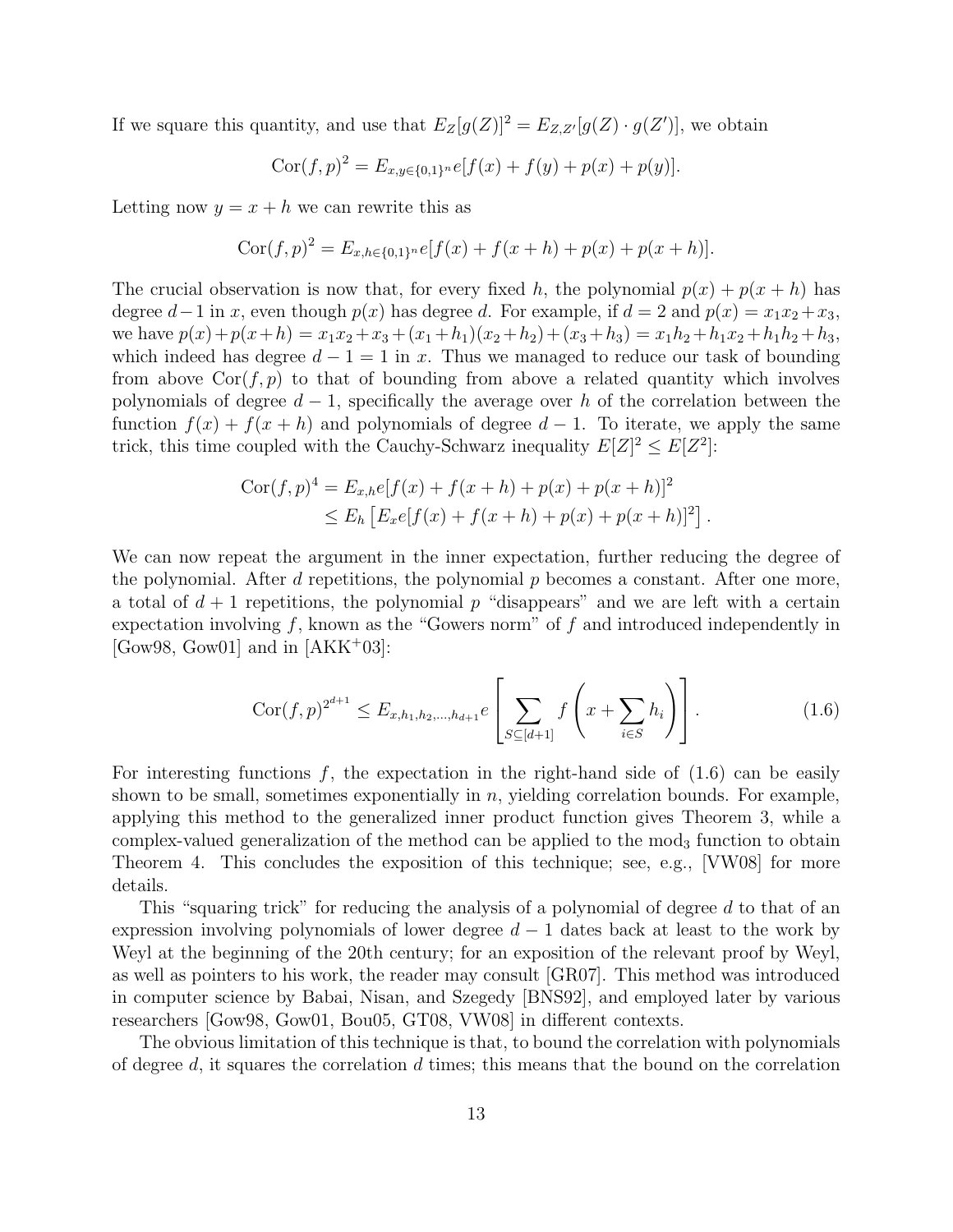will be  $\exp(-n/2^d)$  at best: nothing for degree  $d = \log_2 n$ . This bound is almost achieved by [BNS92] which gives an explicit function f such that  $Cor(f, d) \leq \exp(-\Omega(n/2^d \cdot d)).$ The extra factor of  $d$  in the exponent arises because of the different context of multiparty protocols in [BNS92], but a similar argument, given in [VW08], establishes the following stronger bound.

**Theorem 6** ([BNS92, VW08]). *There is an explicit*  $f \in P$  *such that for every* n and d, and U the uniform distribution over  $\{0,1\}^n$ ,  $Cor_U(f,d) \leq \exp(-\Omega(n/2^d))$ .

The function  $f : \{0,1\}^n \to \{0,1\}$  in Theorem 6 takes as input an index  $i \in \{0,1\}^{en}$  and a seed  $s \in \{0,1\}^{(1-\epsilon)n}$ , and outputs the *i*-th output bit of a certain pseudorandom generator on seed s [NN93] (Theorem 10 in  $\S1.3$ ). The natural question of whether these functions have small correlation with polynomials of degree  $d \gg \log_2 n$  has been answered negatively in [VW08] building on the results in [Raz87, GV04, HV06, Hea08]: it can be shown that, for a specific implementation of the generator, the associated function  $f: \{0,1\}^n \to \{0,1\}$ satisfies  $Cor(f, \log^c n) \ge 1 - o(1)$  for an absolute constant c. Determining how small c can be is an open problem whose solution might be informative, given that such functions are of great importance, as we will also see in §1.3.

# 1.2.3 Symmetric functions correlate well with degree  $O(\sqrt{n})$

Many of the correlation bounds discussed in §1.2.1 and §1.2.2 are given by functions that are symmetric: their value depends only on the number of input bits that are '1.' In this section we show that any symmetric function  $f: \{0,1\}^n \to \{0,1\}$  correlates well with polynomials of degree  $O(\sqrt{n})$ , matching the degree obtained in Theorem 2 up to constant factors, and excluding symmetric functions from the candidates to the dream setting of parameters  $Cor(f, \epsilon \cdot n) \leq exp(-\epsilon \cdot n)$ . While there is a shortage of such candidates, we point out that techniques in hardness amplification such as [IW97] may be relevant. It also seems worthwhile to investigate whether the result in this section extends to other distributions.

**Theorem 7.** For every n, every symmetric function  $f: \{0,1\}^n \to \{0,1\}$  satisfies Cor $(f, c\sqrt{n}) \ge$ 99/100*, where* c *is an absolute constant.*

We present below a proof of Theorem 7 that was communicated to us by Avi Wigderson and simplifies an independent argument of ours. It relies on a result by Bhatnagar, Gopalan, and Lipton, stated next, which in turn follows from well-known facts about the divisibility of binomial coefficients by 2, such as Lucas' theorem.

**Lemma 8** (Corollary 2.7 in [BGL06]). Let  $f : \{0, 1\}^n \to \{0, 1\}$  be a function such that  $f(x)$ *depends only on the Hamming weight of* x *modulo* 2 ℓ *. Then* f *is computable by a polynomial of degree*  $d < 2^{\ell}$ 

In §1.2.2 we saw an example of Lemma 8 when we noticed that the function  $mod_{\{4,5,6,7\},8}$ is computable by a polynomial of degree  $4 < 2<sup>3</sup> = 8$ . This polynomial was symmetric, and more generally the polynomials in Lemma 8 and Theorem 7 can be taken to be symmetric.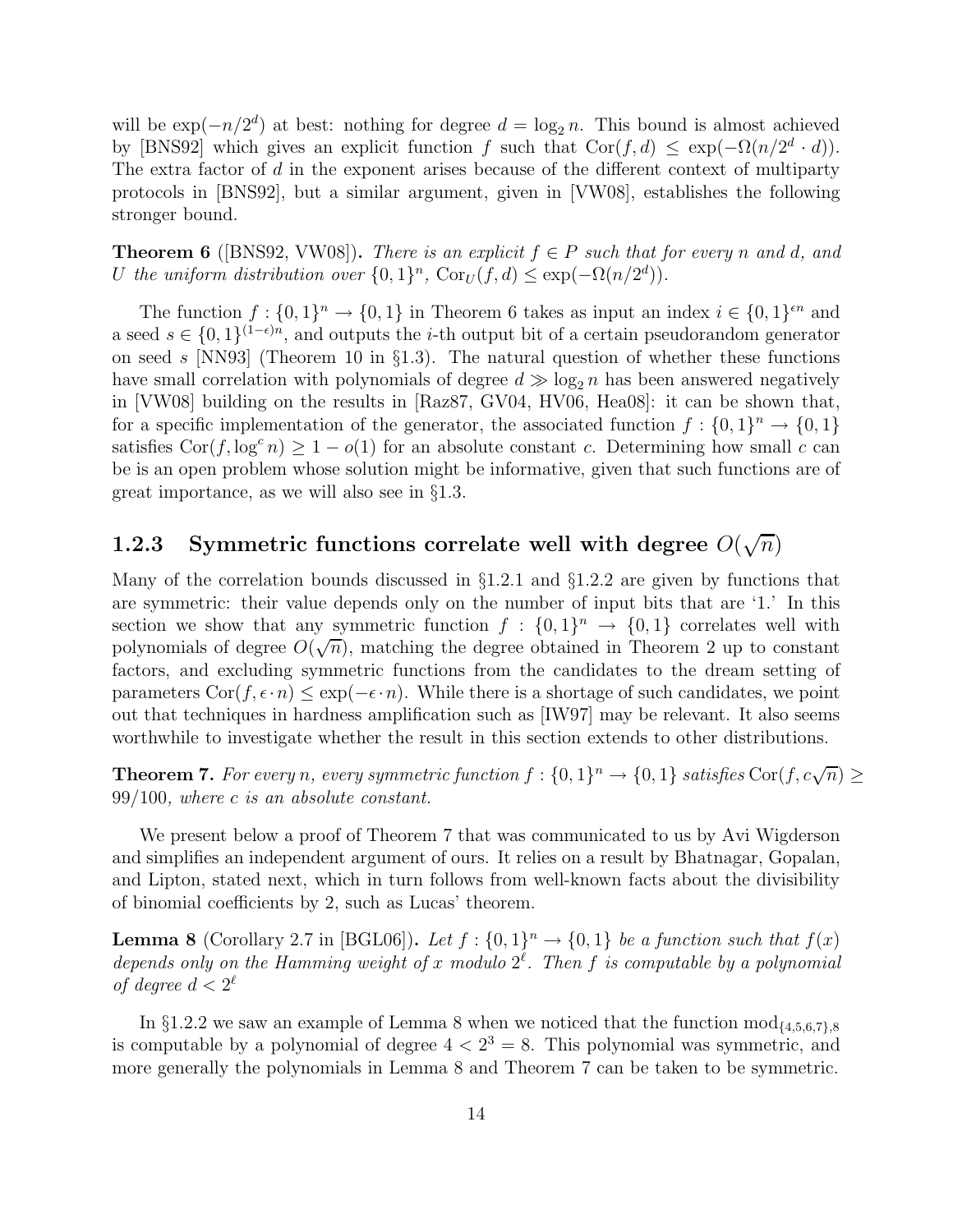*Proof of Theorem 7.* The idea is to exhibit a polynomial of degree  $O(\sqrt{n})$  that computes f on every input of Hamming weight between  $n/2 - a\sqrt{n}$  and  $n/2 + a\sqrt{n}$ ; for a suitable constant a this gives correlation 99/100 by a Chernoff bound.

Let a be a sufficiently large universal constant to be determined later, and let  $2^{\ell}$  be the smallest power of 2 bigger than  $2a\sqrt{n}+1$ , thus  $2^{\ell} \leq c\sqrt{n}$  for a constant c that depends only on a. Now take any function  $f' : \{0,1\}^n \to \{0,1\}$  such that (i) f' agrees with f on every input of Hamming weight between  $n/2 - a\sqrt{n}$  and  $n/2 + a\sqrt{n}$ , and (ii) the value of  $f'(x)$  depends only on the Hamming weight of x modulo  $2^{\ell}$ . Such an f' exists because f is symmetric and we ensured that  $2^{\ell} > 2a\sqrt{n} + 1$ .

Applying first Lemma 8 and then a Chernoff bound (e.g., [DP09, Theorem 1.1]) for a sufficiently large constant a, we have for  $d < 2^{\ell} \leq c\sqrt{n}$ 

$$
Cor(f, d) \geq Cor(f, f') \geq 99/100,
$$

which concludes the proof of the theorem.

#### 1.2.4 Other works

There are many papers on correlation bounds we have not discussed. F. Green [Gre04, Theorem 3.10] manages to compute exactly the correlation between the parity function and quadratic  $(d = 2)$  polynomials over  $\{0, 1, 2\}$ , which is  $(3/4)^{\lceil n/4 \rceil - 1}$ . [Gre04] further discusses the difficulties currently preventing an extension of the result to degree  $d > 2$ or to polynomials over fields different from  $\{0, 1, 2\}$ , while  $|GR10|$  studies the structure of quadratic polynomials over  $\{0, 1, 2\}$  that correlate with the parity function best.

A natural question, also asked in [AB01], is whether the symmetric polynomials mod  $m$ , for odd  $m$ , that correlate best with parity are symmetric. [Gre $\theta$ 4] answers this negatively for degree 2. The work [GKV12] gives a negative answer for more degrees, including degrees that are relevant to Question 1. The same work also reports results of a computer search to determine the polynomials over  $\{0,1\}$  that correlate best with mod<sub>3</sub>. Interestingly, the polynomials that can be computed are symmetric. It would be very interesting to extend this search and see if for larger degrees non-symmetric polynomials do better.

The work [Vio07] gives an explicit function that, with respect to the uniform distribution over  $\{0,1\}^n$ , has correlation  $1/n^{\omega(1)}$  with polynomials of arbitrary degree but with at most  $n^{\alpha \cdot \log n}$  monomials, for a small absolute constant  $\alpha > 0$ . This is obtained by combining a switching lemma with Theorem 3, a technique from [RW93]. The result does not answer Question 1 because a polynomial of degree  $\log_2 n$  can have  $\binom{n}{\log n}$  $\binom{n}{\log_2 n} \gg n^{\alpha \cdot \log n}$  monomials, and in fact the function in [Vio07] is a polynomial of degree  $(0.3) \log_2 n$ . For polynomials over {0, 1, 2}, the same correlation bounds hold for the parity function [Han06].

Other special classes of polynomials, for example symmetric polynomials, are studied in [CGT96, GT06, BEHL08]. We finally mention that many of the works we discussed, such as Theorems 2, 4, and 7 can be sometimes extended to polynomials modulo  $m \neq 2$ . For example, Theorem 4 extends to polynomials modulo m vs. the mod<sub>q</sub> function for any relatively prime m and q, while Theorem 2 extends to polynomials modulo m vs. the mod<sub>q</sub>

 $\Box$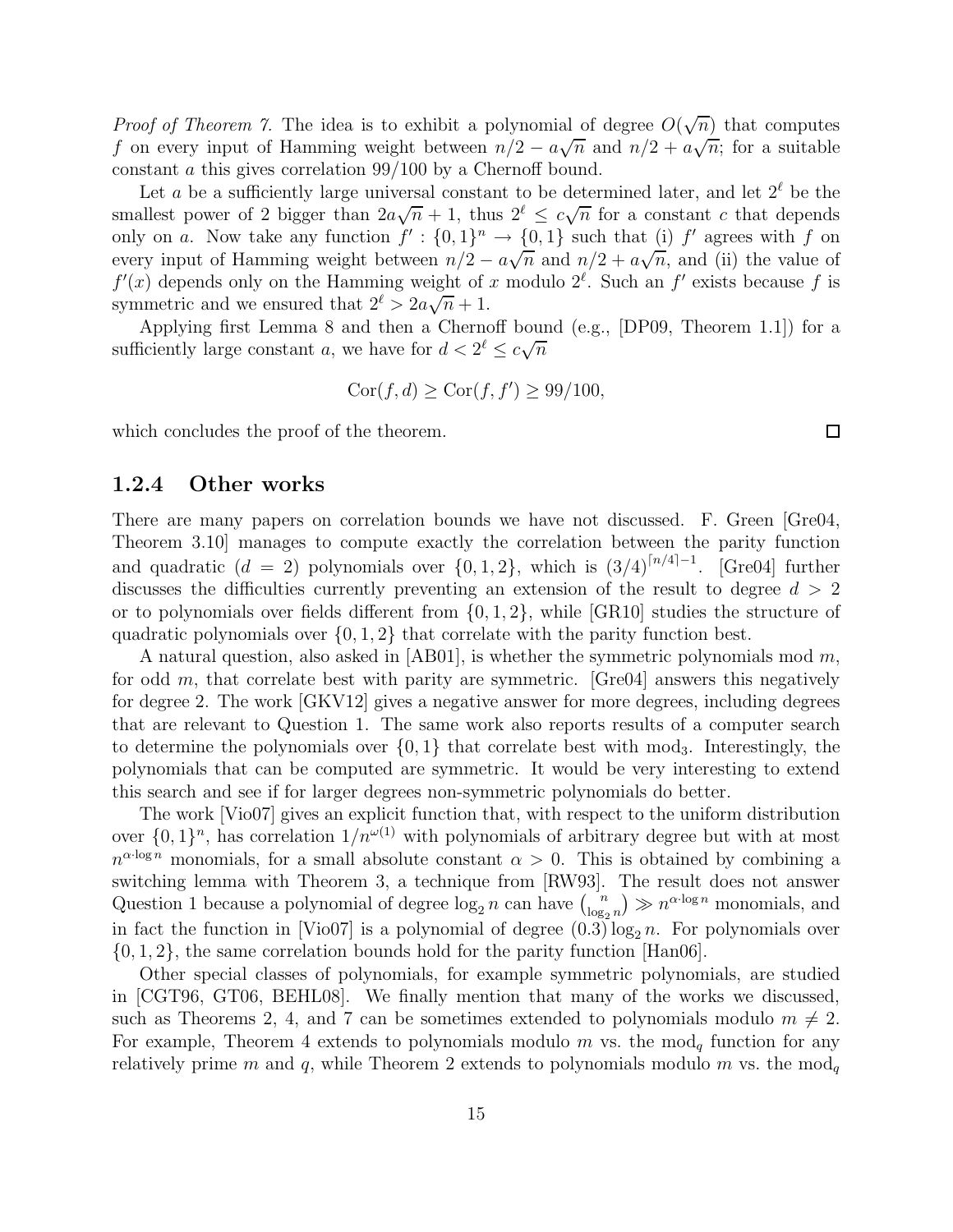function for any prime m and q not a power of m. We chose to focus on  $m = 2$  because it is clean.

### 1.3 Pseudorandom generators vs. correlation bounds

In this section we discuss pseudorandom generators for polynomials and their connections to correlation bounds. Pseudorandom generators are fascinating algorithms that stretch short input seeds into much longer sequences that "look random;" naturally, here we interpret "look random" as "look random to polynomials," made formal in the next definition.

**Definition 9** (Generator). A generator G that fools polynomials of degree  $d = d(n)$  with error  $\epsilon = \epsilon(n)$  and seed length  $s = s(n)$  *is a an algorithm running in time polynomial in its output length such that for every* n*: (i)* G *maps strings of length* s(n) *to strings of length* n*, and (ii) for any polynomial*  $p: \{0, 1\}^n \to \{0, 1\}$  *of degree d we have* 

$$
\left| \Pr_{S \in \{0,1\}^s} [p(G(S))] = 1 \right| - \Pr_{U \in \{0,1\}^n} [p(U) = 1] \right| \le \epsilon.
$$
 (1.7)

For brevity, we write  $G: \{0,1\}^s \to \{0,1\}^n$  for a generator with seed length  $s(n)$ .

Ideally, we would like generators that fool polynomials of large degree d with small error  $\epsilon$  and small seed length s. We discuss below various connections between obtaining such generators and correlation bounds, but first we point out a notable difference: while for correlation bounds we do have results for large degree  $d \gg \log n$  (e.g., Theorem 2), we know of no generator that fools polynomials of degree  $d \geq \log_2 n$ , even with constant error  $\epsilon$ .

**Open question 3.** *Is there a generator*  $G: \{0,1\}^{n/2} \rightarrow \{0,1\}^n$  *that fools polynomials of degree*  $\log_2 n$  *with error*  $1/3$ ?

While the smaller the error  $\epsilon$  the better, generators for constant error are already of great interest; for example, a constant-error generator that fools small circuits is enough to derandomize BPP. However, we currently seem to be no better at constructing generators that fool polynomials with constant error than generators with shrinking error, such as  $1/n$ .

We now discuss the relationship between generators and correlation bounds, and then present the known generators.

From pseudorandomness to correlation. It is easy to see and well-known [NW94] that a generator implies a worst-case lower bound, i.e., an explicit function that cannot be computed by (essentially) the class of functions fooled by the generator. The following simple observation, which does not seem to have appeared before [Vio09b, §3], shows that in fact a generator implies even a correlation bound. We will use it later to obtain new candidates for answering Question 1.

**Observation 1.** Suppose that there is a generator  $G: \{0,1\}^{n-\log n-1} \to \{0,1\}^n$  that fools polynomials of degree  $\log_2 n$  with error  $0.5/n$ . Then the answer to Question 1 is affirmative.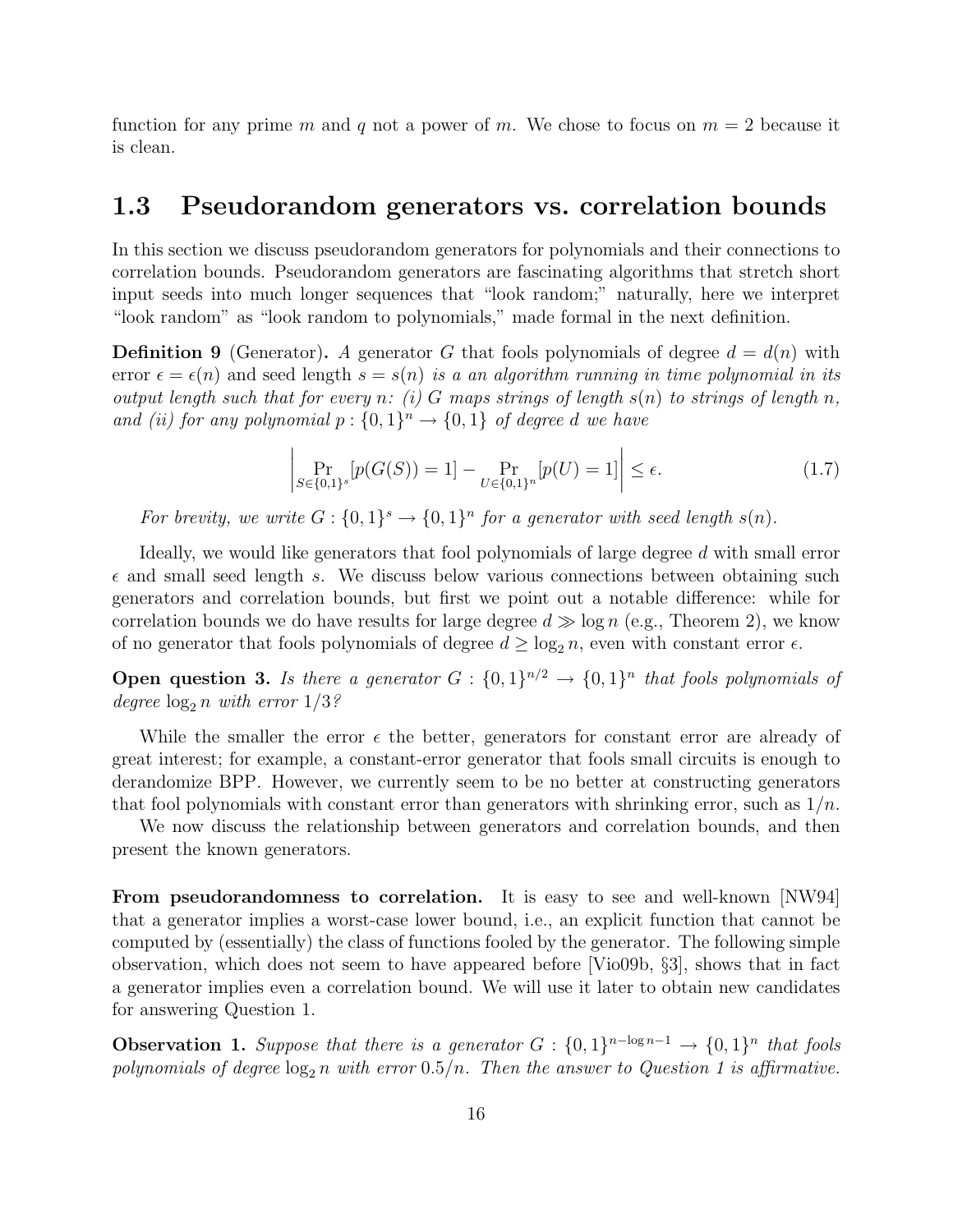*Proof sketch.* Let D be the distribution on  $\{0, 1\}^n$  where a random  $x \in D$  is obtained as follows: toss a fair coin, if "heads" then let x be uniformly distributed over  $\{0, 1\}^n$ , if "tails" then let  $x := G(S)$  for a uniformly chosen  $S \in \{0,1\}^{n-\log n-1}$ . Define the function  $f: \{0,1\}^n \to \{0,1\}$  as  $f(x) = 1$  if and only if there is  $s \in \{0,1\}^{n-\log n-1}$  such that  $G(s) = x$ ; f is easily seen to be in NP. It is now a routine calculation to verify that any function  $t$ :  $\{0,1\}^n \to \{0,1\}$  that satisfies  $Cor_D(f, t) \geq 1/n$  has advantage at least  $0.5/n$  in distinguishing the output of the generator from random. Letting t range over polynomials of degree  $\log_2 n$ concludes the proof.  $\Box$ 

From correlation to pseudorandomness. The celebrated construction by Nisan and Wigderson [Nis91, NW94] shows that a sufficiently strong correlation bound with respect to the uniform distribution can be used to obtain a generator that fools polynomials. However, to obtain a generator  $G: \{0,1\}^s \to \{0,1\}^n$  against polynomials of degree d, [NW94] in particular needs a function f on  $m \leq n$  input bits that has correlation at most  $1/n$  with polynomials of degree d. Thus, the current correlation bounds are not strong enough to obtain generators for polynomials of degree  $d \geq \log_2 n$ . It is a pressing open problem to determine whether alternative constructions of generators are possible, ideally based on constant correlation bounds such as Theorem 2. Here, an uncharted direction is to understand which distributions D enable one to construct generators starting from correlation bounds with respect to  $D$ .

The Nisan-Wigderson construction is however sharp enough to give non-trivial generators based on the current correlation bounds such as Theorem 3. Specifically, Luby, Veličković, and Wigderson [LVW93, Theorem 2] obtain generators for polynomials that have arbitrary degree but at most  $n^{\alpha \log n}$  terms for a small absolute constant  $\alpha > 0$ ; a different proof of this result appears in the paper [Vio07] which we already mentioned in §1.2.4. Albeit falling short of answering Question 3 (cf. §1.2.4), this generator [LVW93, Theorem 2] does fool polynomials of constant degree. However, its seed length, satisfying  $n = s^{O(\log s)}$ , has been superseded in this case by recent developments, which we now discuss.

**Generators for degree**  $d \ll \log n$ . Naor and Naor [NN93] construct a generator that fools polynomials of degree 1 (i.e., linear) with a seed length that is optimal up to constant factors – a result with a surprising range of applications (cf. references in [BSVW03]).

**Theorem 10** ([NN93]). *There is a generator*  $G: \{0,1\}^{O(\log n)} \to \{0,1\}^n$  that fools polyno*mials of degree* 1 *with error* 1/n*.*

Later, Alon et al. [AGHP92] give three alternative constructions. A nice one is  $G(a, b)_i :=$  $\langle a^i, b \rangle$  where  $\langle \cdot, \cdot \rangle$  denotes inner product modulo 2,  $a, b \in \{0, 1\}^{\ell}$  for  $\ell = O(\log n)$ , and  $a^i$ denotes the result of considering a as an element of the field with  $2^{\ell}$  elements, and raising it to the power i.

Recent progress by Bogdanov, Lovett, and the author [BV10, Lov08, Vio09b] has given generators for higher degree. The high-level idea in these works is simple: to fool polynomials of degree d, just sum together d generators for polynomials of degree 1.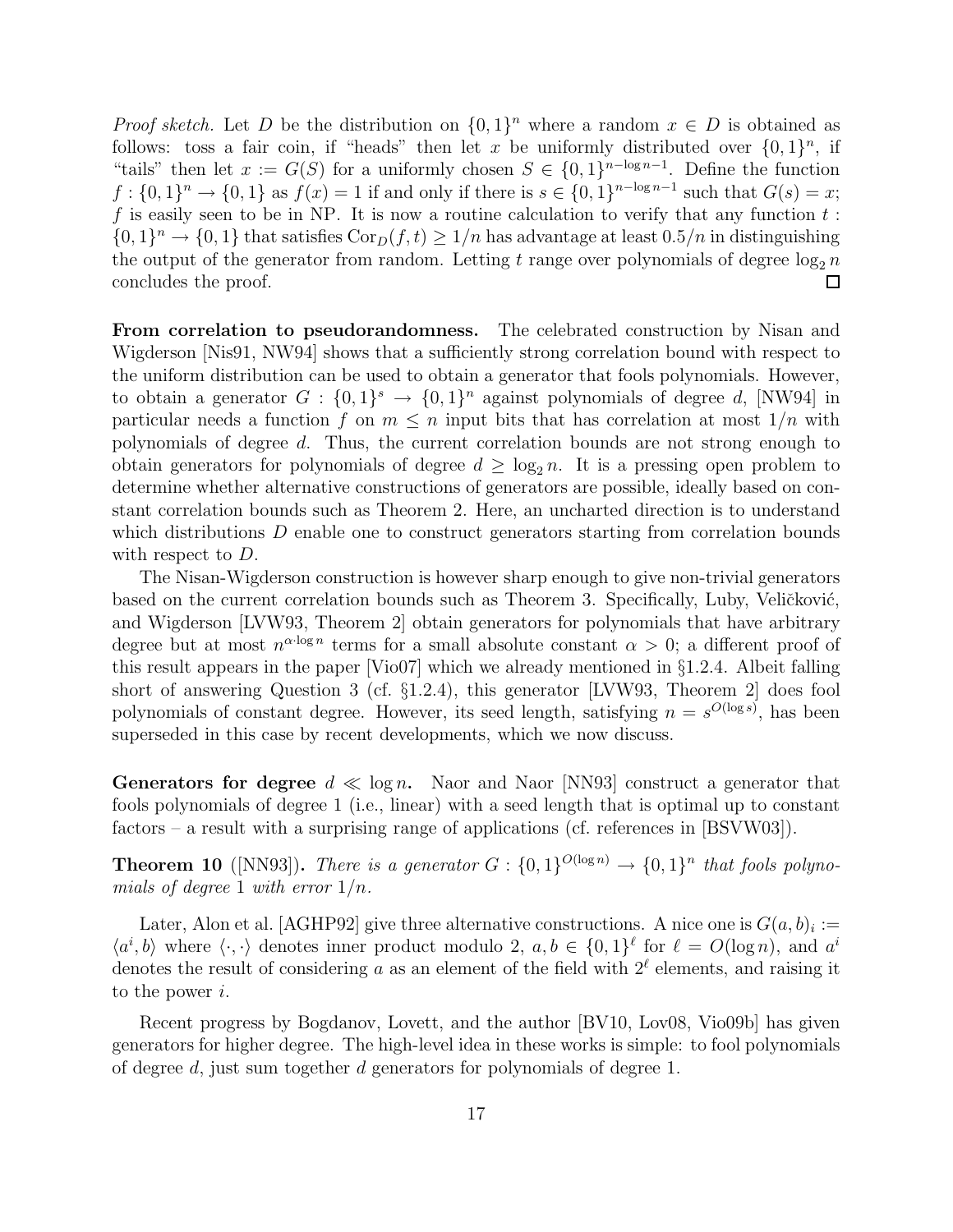**Theorem 11** ([Vio09b]). Let  $G: \{0,1\}^s \to \{0,1\}^n$  be a generator that fools polynomials of *degree* 1 *with error*  $\epsilon$ *. Then*  $G_d$  :  $({0, 1})^s$ <sup> $d$ </sup>  $\rightarrow$   ${0, 1}^n$  *defined as* 

$$
G_d(x^1, x^2, \dots, x^d) := G(x^1) + G(x^2) + \dots + G(x^d)
$$

*fools polynomials of degree d with error*  $\epsilon_d := 16 \cdot \epsilon^{1/2^{d-1}}$ , where '+' denotes bit-wise xor.

In particular, the combination of Theorems 10 and 11 yields generators  $G: \{0,1\}^s \to$  $\{0,1\}^n$  that fool polynomials of degree d with error  $\epsilon_d = 1/n$  and seed length  $s = O(d \cdot 2^d \cdot$  $log(n)$ ).

*Proof sketch of Theorem 11.* This proof uses the notation  $e[z] := (-1)^z$  and some of the techniques presented at the end of §1.2.2. First, let us rewrite Inequality (1.7) in the Definition 9 of a generator as

$$
\left| E_{S \in \{0,1\}^s} e[p(G_d(S))] - E_{U \in \{0,1\}^n} e[p(U)] \right| \le \epsilon_d/2. \tag{1.8}
$$

To prove Inequality (1.8), we proceed by induction on the degree d of the polynomial  $p$ :  $\{0,1\}^n \to \{0,1\}$  to be fooled. The inductive step is structured as a case analysis based on the value  $\tau := \text{Cor}_U(p, 0) = |E_{U \in \{0,1\}^n}e[p(U)]|$ .

If  $\tau$  is large then p correlates with a constant, which is a polynomial of degree lower than d, and by induction one can prove the intuitive fact that  $G_{d-1}$  fools p. This concludes the overview of the proof in this case.

If  $\tau$  is small we reason as follows. Let us denote by W the output of  $G_{d-1}$  and by Y an independent output of G, so that the output of  $G_d$  is  $W + Y$ . We start by an application of the Cauchy-Schwarz inequality:

$$
E_{W,Y} e [p(W+Y)]^2 \le E_W [E_Y e [p(W+Y)]^2] = E_{W,Y,Y'} e [p(W+Y) + p(W+Y')], \quad (1.9)
$$

where  $Y'$  is independent from and identically distributed to Y. Now we observe that for every fixed Y and Y', the polynomial  $p(U+Y) + p(U+Y')$  has degree  $d-1$  in U, though p has degree d. Since by induction W fools polynomials of degree  $d-1$  with error  $\epsilon_{d-1}$ , we can replace W with the uniform distribution  $U \in \{0,1\}^n$ :

$$
E_{W,Y,Y'} e [p(W+Y) + p(W+Y')] \leq E_{U,Y,Y'} e [p(U+Y) + p(U+Y')] + \epsilon_{d-1}.
$$
 (1.10)

At this point, a standard argument shows that

$$
E_{U,Y,Y'} e [p(U+Y) + p(U+Y')] \leq E_{U,U'} e [p(U) + p(U')] + \epsilon^2 = \tau^2 + \epsilon^2. \tag{1.11}
$$

Therefore, chaining Equations  $(1.9)$ ,  $(1.10)$ , and  $(1.11)$ , we have that

$$
|\mathcal{E}_{W,Y} e[p(W+Y)] - \mathcal{E}_U e[p(U)]| \leq |\mathcal{E}_{W,Y} e[p(W+Y)]| + \tau \leq \sqrt{\tau^2 + \epsilon^2 + \epsilon_{d-1}} + \tau.
$$

This proves Inequality (1.8) for a suitable choice of  $\epsilon_d$ , concluding the proof in this remaining case.  $\Box$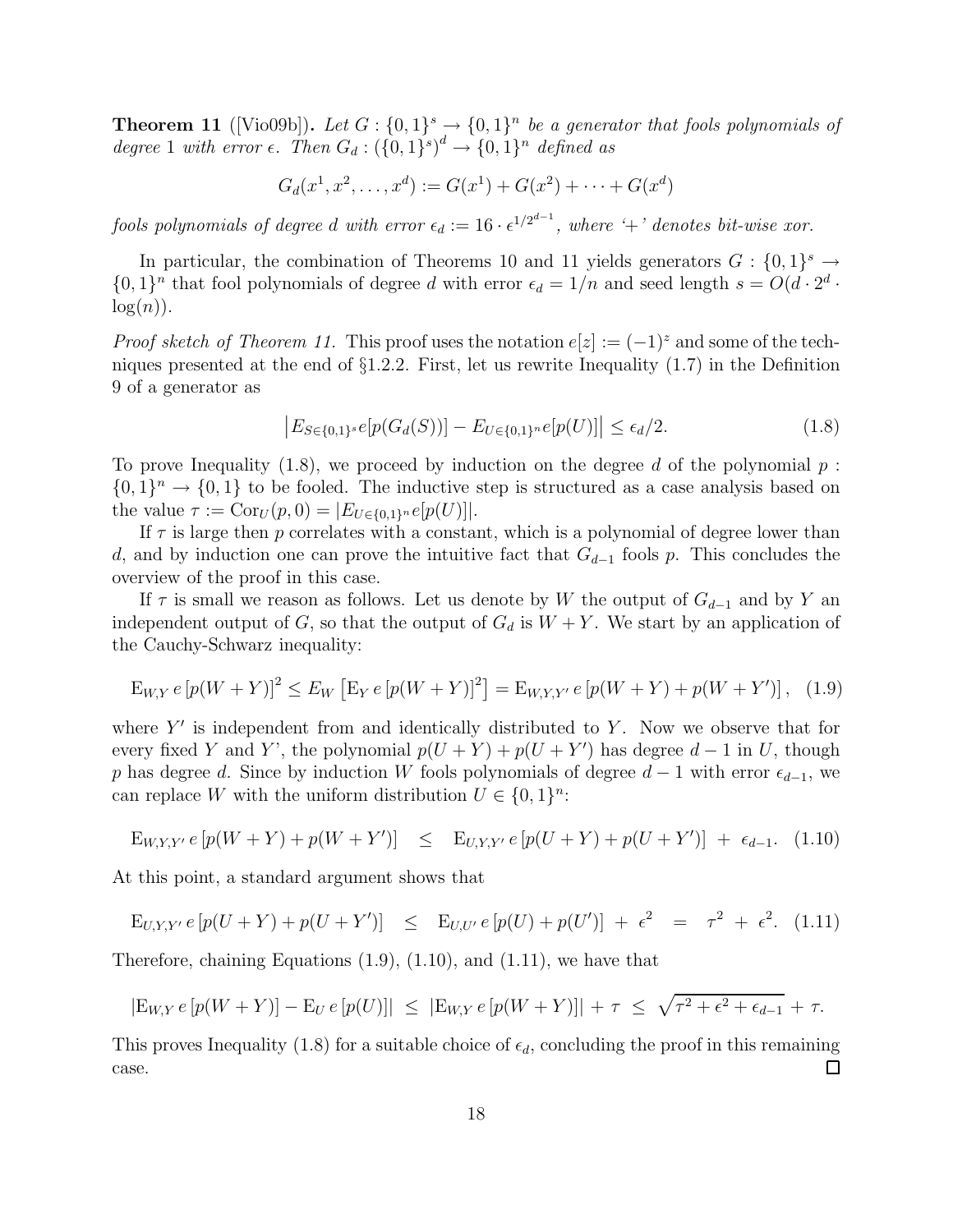Observe that Theorem 11 gives nothing for polynomials of degree  $d = \log_2 n$ . The reason is that its proof again relies on the "squaring trick" discussed in §1.2.2. But it is still not known whether the construction in Theorem 11 fools polynomials of degree  $d \ge \log_2 n$ .

**Open question 4.** Does the sum of  $d \gg \log n$  copies of a generator  $G: \{0,1\}^s \rightarrow \{0,1\}^n$ *that fools polynomials of degree* 1 *with error* 1/n *fools polynomials of degree* d *with error* 1/3*?*

Finally, note that Observation 1 combined with the construction in Theorem 11 gives a new candidate function for an affirmative answer to Question 1: the function that on input  $x \in \{0,1\}^n$  evaluates to 1 if and only if x is the bit-wise xor of  $d \gg \log n$  outputs of generators that fool polynomials of degree 1.

### 1.4 Conclusion

We have discussed the challenge of proving correlation bounds for polynomials. We have seen that winning this challenge is necessary for proving lower bounds such as "NP does not have quasipolynomial-size circuits," that a great deal is known for various settings of parameters, and that there are many interesting research directions. The clock is ticking...

Acknowledgments. We are grateful to Noam Nisan for his permission to include his proof of Theorem 4, Rocco Servedio for a discussion on boosting, and Avi Wigderson for suggesting a simpler proof of Theorem 7. We also thank Frederic Green, Shachar Lovett, Rocco Servedio, and Avi Wigderson for helpful comments on a draft of this report.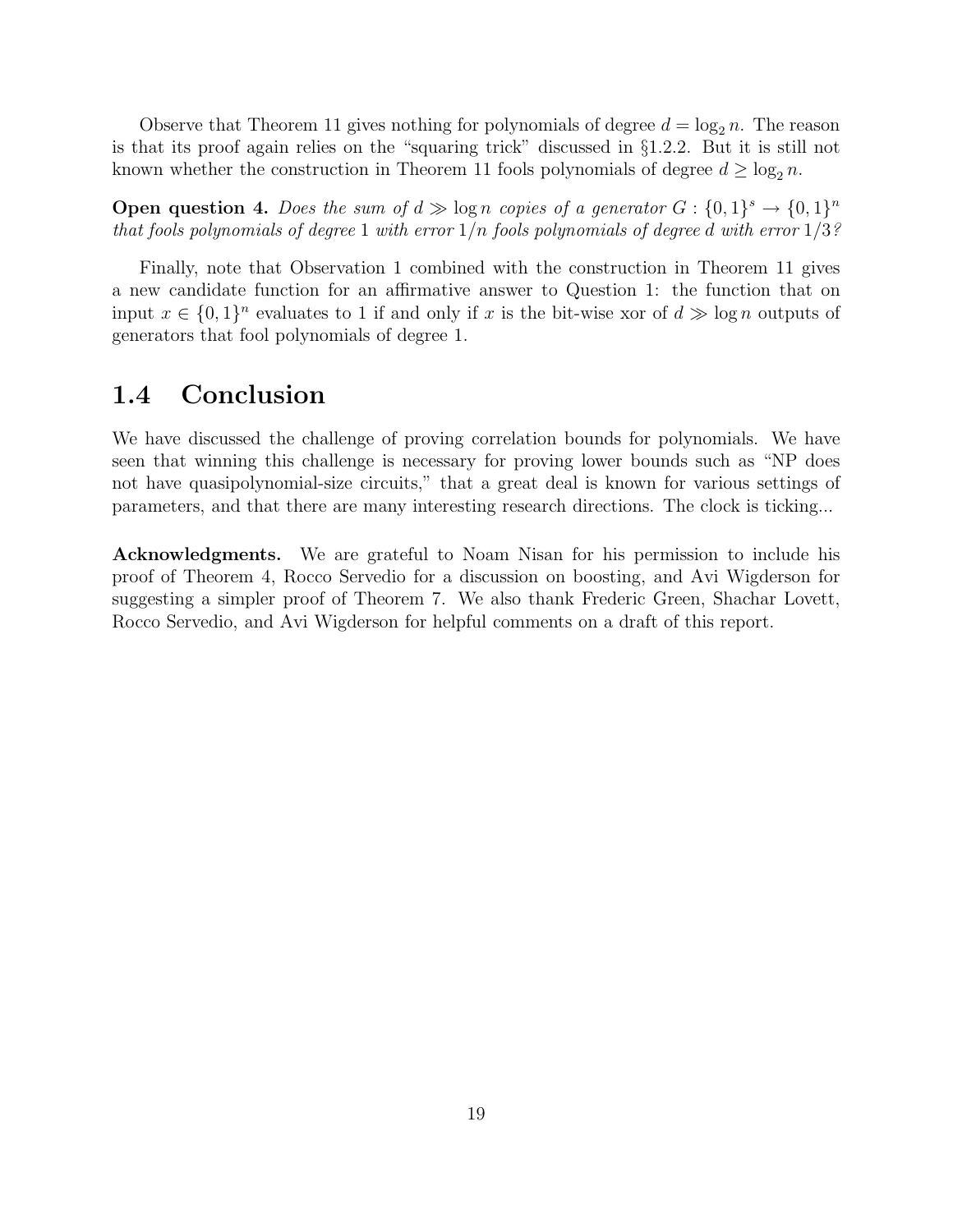# Chapter 2

# The correlation of parity with small-depth circuits

### 2.1 Introduction

In this chapter we prove that the parity function has exponentially small correlation with small bounded-depth circuits. To formally state the result, let us make its main players more concrete. First, the parity function Parity :  $\{0, 1\}^n \to \{0, 1\}$  is the degree-1 polynomial over  $\{0,1\}$  defined as

$$
Parity_n(x_1, x_2, \ldots, x_n) := \sum_i x_i \bmod 2.
$$

Second, the circuits we consider consist of input,  $\wedge$  (and),  $\vee$  (or), and  $\neg$  (not) gates, where the input gates are labeled with variables (e.g.,  $x_i$ ), and  $\wedge$  and  $\vee$  gates have unbounded fanin. The *size* w of the circuit is the number of edges, and its *depth* d is the longest path from an input gate to the output gate. With a moderate blow-up, it is possible to "push down" all the  $\neg$  gates so that the circuit takes as input both the variables and their negations, but consists only of alternating layers of ∧ and ∨ gates, hence the name alternating circuit (AC<sup>0</sup>). We do so in Chapter 3, but in this one we find it more convenient to allow for  $\neg$ gates everywhere in the circuit.

Finally, we use the following definition of correlation

$$
Cor (f, C) := |E_x e[f(x) + C(x)]|,
$$

where  $e[z] := (-1)^z$ , cf. Page 13.

We can now state the main theorem of this chapter.

**Theorem 12** ([Hås87]). *Every circuit*  $C : \{0,1\}^n \rightarrow \{0,1\}$  of depth d and size w :=  $\exp(n^{\alpha/d})$  satisfies  $\text{Cor}(\text{Parity}_n, C) \leq 1/w$ , where  $\alpha$  is an absolute constant.

The theorem is a significant strengthening of preceding results establishing that small bounded-depth circuits cannot compute parity [Ajt83, FSS84, Yao85], see also [Cai89]. The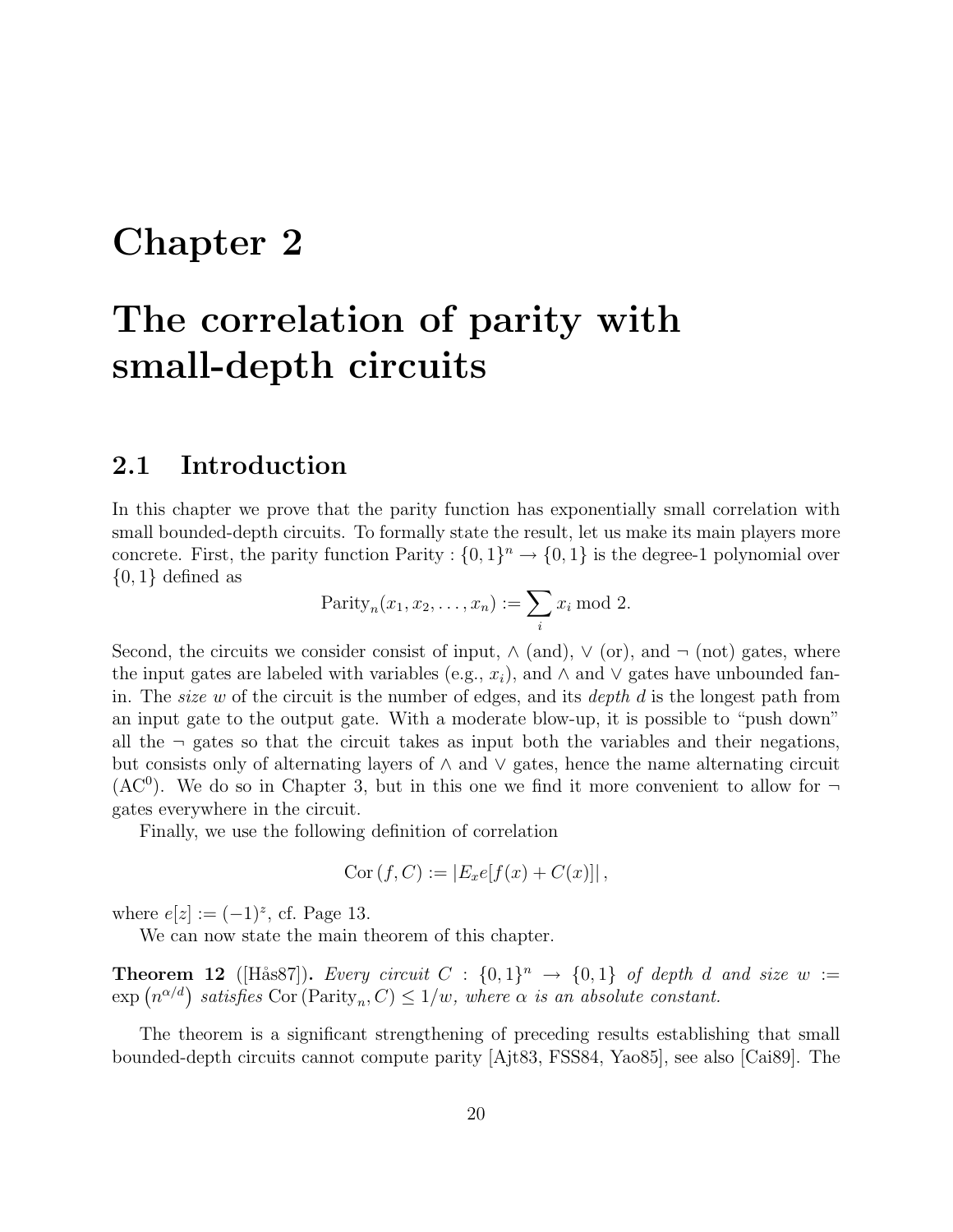motivation for studying correlation bounds we mentioned in Chapter 1 for polynomials extends to circuits. First, correlation bounds imply lower bounds for richer classes of circuits. Second, correlation bounds yield pseudorandom generators: Nisan [Nis91] uses Theorem 12 to construct unconditional pseudorandom generators for small bounded-depth circuits, a result that has had a large number of applications and anticipated the celebrated Nisan-Wigderson paradigm to construct generators from lower bounds [NW94].

Theorem 12 was first established by Håstad [Hås87] using switching-lemma techniques. We present a simpler proof of Theorem 12 which has two stages. Stage 1 shows that the parity function cannot be computed by a special, richer class of circuits we call *output-majority*. These are small, bounded-depth circuits whose output gate computes the majority function (whereas the other gates are  $\wedge$ ,  $\vee$ , and  $\neg$  as usual). This result is due to Aspnes, Beigel, Furst, and Rudich [ABFR94] and here we present its proof mostly unaltered. Stage 2 proves Theorem 12 from Stage 1. This two-stage approach was first proposed by Klivans [Kli01] who implemented Stage 2 using hardness amplification techniques. We present a simpler proof of Stage 2 that is due to Klivans and Vadhan. This proof appears here for the first time with their kind permission.

Since it is the newest part of the argument, we begin in the next §2.2 with Stage 2: we define output-majority circuits, state the result from [ABFR94] which is the outcome of Stage 1, and show how this implies Theorem 12. For completeness, in §2.3 we give the details of Stage 1.

### 2.2 Stage 2: From output-majority circuits to Theorem 12

We start by defining output-majority circuits.

Definition 13 (Output-majority circuits). *An* output-majority *circuit on* n *bits is a circuit of the following form:*



*where*  $x_1, \ldots, x_n$  *are the inputs, the output gate is a* Majority *gate, and each intermediate*  $C_1, \ldots, C_t$  *is a circuit on n bits with only*  $\wedge, \vee,$  *and*  $\neg$  *gates.*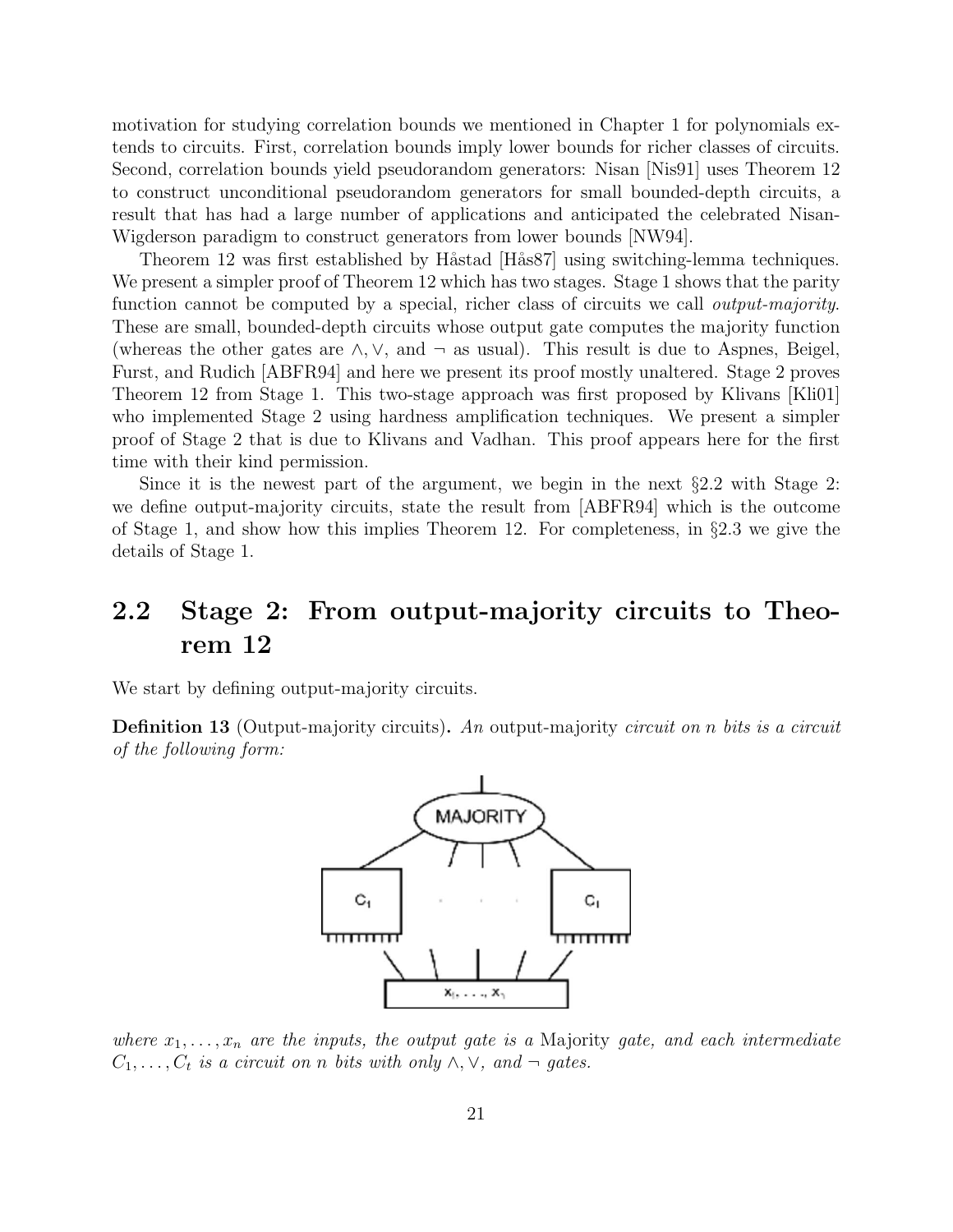Adding the majority gate gives extra power, as computing majority requires exponential size for bounded-depth circuits with  $\wedge$ ,  $\vee$ , and  $\neg$  gates. This in fact follows from the results in this chapter, see also [Hås87].

The class of output-majority circuits is more robust than what might be apparent at first sight. Beigel [Bei94] shows that a circuit of size w and depth d with m majority gates can always be simulated by an output-majority circuit (i.e., a circuit with exactly 1 majority gate as the output gate) of depth  $d' = d + O(1)$  and size  $w' = \exp\left(m \cdot \log^{O(d)} w\right)$ . For fixed d and  $m = \text{poly}\log w$ , this is a quasi-polynomial blow-up in the size of the circuit which is negligible compared to the exponential lower bounds we prove in this chapter and state next:

Theorem 14 ([ABFR94]). *Let* C *be an output-majority circuit of depth* d *and size* w *which computes* Parity *on n bits.* Then,  $w \ge \exp(n^{\alpha/d})$  *for a universal constant*  $\alpha$ *.* 

In the rest of this section we prove the main Theorem 12 of this chapter assuming the above Theorem 14.

Intuition for the proof of Theorem 12 assuming Theorem 14. Imagine that you are given a coin that is biased, but you do not know on which side. That is, when tossing the coin, either the coin has probability 51% of landing heads up or probability 51% of landing tails up. Your job is to guess the side towards which the coin is biased. You would like your guess to be correct with high probability  $\approx 100\%$ . A solution to this problem, analyzable via standard probability theory, is to toss the coin a large number of times and decide according to the majority of the outcomes.

This is essentially what we will do. Assuming for the sake of contradiction that we have a circuit C that correlates well with parity, we proceed as follows. For a given, fixed parity instance x we construct a distribution on circuits  $C_a(x)$  whose output distribution is biased towards  $Parity(x)$ ; this is the aforementioned "biased coin." Taking the majority of a number of independent copies of  $C_a(x)$  gives an output-majority circuit that computes Parity(x) correctly with overwhelming probability, using which we contradict Theorem 14.

To construct Ca(x) from C we take advantage of the efficient *random self-reducibility of parity*, the ability to efficiently reduce the computation of Parity $(x)$  for any given input x to the computation of Parity(*a*) for a randomly selected input *a*.

#### 2.2.1 Proof of Theorem 12 assuming Theorem 14

Let C be a circuit of depth d and size w such that  $|E_{x \in \{0,1\}^n}e[C(x) + \text{Parity}(x)]| \ge 1/w$ . Without loss of generality we drop the absolute value signs to have

$$
E_{x \in \{0,1\}^n} e[C(x) + \text{Parity}(x)] \ge 1/w
$$

(if  $E_x e [C(x) + \text{Parity}(x)] \leq -1/w$  we can complement C at a negligible cost).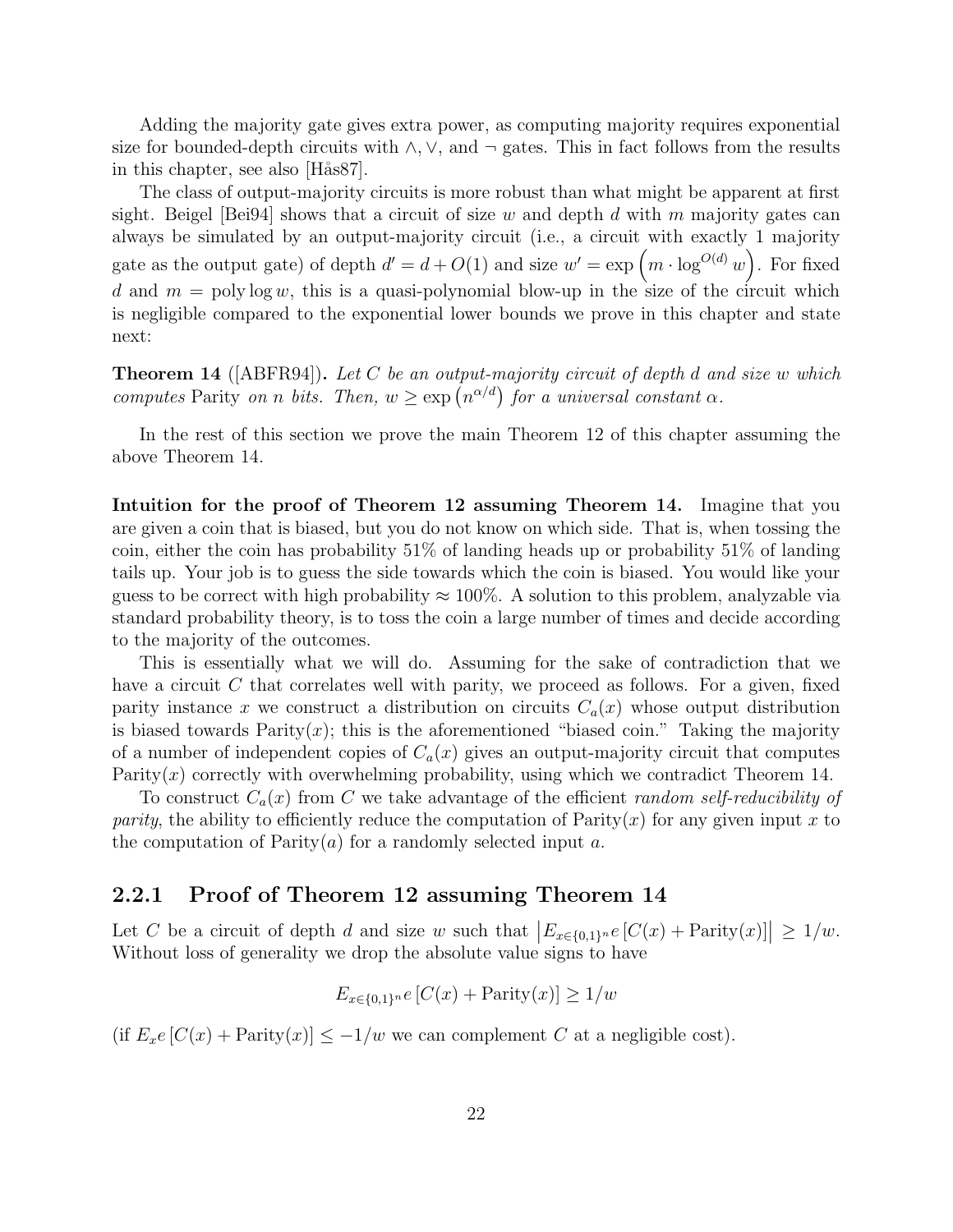We now make use of the *random self-reducibility* of Parity. For  $a \in \{0,1\}^n$ , consider the circuit  $C_a$  defined by

$$
C_a(x) := C(a+x) + \text{Parity}(a).
$$

First of all, notice that for any fixed a,  $C_a$  has depth  $d+O(1)$  and size  $w+O(1)+O(n) = O(w)$ (we use here that  $w \geq n$ , for else some input bit does not have wires coming out of it, and the theorem is immediate). This is because XOR'ing the output with the bit  $Parity(a)$  can be done with a constant number of extra gates and wires, while XOR'ing the input by a takes constant depth and  $O(n)$  gates. Now observe that for any fixed  $x \in \{0,1\}^n$ ,

$$
E_a e [C_a(x) + \text{Parity}(x)] = E_a e [C(a+x) + \text{Parity}(a) + \text{Parity}(x)]
$$
  
= 
$$
E_a e [C(a+x) + \text{Parity}(a+x)]
$$
  
= 
$$
E_a e [C(a) + \text{Parity}(a)] \ge 1/w.
$$

It is convenient to rewrite the above conclusion as: for any fixed  $x \in \{0,1\}^n$ ,

$$
\Pr_a[C_a(x) = \text{Parity}(x)] \ge \frac{1}{2} + \frac{1}{2w}.
$$

Now pick t independent  $a_1, a_2, \ldots, a_t$  for a parameter t to be determined below, and define the output-majority circuit

$$
\overline{C}_{a_1,\ldots,a_t}(x) := \text{Majority}\left(C_{a_1}(x),\ldots,C_{a_t}(x)\right).
$$

Note that  $\bar{C}_{a_1,...,a_t}$  has depth  $d+O(1)$  and size  $O(t \cdot w)$ , for every choice of  $a_1,...,a_t$ . The next standard, concentration-of-measure lemma gives a bound on t that is  $poly(w)$ .

**Lemma 15.** For  $t := 2w^2n$ , for any  $x \in \{0, 1\}^n$ ,  $Pr_{a_1, ..., a_t} [\bar{C}_{a_1, ..., a_t}(x) \neq Parity(x)] < 2^{-n}$ .

Deferring the proof of the lemma for a moment, let us finish the proof of the theorem. A union bound gives us that

$$
\Pr_{a_1,\dots,a_t} \left[ \exists x : \bar{C}_{a_1,\dots,a_t}(x) \neq \text{Parity}(x) \right] < 2^n \cdot 2^{-n} = 1.
$$

Another way of stating this is that  $Pr_{a_1,...,a_t} [\forall x : \bar{C}_{a_1,...,a_t}(x) = Parity(x)] > 0$ . Thus, there is some fixed choice of  $a_1, \ldots, a_t$  which results in an output-majority circuit of depth  $d+O(1)$ and size  $O(t \cdot w) = \text{poly}(w) \cdot n = \text{poly}(w)$  that computes Parity on every *n*-bit input (again we use  $w > n$ ).

It only remains to prove Lemma 15.

*Proof of Lemma 15.* Fix an input  $x \in \{0,1\}^n$ . Define t indicator random variables  $Y_1, Y_2, \ldots, Y_t$ , where  $Y_i := 1$  if and only if  $C_{a_i}(x) = \text{Parity}(x)$ . Let  $\epsilon \in [1/(2w), 1/2]$  be the "advantage"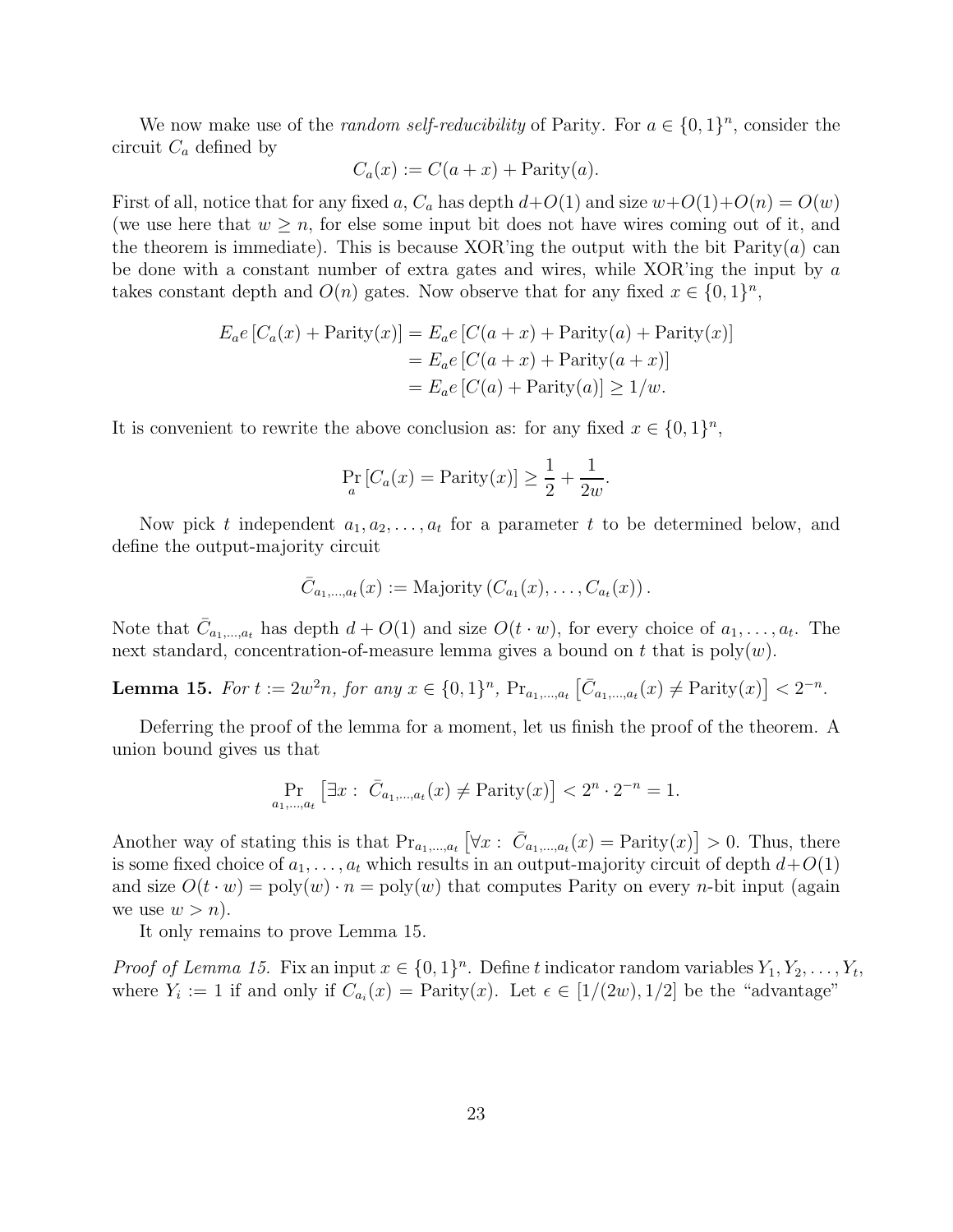that each  $C_{a_i}$  has, so that  $Pr_{a_i}[Y_i = 1] = 1/2 + \epsilon$ . We have:

$$
\Pr_{a_1,\dots,a_t} [\bar{C}_{a_1,\dots,a_t}(x) \neq \text{Parity}(x)] = \Pr \left[\text{Majority}(Y_1,\dots,Y_t) \neq 1\right]
$$
\n
$$
= \sum_{I \subseteq [t],|I| \geq t/2} \Pr \left[Y_i = 0 \,\forall i \in I\right] \cdot \Pr \left[Y_i = 1 \,\forall i \notin I\right]
$$
\n
$$
= \sum_{I \subseteq [t],|I| \geq t/2} (1/2 - \epsilon)^{|I|} \cdot (1/2 + \epsilon)^{t-|I|}
$$
\n
$$
\leq \sum_{I \subseteq [t],|I| \geq t/2} (1/2 - \epsilon)^{t/2} \cdot (1/2 + \epsilon)^{t/2} \qquad \text{(multiply by } \left(\frac{1}{2} - \epsilon\right)^{t/2 - |I|} \left(\frac{1}{2} + \epsilon\right)^{|I| - t/2} \geq 1)
$$
\n
$$
\leq 2^t \cdot (1/4 - \epsilon^2)^{t/2} \leq (1 - 1/w^2)^{t/2} \leq e^{-t/(2 \cdot w^2)}.
$$

The latter quantity if less than  $2^{-n}$  for  $t = 2w^2 \cdot n$ , concluding the proof of the lemma.  $\Box$ 

## 2.3 Stage 1: Output-majority circuits cannot compute parity

In this section we prove Theorem 14, i.e., that small output-majority circuits cannot compute parity. The proof involves a suitable approximation of output majority circuits by low-degree polynomials. Rather than working with polynomials over {0, 1} as in Chapter 1, we now work with real-valued polynomials, whose output are arbitrary real numbers. An example of such a polynomial is

$$
17x_1 - 3x_2x_3 + 4,
$$

which on input  $x_1 = x_2 = x_3 = 1$  has value 18.

Whereas polynomials over  $\{0, 1\}$  also approximate bounded-depth circuits [Raz87], the approximation of output-majority circuits requires polynomials over the reals.

The proof of Theorem 14 can be broken up in three steps.

- 1. First, we show that any output-majority circuit C of depth d and size w can be *signapproximated* by a real-valued polynomial  $p: \{0, 1\}^n \to \mathcal{R}$  of degree  $\log^{O(d)} w$ , in the sense that for almost all inputs  $x \in \{0,1\}^n$ ,  $\text{sign}(p(x)) = e(C(x))$ . Here  $\text{sign}(x) = 1/1$ if x is positive/negative, and is undefined if  $x = 0$ . Also,  $e(z) = e[z] = (-1)^{z}$ .
- 2. Then we show that from  $p$  one can construct another real-valued polynomial  $p'$  that *weakly computes* C, in the sense that whenever  $p'(x) \neq 0$  we have  $sign(p'(x)) = e(C(x))$ but  $p'$  is not always 0. Here the degree will blow up to close to, but less than n. Specifically, the degree of p' will be  $n - \Omega(\sqrt{n}) + \log^{O(d)} w$ .
- 3. Finally, we show that to weakly compute the parity function on  $n$  bits, degree  $n$  is required (which is tight, since every function on  $n$  bits is computable by a polynomial of degree  $n$ ).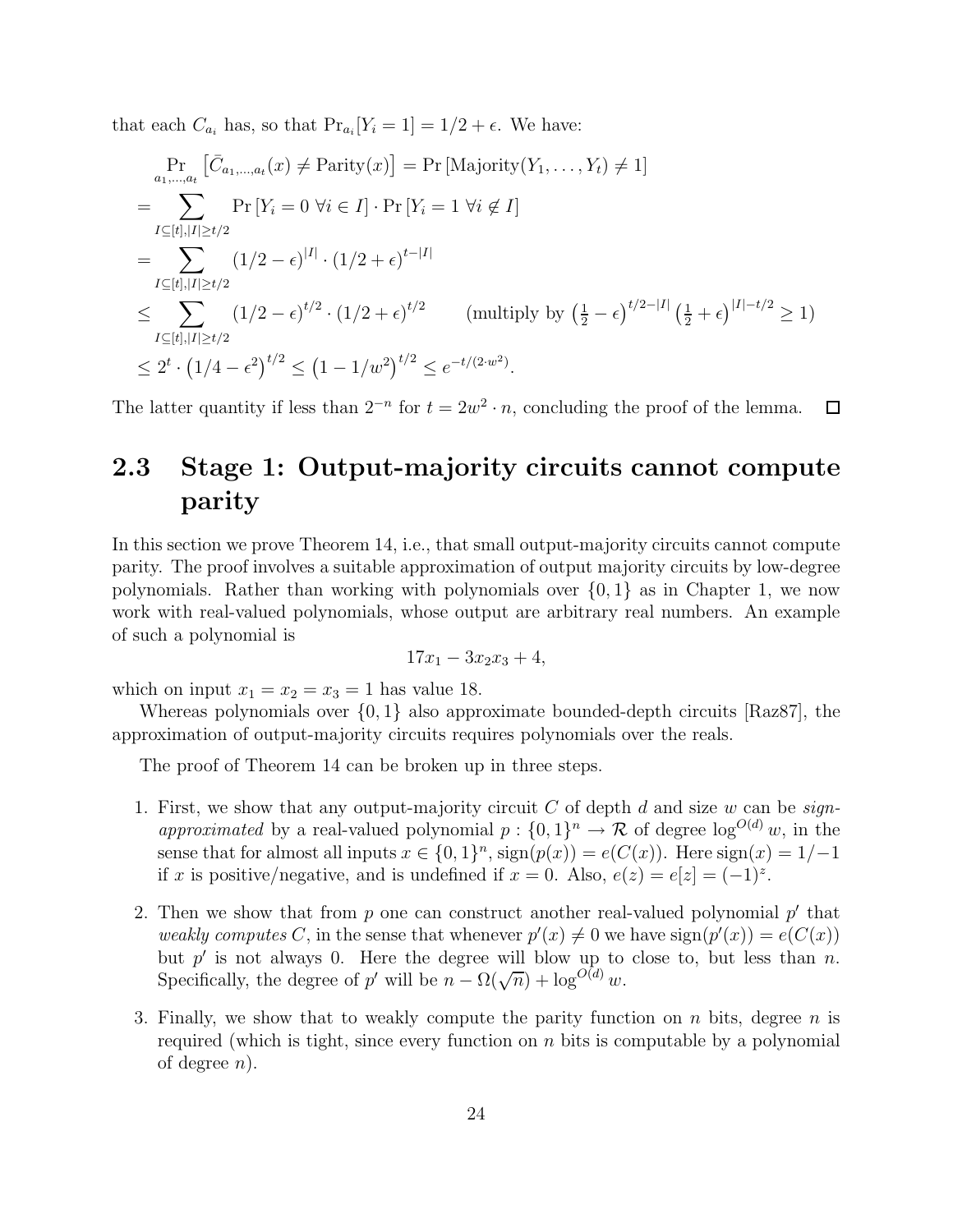#### 2.3.1 Step 1: Sign-approximating output-majority circuits

In this section we prove the following result that output-majority circuits can be signapproximated by low-degree polynomials

Theorem 16 (Sign-approximating output-majority circuits). *Let* C *be an output-majority circuit with* n *inputs, depth* d, and size w. Then, for every  $\epsilon > 0$  there exists a polynomial  $p: \{0,1\}^n \to \mathcal{R}$  of degree  $\log^{O(d)}(w/\epsilon)$  *such that* 

$$
\Pr_{x \in \{0,1\}^n} \left[ sign(p(x)) = e(C(x)) \right] \ge 1 - \epsilon.
$$

A typical setting of parameters is  $w = \text{poly}(n), \epsilon = 0.01, d = O(1)$ , in which case we get  $degree(p) = polylog(n)$ .

The proof of Theorem 16 goes by first exhibiting a stronger type of polynomial approximation for the sub-circuits of C without the majority gate, and then summing the polynomials to obtain a sign approximation of C. The stronger type of approximation simply asks for a polynomial that computes the output of the circuit for most inputs (as opposed to a polynomial that evaluates to a number whose sign matches the output of the circuit for most inputs).

**Theorem 17** (Approximating circuits). Let  $C : \{0,1\}^n \to \{0,1\}$  be a circuit of size  $w \ge n$ and depth d. Then, for every  $\epsilon > 0$  there exists a polynomial  $p: \{0,1\}^n \to \mathcal{R}$  of degree  $\log^{O(d)} (w/\epsilon)$  *such that* 

$$
\Pr_{x \in \{0,1\}^n} [p(x) = C(x)] \ge 1 - \epsilon.
$$

*Proof of Theorem 16 assuming Theorem 17.* Let C be an output-majority circuit of size w and depth d. Denote its subcircuits that feed into the output majority gate by  $C_1, \ldots, C_t$ , where  $t \leq w$ . Apply Theorem 17 with  $\epsilon' := \epsilon/t$  to get polynomials  $p_1, \ldots, p_t$  such that for every  $i \leq t$  we have  $\Pr_x[p_i(x) = C_i(x)] \geq 1 - \epsilon'$ . The degree of each  $p_i$  is  $\leq \log^{O(d)}(w/\epsilon'),$ since each circuit  $C_i$  has size  $\leq w$  and depth  $\leq d$ . Then, define

$$
p(x) := \sum_{i \leq t} p_i(x) - \frac{t}{2}.
$$

Note that the degree of p is equal to the maximum degree of any  $p_i$ , which is  $\log^{O(d)}(w/\epsilon') =$  $\log^{O(d)}(w/\epsilon)$  (because  $t \leq w$ ). Also note that, whenever we have  $p_i(x) = C_i(x)$  for all i, then  $sign(p(x)) = Majority(C_1(x), \ldots, C_t(x)) = C(x)$ . By a union bound, this happens with probability at least  $1 - t \cdot \epsilon' = 1 - \epsilon$ .  $\Box$ 

We now turn to the proof of Theorem 17. The plan is to replace each gate by a (randomized) polynomial and obtain the final polynomial by composing all the polynomials according to the circuit. The degree of the polynomial corresponding to each gate will be  $\log^{O(1)}(w/\epsilon)$ . Since composing polynomials multiplies degrees, the final degree will be (the degree at each gate)<sup>d</sup>.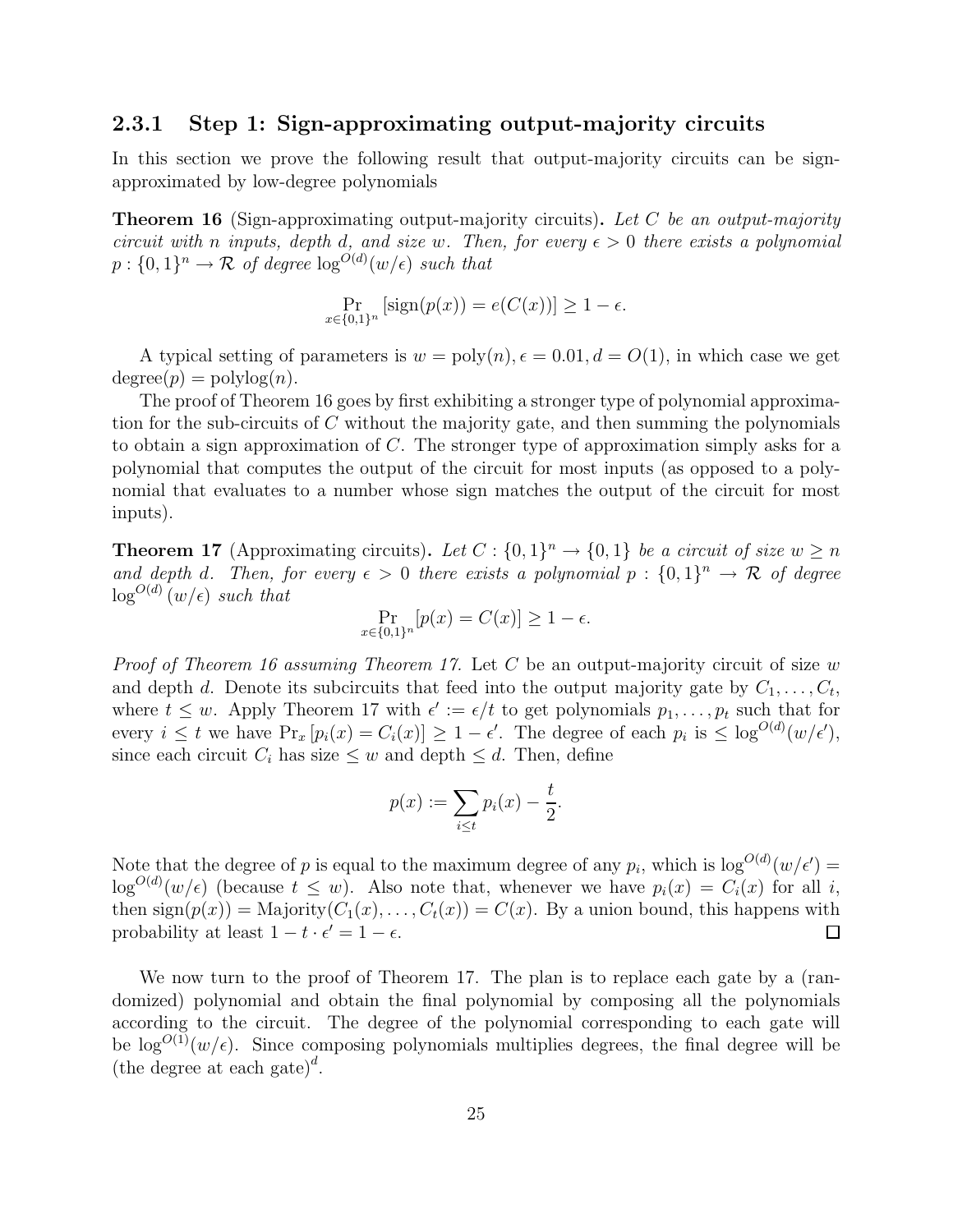We now show how to build a polynomial for every gate in the circuit. It is convenient to work over the basis  $\vee, \neg$ , which can be accomplished using De Morgan's law  $\bigwedge_i x_i =$  $\neg \bigvee_i \neg x_i$ . Using this law changes our circuit slightly. This change is irrelevant for the type of quantitative bounds in this chapter. Moreover, it will be evident from the proofs that the number of  $\neg$  gates does not count towards the bounds, so this change in fact costs us nothing.

We start with the  $\neg$  gate.

**Lemma 18.** *There is a polynomial*  $p: \{0, 1\} \rightarrow \mathcal{R}$  *of degree 1 such that*  $p(b) = \neg b$  *for every*  $b \in \{0, 1\}.$ 

*Proof.*  $p(b) := 1 - b$ .

The next more challenging lemma deals with  $\vee$  gates. Whereas for  $\neg$  gates we exhibited a low-degree polynomial that computes the gate correctly on every input, now for ∨ gates we will only show that for any distribution  $D$  there is a low-degree polynomial computing the gate correctly with high probability over the choice of an input from D. We state the lemma now and then we make some comments.

**Lemma 19.** For all distributions D on  $\{0,1\}^m$ , for all  $\epsilon > 0$ , there exists a polynomial  $p: \{0,1\}^m \rightarrow \mathcal{R}$  of degree  $O(\log m \cdot \log(1/\epsilon))$  such that

$$
\Pr_{x \sim D}[\vee(x) = p(x)] \ge 1 - \epsilon.
$$

We stress that the lemma holds for any distribution  $D$ . This is crucial because we need to apply the lemma to internal gates of the circuit that, over the choice of a uniform  $n$ -bit input to the circuit, may be fed inputs of length  $m = \text{poly}(n)$  drawn from a distribution we do not have a grasp of. Before proving the lemma, let us see how to prove Theorem 17 by applying the above lemmas to every gate in the circuit.

*Proof of Theorem 17.* Given  $\epsilon$ , invoke Lemma 19 for every  $\vee$  gate in the circuit with error  $\epsilon/w$  and with respect to the distribution  $D_g$  that the choice of a uniform input  $x \in \{0,1\}^n$ for the circuit induces on the inputs of that gate. Also invoke Lemma 18 for every  $\neg$  gate in the circuit. Thus, for every gate g we have a polynomial  $p_g$  of degree  $O(\log(w) \cdot \log w/\epsilon)$  =  $\log^{O(1)}(w/\epsilon)$  that computes g correctly with probability  $1 - \epsilon/w$  with respect to the choice of an input from  $D_q$ .

Now we compose the polynomials for every gate into a single polynomial  $p$ . This composition is done according to the circuit: treat input variables to the circuit as degree-1 polynomials  $x_1, \ldots, x_n$ . Then, level by level towards the output gate, for any gate g with input gates  $g_1, \ldots, g_m$  substitute to the variables of  $p_g$  the polynomials  $p_{g_1}, \ldots, p_{g_m}$ . When composing polynomials degrees multiply; hence the degree of p is  $\left(\log^{O(1)}(w/\epsilon)\right)^{O(d)} = \log^{O(d)}(w/\epsilon)$ . Finally, by a union bound we have

$$
\Pr_{x \in \{0,1\}^n} [p(x) \neq C(x)] \leq \sum_g \Pr_{y \sim D_g} [p_g(y) \neq g(y)] \leq w \cdot \epsilon/w = \epsilon.
$$

 $\Box$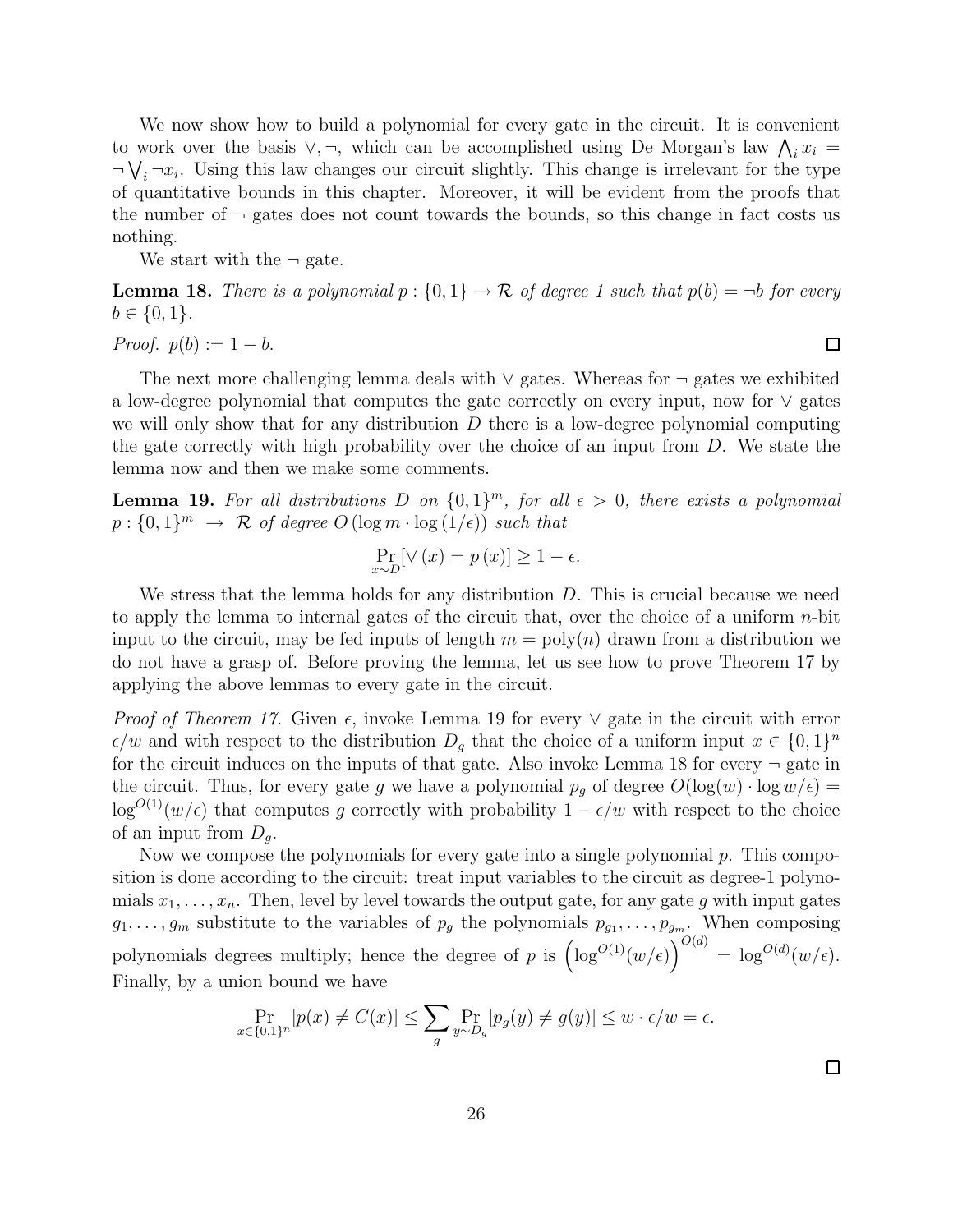To finish this section it only remains to prove Lemma 19. For certain distributions D the lemma is easily proved. For example if  $D$  is the uniform distribution then the constant polynomial  $p = 1$  proves the lemma. In general however the arbitrariness of D in the statement of the lemma makes it somewhat challenging to establish. To handle arbitrary distributions D, the proof employs a relatively standard trick. We exhibit a distribution P on polynomials that computes the ∨ gate correctly with high probability on any fixed input. This in particular means that P also computes the  $\vee$  gate correctly with high probability when the input to the gate is drawn from  $D$ . At the end, we fix the choice of the polynomial.

#### 2.3.2 Proof of Lemma 19

We assume without loss of generality that m, the length of the input to the  $\vee$  gate, is a power of 2. For any  $i = 0, \ldots, \log m$ , consider the random set  $S_i \subseteq \{1, \ldots, m\}$  obtained by including each element of  $\{1, \ldots, m\}$  independently with probability  $2^{-i}$ ; in particular,  $S_0 := \{1, \ldots, m\}.$ 

Consider the associated random degree-1 polynomials

$$
P_i(x) := \sum_{i \in S_i} x_i
$$

for  $i = 0, \ldots, \log m$ .

First, we claim that every polynomial always computes  $\vee$  correctly when the input is  $0^m$ . The proof of this claim is obvious.

**Claim 20.** If  $x = 0^m$  then  $P_i(x) = 0$  always and for all i.

Second, we claim that on any input that is not  $0<sup>m</sup>$ , with high probability there is some polynomial that computes ∨ correctly.

**Claim 21.** For all  $x \in \{0,1\}^m$ ,  $x \neq 0^m$ , with probability at least  $1/6$  over  $P_0, \ldots, P_{\log m}$  there *is i such that*  $P_i(x) = 1$ *.* 

*Proof.* Let  $w := \sum x_i, 1 \le w \le m$ , be the weight of x. Let  $i, 0 \le i \le \log m$ , be such that

$$
2^{i-1} < w \le 2^i. \tag{2.1}
$$

We have

$$
\Pr[P_i(x) = 1] = \Pr\left[\sum_{i \in S_i} x_i = 1\right] \\
= w \cdot 2^{-i} (1 - 2^{-i})^{w-1} \\
\ge \frac{1}{2} \cdot (1 - 2^{-i})^{2^i - 1} \qquad \text{(Using 2.1)} \\
\ge \frac{1}{2e} \ge 1/6.
$$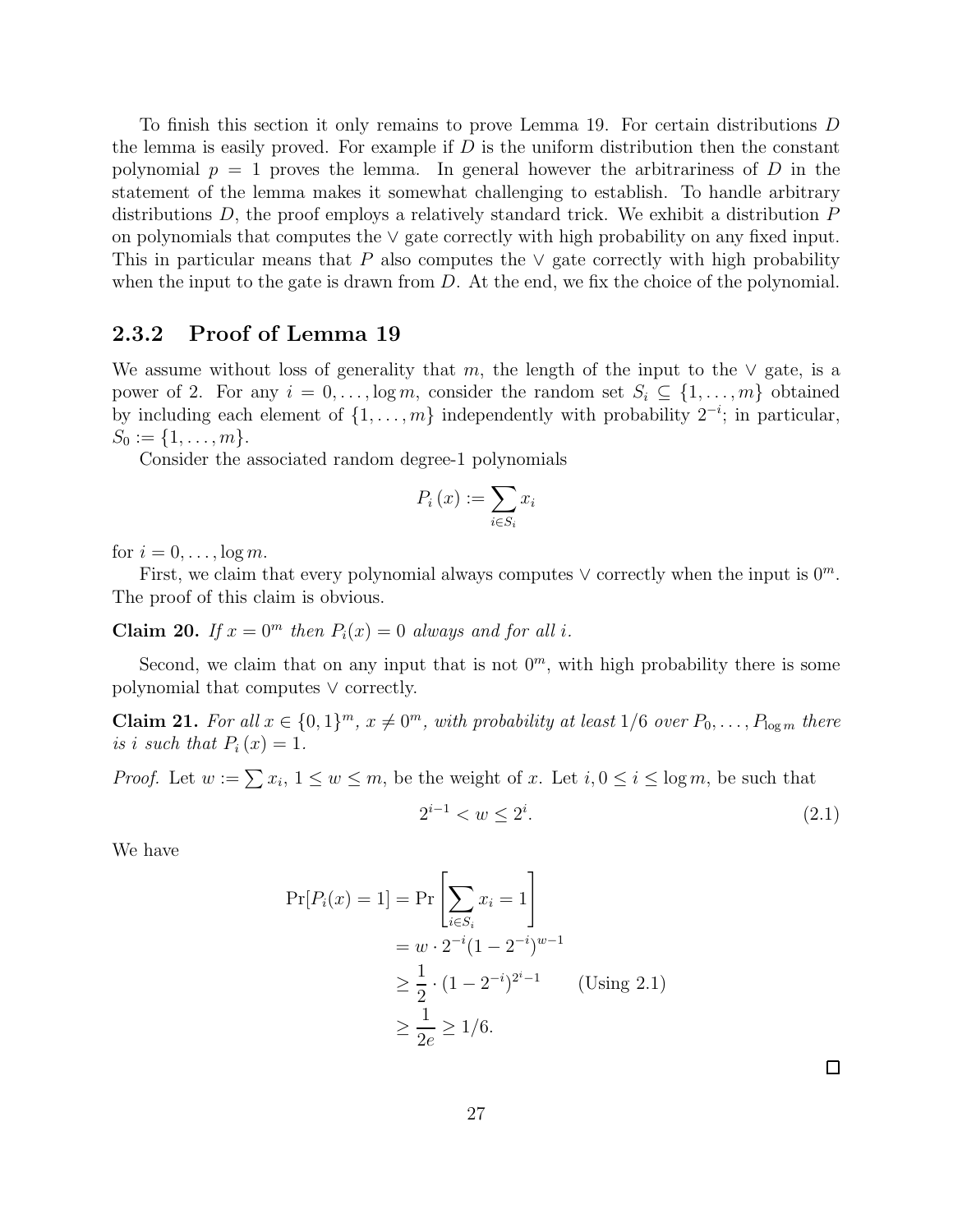We now combine the above polynomials into a single one  $P'$  as follows:

$$
P'(x) := 1 - \prod_{i=0}^{\log m} (1 - P_i(x)).
$$

If  $x = 0^m$ , then  $P'(x) = 0$ . If  $x \neq 0^m$  then  $\Pr[P'(x) = 1] \ge 1/6$  by Claim 21. Also, the degree of  $P'$  is  $O(\log m)$ .

We can reduce the error in  $P'$  by using the same trick. Let

$$
P_{\epsilon}(x) := 1 - \prod_{i=0}^{4 \log 1/\epsilon} (1 - P'_i(x))
$$

where  $P'_i(x)$  are independent copies of P' above. If  $x = 0$  then  $P_\epsilon(x) = 0$ . If  $x \neq 0$ ,

$$
\Pr[P_{\epsilon}(x) = 1] \ge \Pr[\exists i : P_{i}'(x) = 1] = 1 - \Pr[\forall i, P_{i}'(x) \ne 1]
$$
  
= 1 - \Pr[P'(x) \ne 1]^{4 \log 1/\epsilon} \ge 1 - (5/6)^{4 \log 1/\epsilon} \ge 1 - \epsilon.

Also, the degree of  $P_{\epsilon}$  is  $O(\log m \cdot \log 1/\epsilon)$ .

To conclude, note that we have constructed  $P_{\epsilon}$  such that for every x,

$$
\Pr_{P_{\epsilon}}[P_{\epsilon}(x) \neq \vee(x)] \leq \epsilon.
$$

In particular,

$$
\Pr_{x \sim D, P_{\epsilon}}[P_{\epsilon}(x) \neq \vee(x)] \leq \epsilon.
$$

This implies that there exists a choice  $\hat{p}$  for  $P_{\epsilon}$  such that

$$
\Pr_{x \sim D}[\hat{p}(x) \neq \vee(x)] \leq \epsilon.
$$

Again, the degree of  $\hat{p}$  is  $O(\log m \cdot \log 1/\epsilon)$ ; this concludes the proof.

#### 2.3.3 Step 2: From sign-approximating to weakly computing

In this section we show how to turn any polynomial  $p$  that sign-approximates a function  $f$ on all but an  $\epsilon$  fraction of inputs, i.e.  $Pr_x[sign(p(x)) \neq e(f(x))] \leq \epsilon$ , into another one p' that weakly computes f, i.e.  $p'$  is not the zero polynomial and for every x such that  $p'(x) \neq 0$  we have  $sign(p'(x)) = e(f(x))$ .

**Lemma 22.** Let  $p: \{0,1\}^n \to \mathcal{R}$  be a polynomial of degree d and  $f: \{0,1\}^n \to \{0,1\}$ *a function such that*  $Pr_x[sign(p(x)) \neq e(f(x))] \leq \epsilon < 1/2$ *. Then, there exists a non-zero* polynomial  $p' : \{0,1\}^n \to \mathcal{R}$  such that for every x where  $p'(x) \neq 0$  we have  $sign(p'(x)) =$  $e(f(x))$ , and the degree of p' is  $\leq n - \epsilon' \sqrt{n} + d$ , for a constant  $\epsilon' > 0$  which depends only on ǫ*.*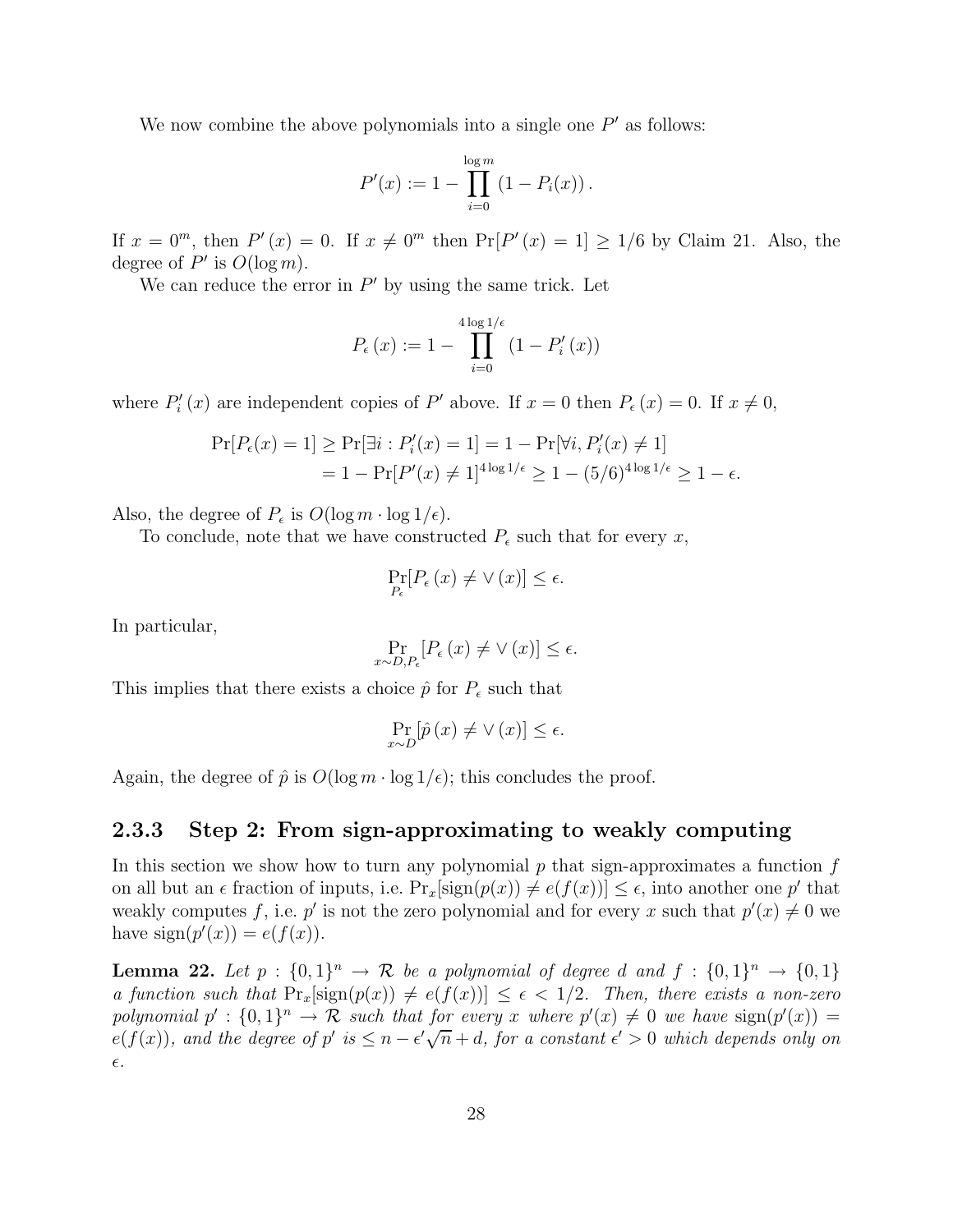The idea is to construct a non-zero polynomial q that is 0 on the  $\epsilon$  fraction of points on which sign $(p(x)) \neq e(f(x))$ , and then define

$$
p'(x) := p(x) \cdot q^2(x).
$$

Since q is 0 on any x on which  $sign(p(x)) \neq e(f(x))$ , and we square it, p' weakly computes f: on any input where  $p'(x) \neq 0$  we have  $sign(p'(x)) = sign(p(x)) = e(f(x))$ .

To zero-out an  $\epsilon$  fraction of the points, the degree of q will need to be  $n/2 - \epsilon'\sqrt{n}$ . Hence the degree of  $q^2$  will be  $n - 2\epsilon'\sqrt{n}$  and that of p' will be  $n - 2\epsilon'\sqrt{n}$  plus the degree of p. In a typical setting of parameters, the degree of  $p$  is polylogarithmic in  $n$  which makes the degree of  $p'$  strictly less than  $n$ , which is sufficient for our purposes.

*Proof of Lemma 22.* Let  $S \subseteq \{0,1\}^n$  be the set of inputs x such that  $sign(p(x)) \neq e(f(x))$ . By assumption,  $|S| \leq \epsilon 2^n$ . We define a non-zero polynomial q such that  $q(x) = 0$  for every  $x \in S$ . Let M be the set of products of at most  $n/2 - \epsilon' \sqrt{n}$  variables, for a parameter  $\epsilon'$ to be chosen later. In other words,  $M$  is the set of monic, multilinear monomials of degree  $\leq n/2 - \epsilon' \sqrt{n}$ 

$$
M := \left\{ \prod_{i \in I} x_i : I \subseteq [n], |I| \leq n/2 - \epsilon' \sqrt{n} \right\}.
$$

Then, let  $q(x) := \sum_{m \in M} a_m \cdot m(x)$  be the weighted sum of these monomials, for a set of weights, or coefficients,  ${a_m}_{m\in M}$ . We want to choose the coefficients in order to make q a non-zero polynomial that vanishes on S. This is equivalent to finding a non-trivial solution to a certain system of equations. Denote  $S = \{s_1, \ldots, s_{|S|}\}\$  and  $M = \{m_1, \ldots, m_{|M|}\}\$ . Then, the system of equations we would like to solve is

$$
\begin{pmatrix}\nm_1(s_1) & m_2(s_1) & \cdots & m_{|M|}(s_1) \\
m_1(s_2) & m_2(s_2) & \cdots & m_{|M|}(s_2) \\
\vdots & \vdots & \ddots & \vdots \\
m_1(s_{|S|}) & m_2(s_{|S|}) & \cdots & m_{|M|}(s_{|S|})\n\end{pmatrix}\n\begin{pmatrix}\na_1 \\
a_2 \\
\vdots \\
a_{|M|}\n\end{pmatrix} =\n\begin{pmatrix}\n0 \\
0 \\
\vdots \\
0\n\end{pmatrix}.
$$

From linear algebra, we know that this system has a non-trivial solution if there are more variables (the  $|M|$  coefficients  $a_i$ ) than equations (the  $|S|$  rows in the matrix). Therefore, we need to show  $|M| > |S|$ . Using bounds similar to those used in the proof of Theorem 2 in  $§1.2.1$ , we have:

$$
|M| = \sum_{i=0}^{\lfloor n/2 - \epsilon' \sqrt{n} \rfloor} \binom{n}{i} = \sum_{i=0}^{\lceil n/2 \rceil} \binom{n}{i} - \sum_{i=\lfloor n/2 - \epsilon' \sqrt{n} \rfloor + 1}^{\lceil n/2 \rceil} \binom{n}{i} \ge 2^{n-1} - O(\epsilon' \sqrt{n}) \binom{n}{\lfloor n/2 \rfloor}
$$
  
 
$$
\ge 2^{n-1} - O(\epsilon' \cdot 2^n).
$$

By choosing  $\epsilon'$  sufficiently small compared to  $\epsilon < 1/2$ , we have

$$
|M| > 2^{n} (1/2 - O(\epsilon')) > 2^{n} \cdot \epsilon = |S|.
$$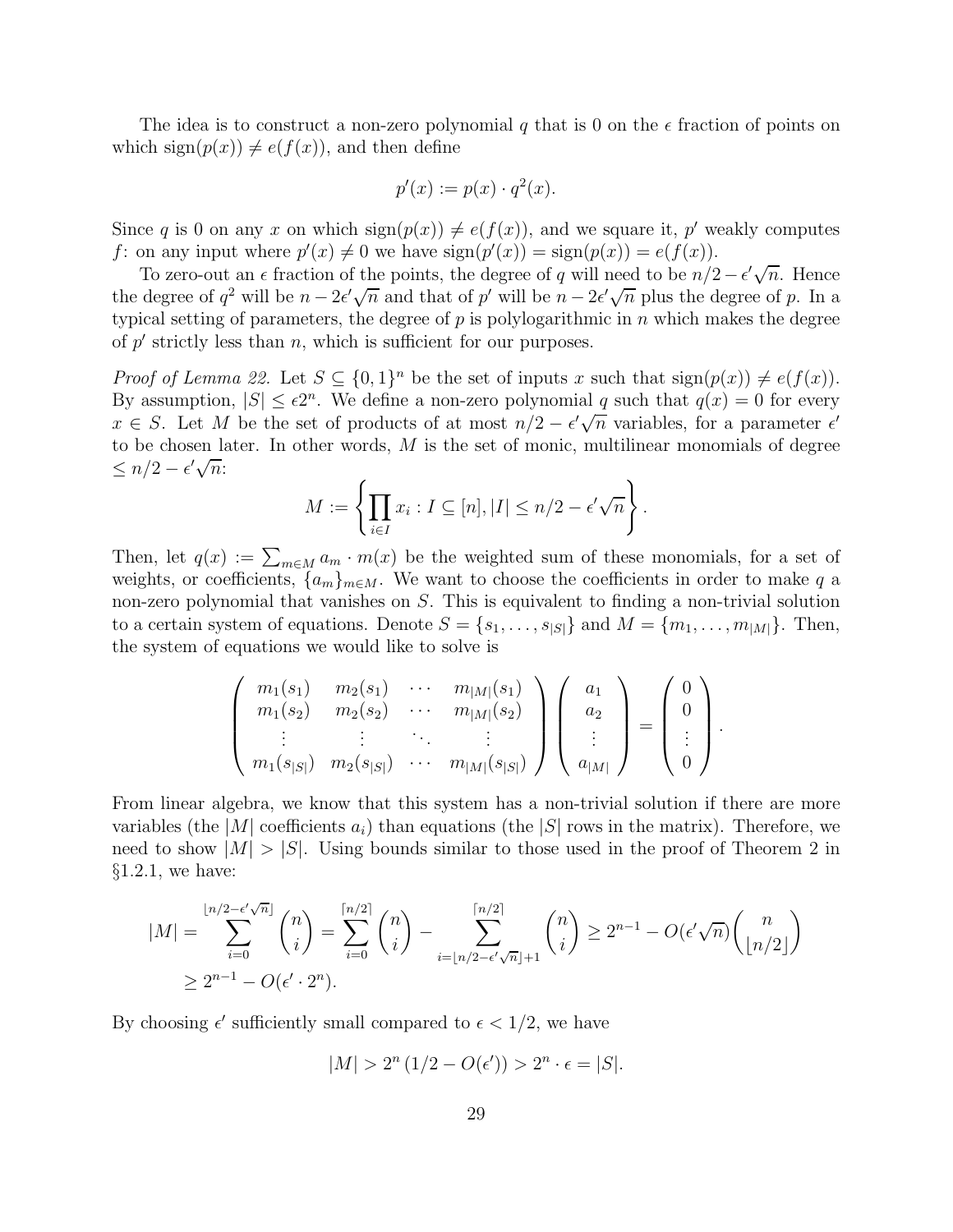This shows the existence of the desired polynomial q.

Finally, let

$$
p'(x) := p(x) \cdot q(x)^2.
$$

Since q vanishes on S and  $q^2$  is always positive,  $sign(p'(x)) = e(f(x))$  whenever  $p'(x) \neq 0$ . Furthermore,  $p'$  is not the zero polynomial, since neither p nor q are, and the degree of  $p'$  is the degree of p plus twice the degree of q:  $d + 2(n/2 - \epsilon'\sqrt{n}) = d + n - 2\epsilon'\sqrt{n}$ .  $\Box$ 

#### 2.3.4 Step 3

In this section we show that degree at least  $n$  is required to weakly compute the parity function.

**Lemma 23.** Let  $p: \{0,1\}^n \to \mathcal{R}$  be a non-zero polynomial such that whenever  $p(x) \neq 0$  we *have*  $sign(p(x)) = e(\sum_{i} x_i)$ *. Then p has degree at least n.* 

*Proof.* Suppose for the sake of contradiction that p has degree  $n - 1$ . Then, for some coefficients  ${c_I}_{I \subseteq [n]}$ , we can write

$$
p(x) = \sum_{I \subseteq [n], |I| \le n-1} c_I \prod_{i \in I} x_i.
$$

Let us consider

$$
E_{x \in \{0,1\}^n} \left[ p(x) \cdot e\left(\sum_i x_i\right) \right].
$$

On the one hand,  $E_{x \in \{0,1\}^n}[p(x) \cdot e(\sum_i x_i)] > 0$ , since the polynomial is not identically 0 and when it is not zero its sign is  $e(\sum_i x_i)$ .

On the other hand, by linearity of expectation,

$$
E_{x \in \{0,1\}^n} \left[ p(x) \cdot e\left(\sum_i x_i\right) \right]
$$
  
= 
$$
\sum_{I \subseteq [n], |I| \le n-1} c_I \cdot E_{x \in \{0,1\}^n} \left[ \prod_{i \in I} x_i \cdot e\left(\sum_i x_i\right) \right]
$$
  
= 
$$
\sum_{I \subseteq [n], |I| \le n-1} c_I \cdot E_{x \in \{0,1\}^n} \left[ \prod_{i \in I} x_i \cdot e\left(\sum_{i \in I} x_i\right) \right] \cdot E_{x \in \{0,1\}^n} \left[ e\left(\sum_{i \notin I} x_i\right) \right]
$$
  
= 0,

where the last equality holds because  $|I| < n$ , and so the sum  $\sum_{i \notin I}$  contains at least one variable, which over the choice of a uniform  $x$  will be equally likely to be 0 or 1, making  $e\left(\sum_{i\notin I} x_i\right)$  equally likely to be +1 and -1, for an expected value of 0.  $\Box$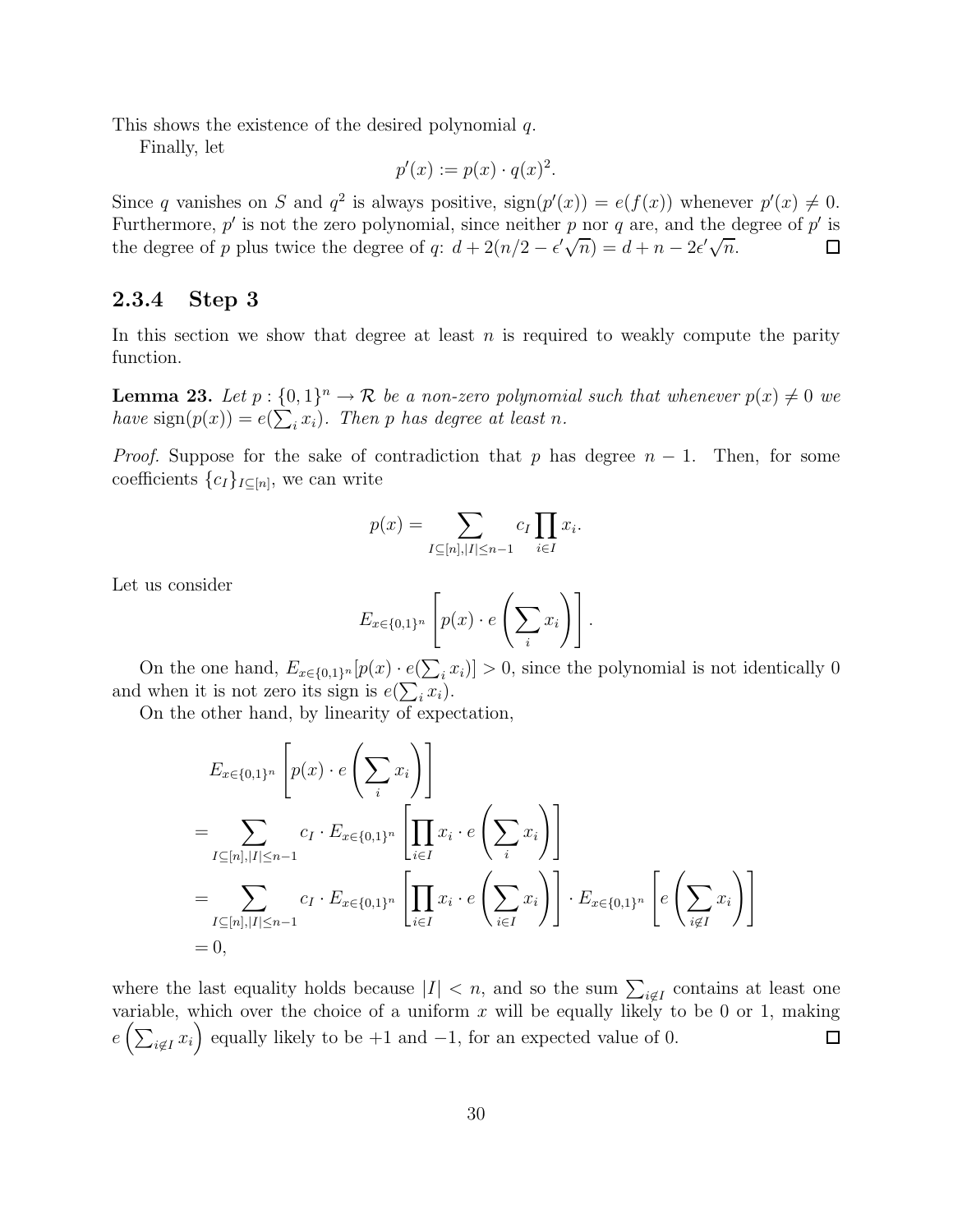#### 2.3.5 Putting the three steps together

We now put the preceding three steps together to prove that small output-majority circuits cannot compute parity, i.e., Theorem 14.

Theorem 14 ([ABFR94]). (Restated.) *Let* C *be an output-majority circuit of depth* d *and size* w which computes Parity on *n* bits. Then,  $w \ge \exp(n^{\alpha/d})$  for a universal constant  $\alpha$ .

*Proof of Theorem 14.* Let C be an output-majority circuit computing Parity :  $\{0,1\}^n \rightarrow$  $\{0, 1\}$ , and let C have size w and depth d. Apply Theorem 16 with  $\epsilon := 1/3$  to obtain a polynomial  $p: \{0,1\}^n \to \mathcal{R}$  of degree  $\log^{O(d)} w$  such that

$$
\Pr_{x \in \{0,1\}^n}[\text{sign}(p(x)) = e(C(x)) = e(\text{Parity}(x))] \ge 2/3.
$$

Apply Lemma 22 to obtain a non-zero polynomial  $p'$  of degree  $\leq n - \Omega(\sqrt{n}) + \log^{O(d)} w$ such that, for any x for which  $p'(x) \neq 0$ , we have  $sign(p'(x)) = e(Parity(x))$ .

By Lemma 23, the degree of  $p'$  must be at least n. Therefore:

$$
n - \Omega(\sqrt{n}) + \log^{O(d)} w \ge n
$$
  

$$
\Leftrightarrow \log^{O(d)} w \ge \Omega(\sqrt{n}),
$$

concluding our proof.

 $\Box$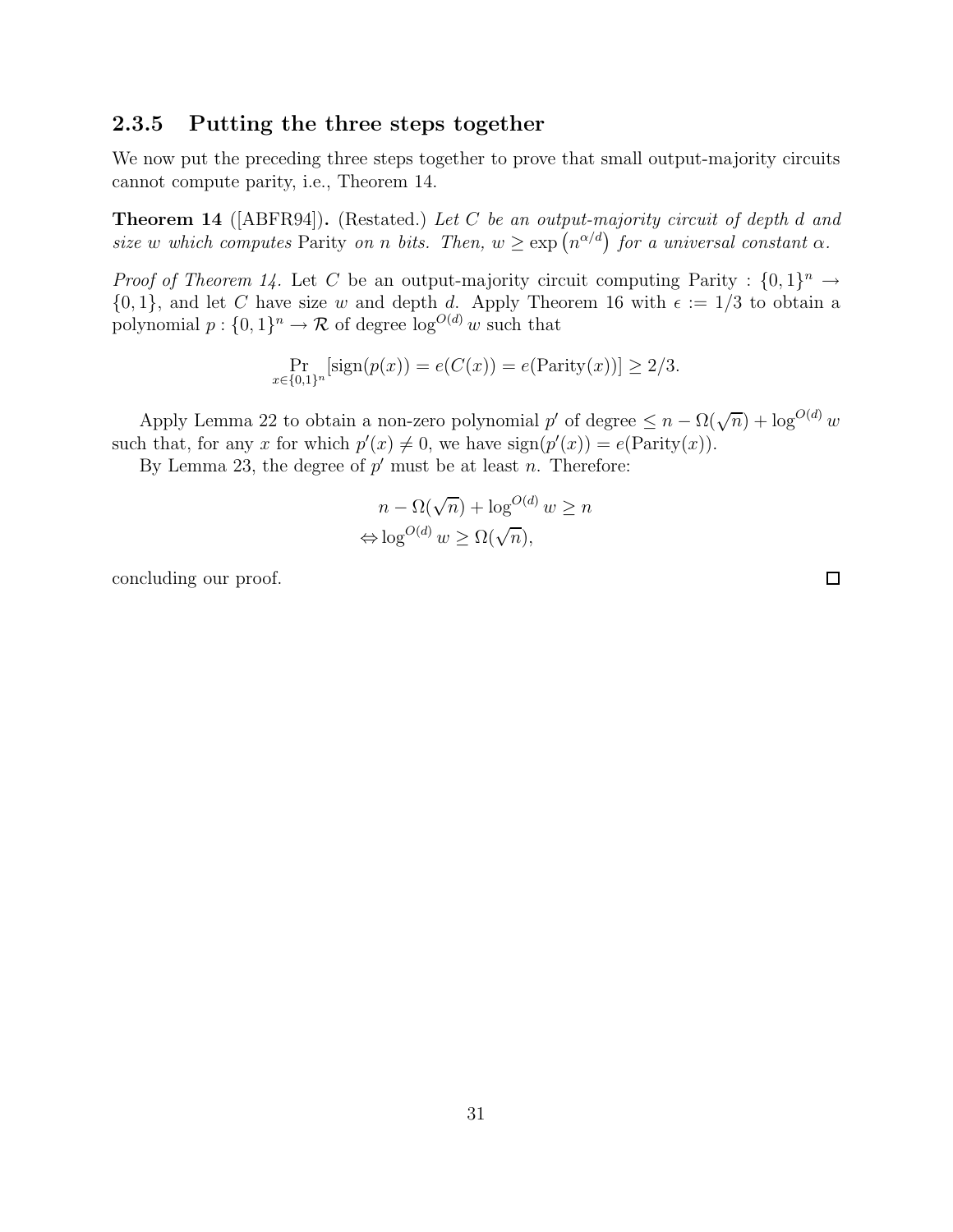# Chapter 3

# Logarithmic depth vs. depth 3

As is well known, researchers in complexity theory cannot yet prove strong lower bounds on the size of general circuits computing explicit functions, the best ones being of the form  $c \cdot n$ for *n*-bit functions, where c is a constant (see, e.g.,  $|IM02|$  and the references therein). Of particular importance for this chapter is the fact that this inability to prove a superlinear lower bound holds even if the circuit is restricted to have depth  $O(\log n)$  (and fan-in 2).

On the other hand, researchers have been able to prove stronger, superpolynomial lower bounds on the size of circuits of bounded depth (and unbounded fan-in), some of which we saw in Chapter 2. Still, progress on these lower bounds appears slow: the size bounds obtained in the  $80$ 's essentially remain state-of-the art (see, e.g., [H $\hat{a}$ s87] and the references therein).

As anticipated in §1.2, there are links between these two fronts that indicate they are hitting the same wall. In this chapter we prove a fine such link by Valiant [Val77, Val83]. For a clean formulation, it is convenient to work with the following model of boundeddepth circuits: we allow for input gates both the variables  $x_1, x_2, \ldots$  and their negations  $\neg x_1, \neg x_2, \dots$ , but we require that every other gate is either  $\wedge$  or  $\vee$  (this is slightly different from the model considered in Chapter 2, cf. the discussion there). With this convention, Valiant's result is that any circuit of linear size and logarithmic depth (with fan-in 2) can be simulated by a sub-exponential size circuit of depth 3 (with unbounded fan-in). Therefore, a  $2^{\Omega(n)}$  bound for these depth-3 circuits implies a superlinear lower bound for log-depth circuits (with fan-in 2).

### 3.1 Exponential lower bounds for depth 2

To get comfortable with our circuit model and provide some motivation, we start in this section with a lower bound for depth-2 circuits of unbounded fan-in. Recall that our circuits take both variables and their negations as inputs, so a depth-2 circuit is either a DNF such as

$$
(x_1 \wedge \neg x_2 \wedge x_5) \vee (\neg x_5 \wedge x_7),
$$

or a CNF (swap ∧ with ∨). The *size* of a circuit is again its number of edges.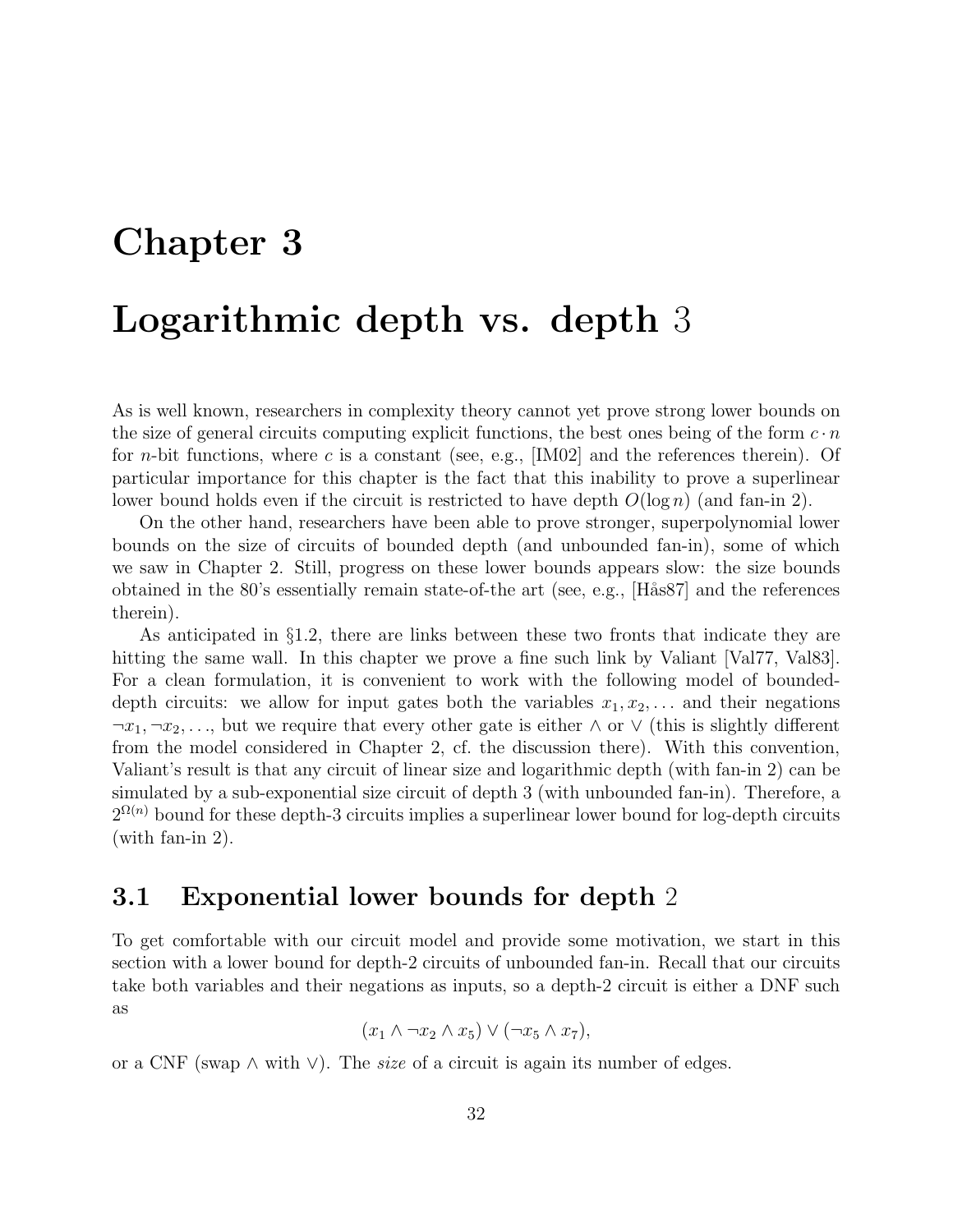**Claim 24.** *Any* DNF *for* Parity : {0, 1}<sup>*n*</sup> → {0, 1} *has size* ≥  $2^{n-1}$ *.* 

For comparison, it is easy to see that any function  $f: \{0,1\}^n \to \{0,1\}$  can be computed by a DNF of size  $n \cdot 2^n$ .

*Proof.* First we show that every  $\wedge$  gate (a.k.a. term) is connected to at least one of  $x_i$  and  $\neg x_i$  for every *i*. To see this, suppose for contradiction that some  $\wedge$  gate does not depend on  $x_i$  for some i. Fix an input that makes this  $\wedge$  gate output 1 (there is such an input without loss of generality). By definition of ∨, this input also makes the whole circuit output 1. If we flip the i-th bit of this input, the value of the circuit stays the same, but the value of parity flips. This contradicts the fact that the DNF computes Parity.

Hence, every  $\wedge$  gate is connected to at least one of  $x_i$  and  $\neg x_i$  for every *i*. This implies there is only one input that makes the gate output 1 (namely, the input on which every one of the in-wires carries 1.) On the other hand, there exist  $2^{n-1}$  inputs that give a parity of 1. Therefore, we need  $2^{n-1} \wedge$  gates.  $\Box$ 

The above claim shows a function (parity) that requires  $\vee \wedge$  circuits of size  $\geq 2^{n-1}$ . Challenge: Prove a bound of the form  $2^{0.001n}$  for  $\vee \wedge \vee$  circuits. Just one more layer! The results in the next section show this would also prove a superlinear lower bound for log-depth circuits of fan-in 2.

### 3.2 From logarithmic depth to depth 3

We now state the main result of this chapter, that any fan-in 2 circuit of linear size and logarithmic depth can be simulated by unbounded fan-in circuits of sub-exponential size and depth 3.

**Theorem 25** ([Val77, Val83]). Let  $C : \{0,1\}^n \rightarrow \{0,1\}$  be a circuit of size  $c \cdot n$ , depth c · log n *and fan-in* 2*. The function computed by* C *can also be computed by an unbounded*  $fan-in\ circuit\ of\ size\ 2^{c'n/\log\log n}\ and\ depth\ 3\ with\ inputs\ x_1, x_2, \ldots, x_n, \bar{x_1}, \bar{x_2}, \ldots, \bar{x_n},\ where$ c ′ *depends only on* c*.*

A statement of this result for monotone circuits appears at the end of [Val83]. The proof of this result uses graph-theoretic techniques developed in [Val77, §5]. We are unaware of a source where the proof of the result appears in full, though it is relatively straightforward to obtain it from [Val77, Val83].

The idea of the simulation is to identify  $\epsilon \cdot n = o(n)$  wires to remove from C so that the resulting circuit becomes very disconnected in the sense that each of its connected components has depth  $\leq \epsilon \cdot \log n$ . Since the circuit has fan-in 2, the output of each component can depend on at most  $n^{\epsilon}$  input bits, and so, given the assignment to the removed edges, the output can be computed in brute-force by a depth-2 circuit of sub-exponential size. Trying all  $2^{\epsilon n} = 2^{o(n)}$  assignments to the removed edges and collapsing some gates completes the simulation. We now proceed with a formal proof and we refer to Figure 1 for an example.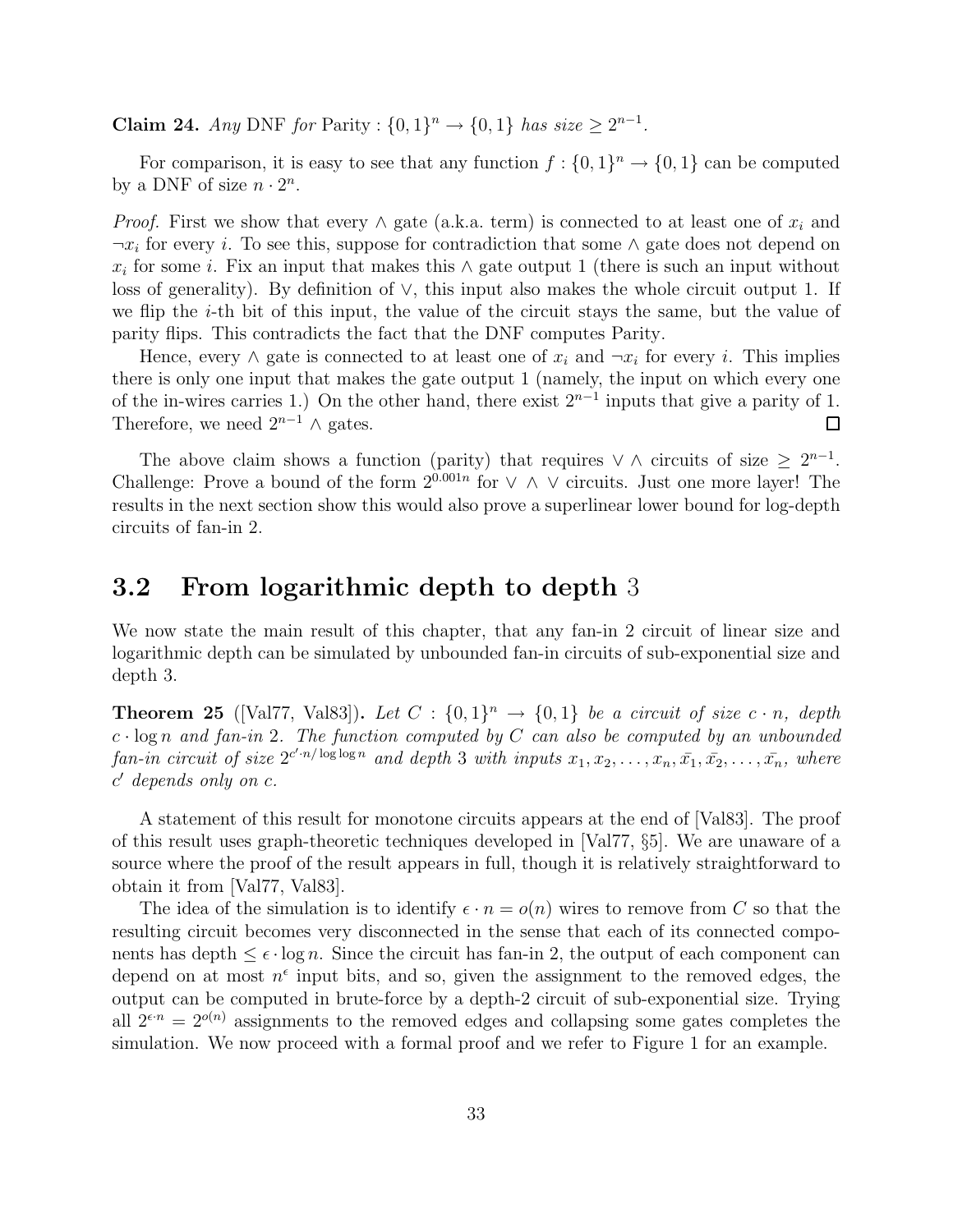A circuit can be viewed as an acyclic directed graph with nodes representing gates and directed edges representing the flow of computed values from the output of one gate to the input of the next. The graph corresponding to  $C$  in Theorem 25 is connected, but we also work with disconnected graphs.

For the depth reduction in the proof, it is convenient to think of depth as a function from nodes to integers. The next definition and simple claim formalize this.

**Definition 26** (Depth). Let  $G = (V, E)$  be a directed acyclic graph. The depth of a node *in* G *is the number of nodes in a longest directed path terminating at that node. The depth of* G *is the depth of a deepest node in* G*.*

*A* depth function D for G *is a map*  $D: V \to \{1, 2, ..., 2^k\}$  *such that if*  $(a, b) \in E$  *then*  $D(a) < D(b)$ .

**Claim 27.** A directed acyclic graph  $G = (V, E)$  has depth at most  $2<sup>k</sup>$  if and only if there is *a depth function*  $D: V \to \{1, 2, ..., 2^k\}$  for  $G$ .

*Proof.*  $\Rightarrow$ : if the depth is at most  $2^k$  then setting D to be the function that maps each node to its depth is a depth function.

 $\Leftarrow$ : suppose G has a node of depth > 2<sup>k</sup>. Then there is a directed path with > 2<sup>k</sup> nodes in G. No depth function with range  $\{1, 2, \ldots, 2^k\}$  can assign values to all nodes on that path.

The following is the key lemma which allows us to reduce the depth of a graph by removing few edges.

**Lemma 28.** Let  $G = (V, E)$  be a directed acyclic graph with w edges and depth  $2^k$ . It is *possible to remove*  $\leq w/k$  *edges so that the depth of the resulting graph is*  $\leq 2^{k-1}$ *.* 

*Proof.* Let  $D: V \to \{1, 2, ..., 2^k\}$  be a depth function for G. Consider the set of edges  $E_i$ for  $1 \leq i \leq k$ :

 $E_i := \{(a, b) \in E | \text{ the most significant bit position where } D(a) \text{ and } D(b) \text{ differ is the } i\text{-th}\}.$ 

Note that  $E_1, E_2, \ldots, E_k$  is a partition of E. And since  $|E| = w$ , there exists an index  $i, 1 \leq i \leq k$ , such that  $|E_i| \leq w/k$ . Fix this i and remove  $E_i$ . We need to show that the depth of the resulting graph is at most  $2^{k-1}$ . To do so we exhibit a depth function  $D': V \to \{0,1\}^{k-1}$ . Specifically, let D' be D without the *i*-th output bit. We claim that D' is a valid depth function for the graph  $G' := (V, E \setminus E_i)$ . For this, we need to show that if  $(a, b) \in E \setminus E_i$  then  $D'(a) < D'(b)$ . Indeed, let  $(a, b) \in E \setminus E_i$ . Since  $(a, b) \in E$ , we have  $D(a) < D(b)$ . Now, consider the most significant bit position j where  $D(a)$  and  $D(b)$  differ. There are three cases to consider:

• j is more significant than i: In this case, since the j-th bit is retained, the relationship is also maintained, i.e.,  $D'(a) < D'(b)$ ;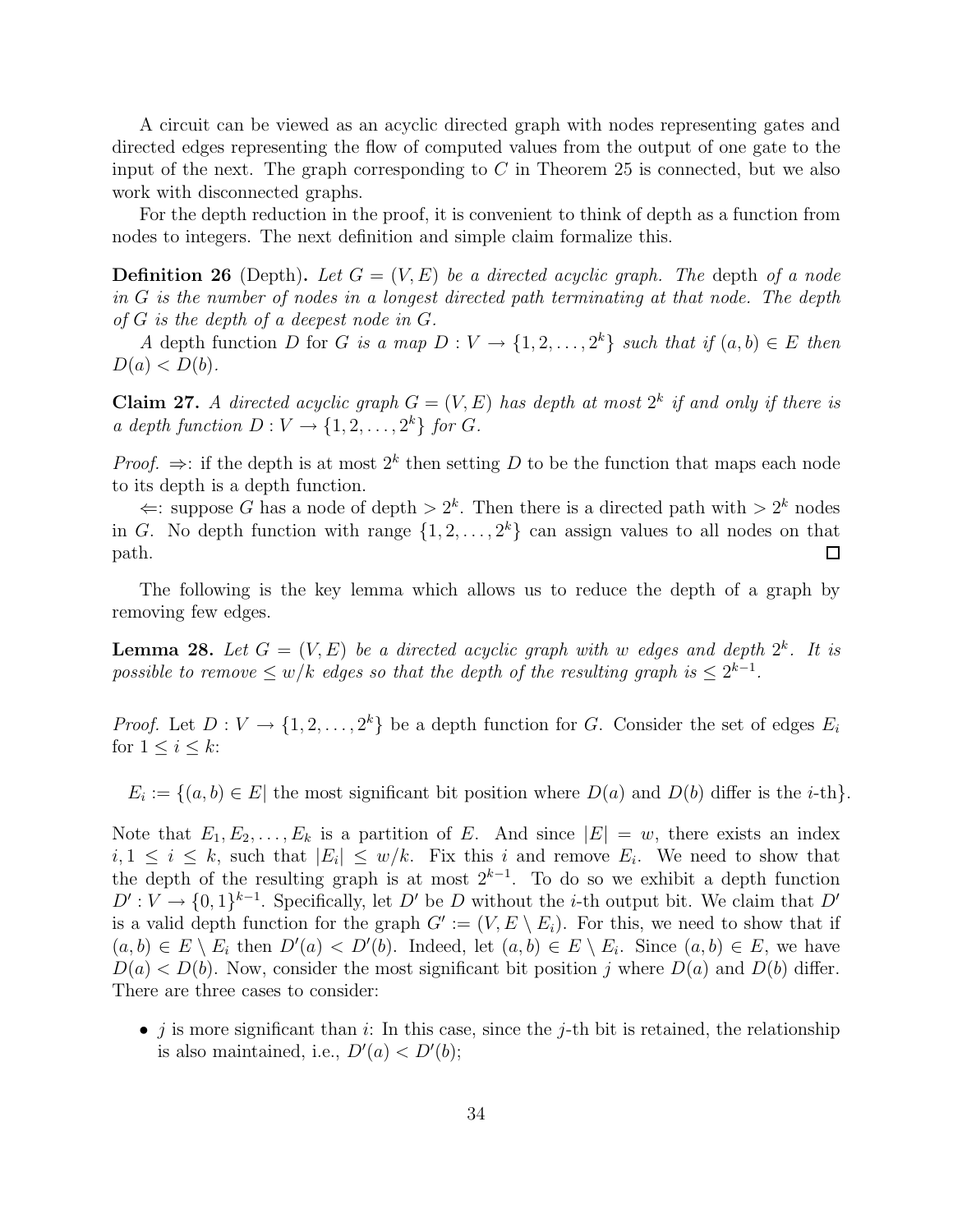

Figure 3.1: The removal of edges  $a, b, c$ , and  $d$  reduces the depth. The circuit evaluates to 1 if and only if there are  $a,b,c,d\in\{0,1\}$  satisfying the corresponding equations.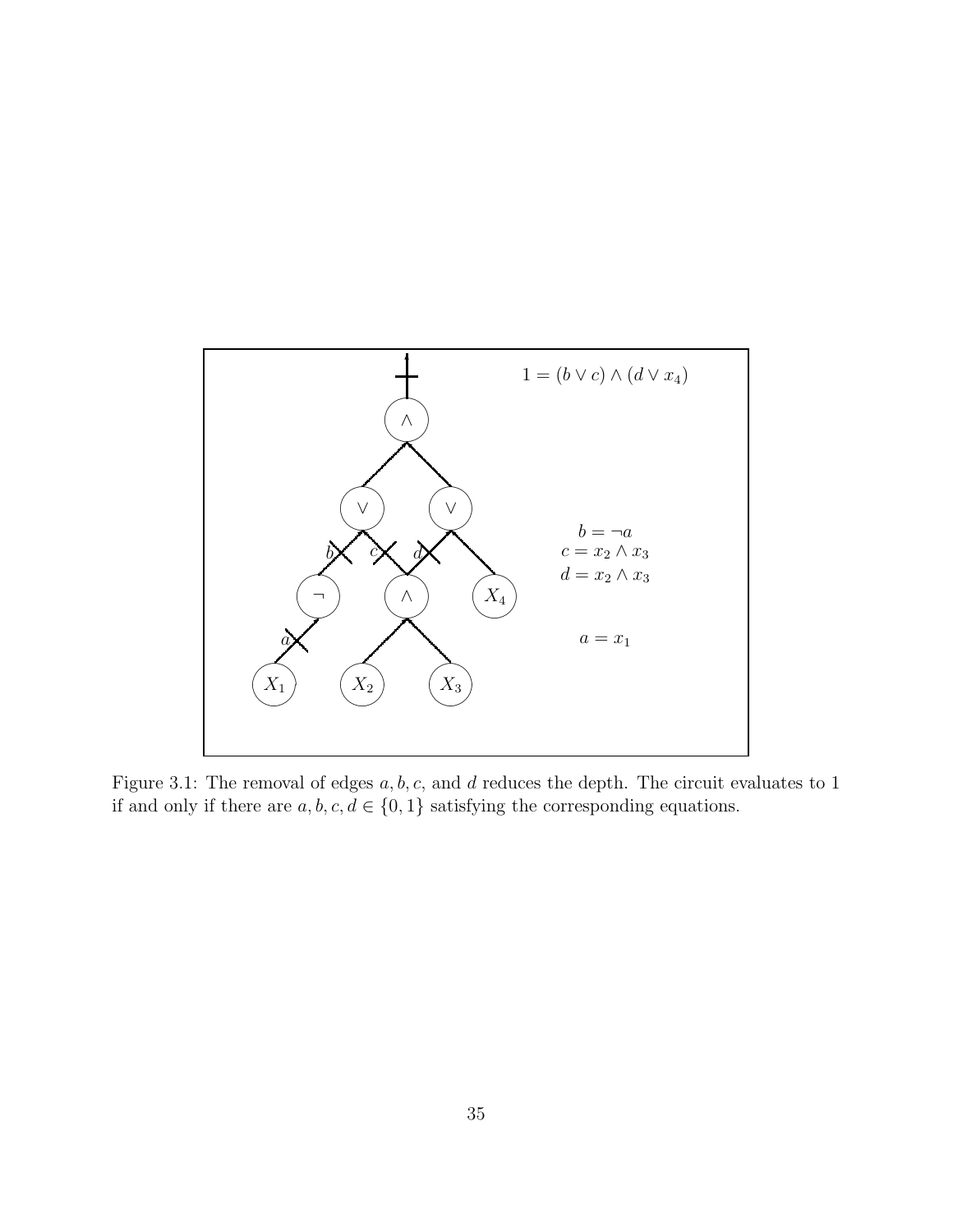- $j = i$ : This case cannot occur because it would mean that the edge  $(a, b) \in E_i$ ;
- *j* is less significant than *i*: In this case, the *i*-th bit of  $D(a)$  and  $D(b)$  is the same and so removing it maintains the relationship, i.e.,  $D'(a) < D'(b)$ .

Now we prove the main theorem.

*Proof of Theorem 25.* For simplicity, we assume that both c and  $\log n$  are powers of two. Let  $2^{\ell} := c \cdot \log n$ .

Applying the above lemma we can reduce the depth by a factor  $1/2$ , i.e. from  $2^{\ell}$  to  $2^{\ell-1}$ , by removing  $\leq c \cdot n/\ell$  edges. Applying the lemma again we reduce the depth to  $2^{\ell-2}$  by removing  $\leq c \cdot n/(\ell-1)$  edges. If we repeatedly apply the lemma  $\log(2c)$  times the depth reduces to

$$
\frac{c \log n}{2^{\log(2c)}} = \frac{\log n}{2},
$$

and the total number of edges removed is at most

$$
c \cdot n\left(\frac{1}{\ell} + \frac{1}{\ell - 1} + \ldots + \frac{1}{\ell - \log(2c) + 1}\right) \leq c \cdot n \cdot \frac{\log(2c)}{\ell - \log(2c) + 1} = c \cdot n \cdot \frac{\log(2c)}{\log\log n}.
$$

For slight convenience we also remove the output edge  $e_{\text{output}}$  of the circuit; this way we can represent the output of the circuit in terms of the value of  $e_{\text{output}}$ . For a constant  $c'$  that depends only on  $c$  we remove at most

$$
r := c' \cdot n / \log \log n
$$

edges.

We define the depth of an edge  $e = g \rightarrow g'$  as the depth of g, and the value of e on an input  $x$  as the value of the gate  $g$  on  $x$ .

For every input  $x \in \{0,1\}^n$  there exists a unique assignment h to the removed edges that corresponds to the computation of  $C(x)$ . Given an arbitrary assignment h and an input x we can check if h is the correct assignment by verifying if the value of every removed edge  $e = g \rightarrow g'$  is correctly computed from (1) the values of the removed edges whose depth is less than that of  $e$ , and  $(2)$  the values of the input bits  $g$  is connected to. Since the depth of the component is  $\leq (\log n)/2$  and the circuit has fan-in 2, at most  $\sqrt{n}$  input bits are connected to g; we denote them by  $x|_e$ . Thus, for a fixed assignment h to the removed edges, the check for e can be implemented by a function  $f_h^e: \{0,1\}^{\sqrt{n}} \to \{0,1\}$  (when fed the  $\leq \sqrt{n}$ values of the input bits connected to g, i.e.  $x|_e$ .

Induction on depth shows:

$$
C(x) = 1 \Leftrightarrow \exists \text{ assignment } h \text{ to removed edges such that } h(e_{\text{output}}) = 1
$$
  
and  $\forall$  removed edge  $e$  we have  $f_h^e(x|_e) = 1$ .

 $\Box$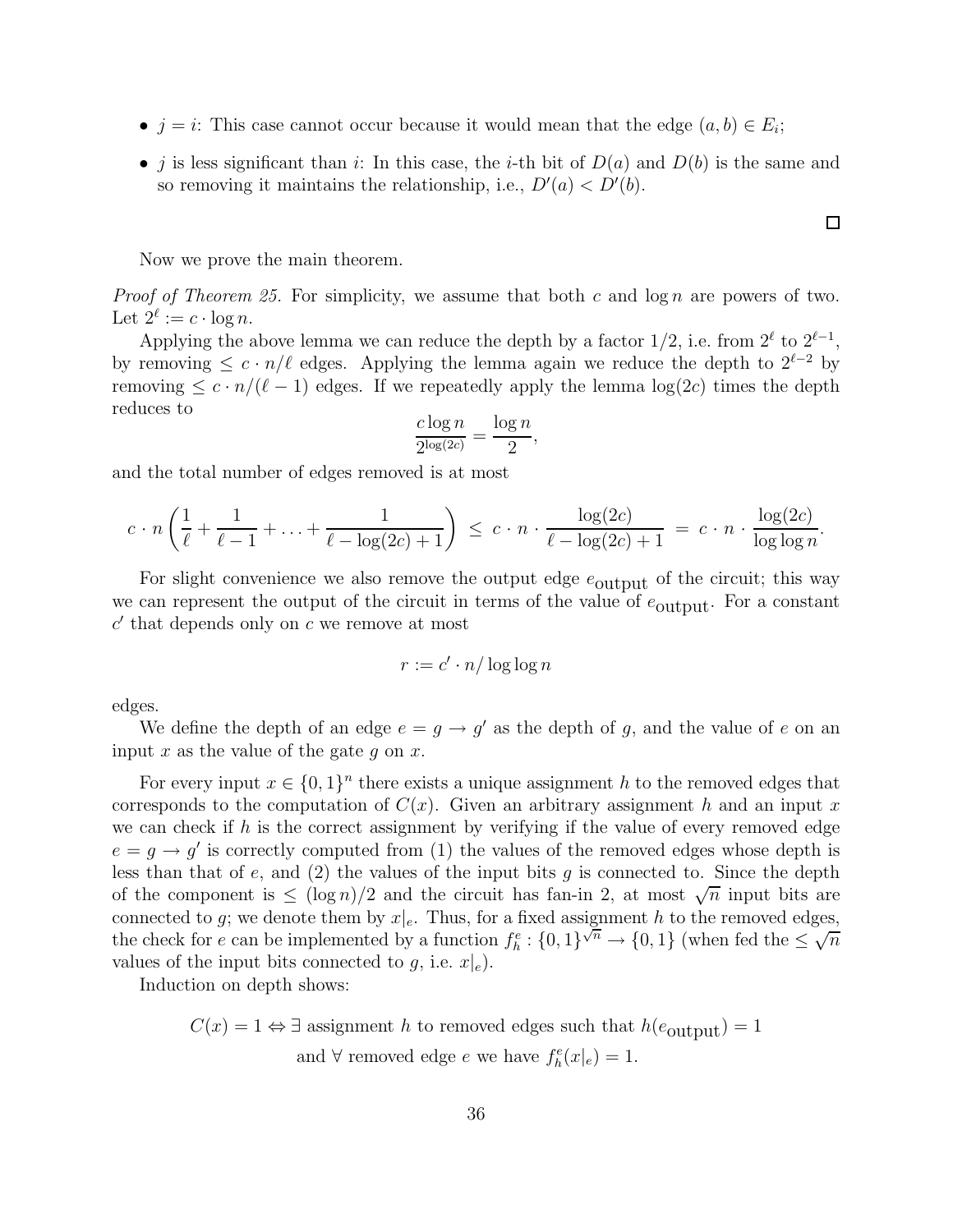We now claim that the above expression for the computation  $C(x)$  can be implemented with the desired resources. Since we removed  $r = c' \cdot n / \log \log n$  edges, the existential quantification over all assignments to these edges can be implemented with an  $\vee$  (OR) gate with fan-in 2<sup>r</sup>. Each function  $f_h^e(x|e)$  can be implemented via brute-force by a CNF, i.e. a depth-2  $\wedge \vee$  circuit, of size  $\sqrt{n} \cdot 2^{\sqrt{n}}$ . For any fixed assignment h, we can combine the output ∧ gates of these CNF to implement the check

$$
\forall \text{ removed edge } e : f_h^e(x|_e) = 1
$$

by a CNF of size at most

$$
r \cdot \sqrt{n} \cdot 2^{\sqrt{n}}.
$$

Finally, accounting for the existential quantification over the values of the  $r$  removed edges, we get a circuit of depth 3 and size

$$
2^r \cdot r \cdot \sqrt{n} \cdot 2^{\sqrt{n}} = 2^{O(c' \cdot n / \log \log n)}.
$$

We note that both the bounds in Chapter 2 and in Claim 24 are for the parity function. It is not hard to see that parity has depth-3 circuits of size  $2^{O(\sqrt{n})}$  (improving the bound one obtains by noting that parity has linear-size log-depth circuits and then applying Theorem 25). So to prove stronger bounds one needs to work with a different function.

In this chapter we have seen that proving an exponential lower bound for depth-3 circuits has significant consequences for log-depth circuits. We note that a similar result can be proved for arithmetic circuits: proving a sufficiently strong, exponential lower bound for depth-4 arithmetic circuits implies a lower bound on arithmetic circuits of unrestricted depth, see [AV08] and the references therein.

Acknowledgments. We are grateful to Leslie Valiant for useful discussions.

 $\Box$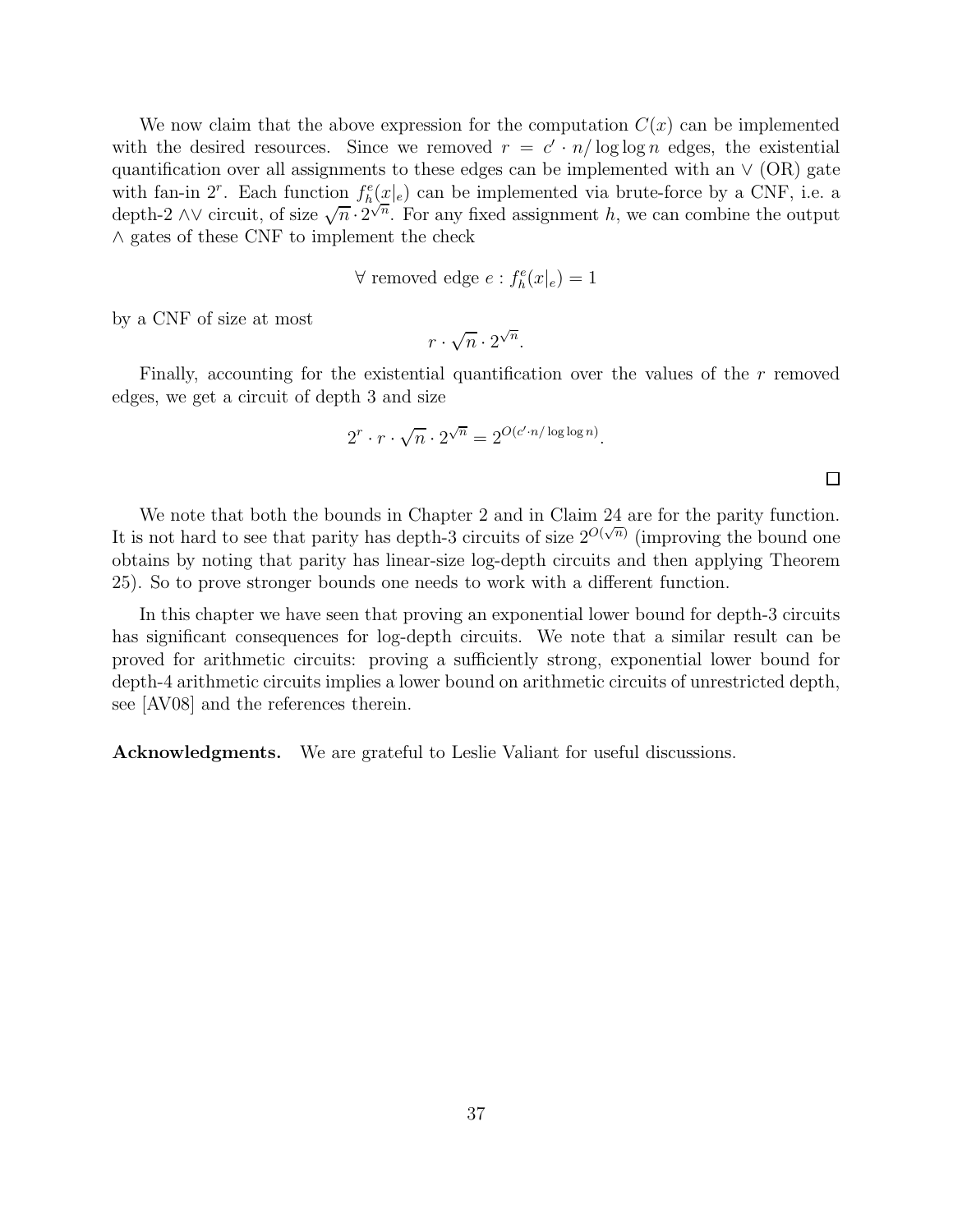# Chapter 4

# Cryptography in bounded depth

Functions that are easy to compute but hard to invert, known as *one-way functions*, are fundamental building blocks of cryptography. These functions are the computational analogue of physical actions that are easy to perform yet hard to reverse, such as breaking a glass. In this chapter we present a breakthrough result by Applebaum, Ishai, and Kushilevitz [AIK06] which shows how to "compile" many one-way functions (for example the one based on the hardness of factoring) into one-way functions that have the notable property of being 4-*local*: each output bit depends on at most 4 input bits, and in particular can be computed by a circuit of constant size (and depth). Specifically, the result shows that if there are one-way functions that are computable by small branching programs, a class that includes many popular candidates, then there exist 4-local one-way functions. This result reveals a surprising power of local computation: from the point of view of one-way functions, local computation is as powerful as branching programs.

### 4.1 Definitions and main result

We start with a short discussion of one-way functions. The reader is referred to Goldreich's monograph [Gol01] for a more in-depth treatment. To begin, let us define "hard to invert."

**Definition 29** (Hard to invert). A function  $f: \{0,1\}^n \to \{0,1\}^{\ell}$  is w-hard to invert *if every circuit*  $C: \{0,1\}^{\ell} \to \{0,1\}^n$  *of size* w *fails to invert*  $f(x)$  *except for a*  $1/w$  *fraction of inputs:*

$$
\Pr_{x \in \{0,1\}^n} \left[ C(f(x)) \in f^{-1}(f(x)) \right] \le 1/w.
$$

Typically, a "one-way function" is a function  $f: \{0,1\}^n \to \{0,1\}^{\ell=\text{poly}(n)}$  that is  $\text{poly}(n)$ time computable and also  $n^{\omega(1)}$ -hard to invert for randomized algorithms (equivalently, uniform randomized circuits). To follow the style of previous chapters, we focus here on nonuniform models of computation. This also simplifies the exposition somewhat while retaining all the main ideas.

There are a number of candidate one-way functions based on various hardness assumptions such as the hardness of factoring integers. The following is a simple candidate related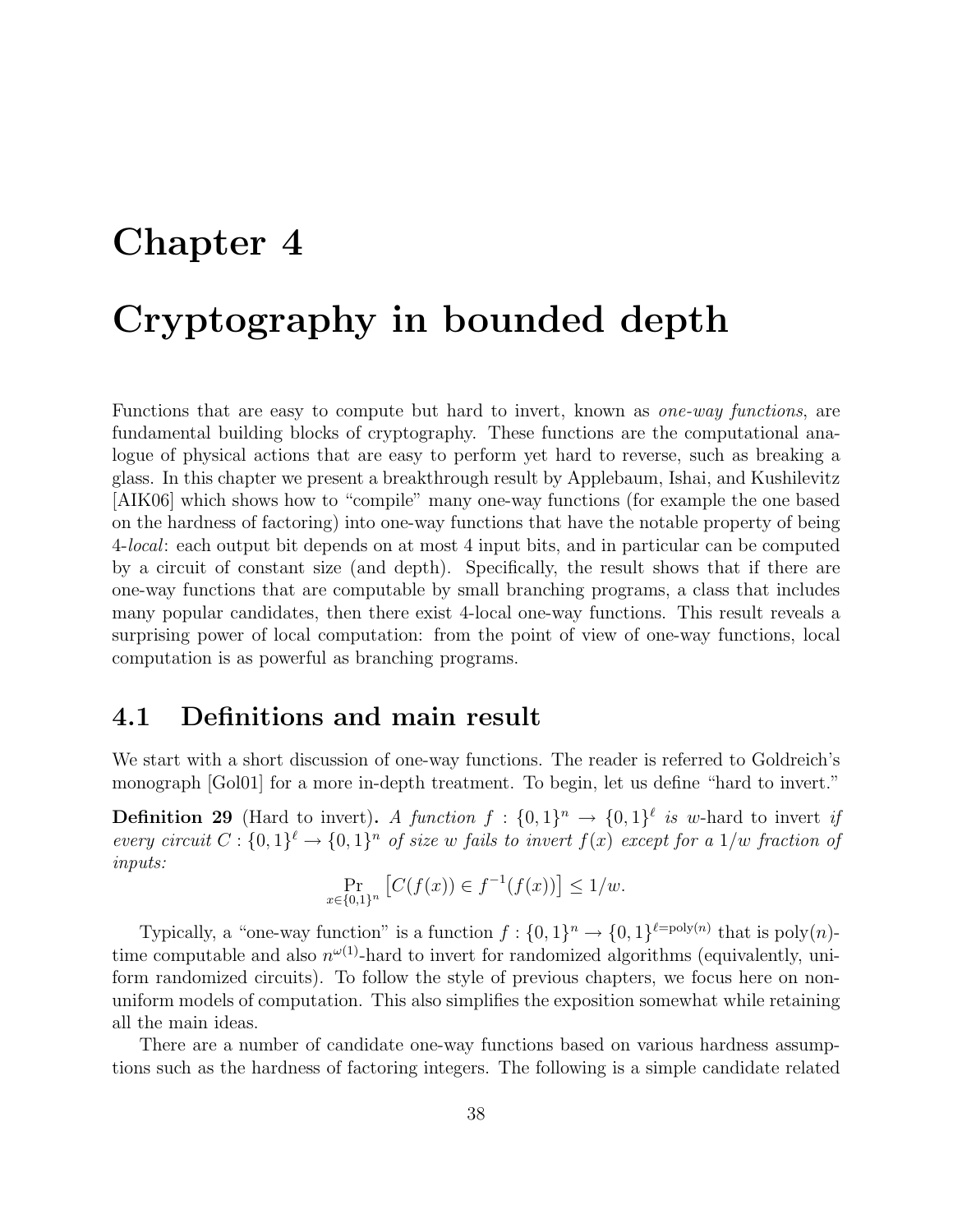to the NP-complete problem *subset sum*, which in turn is a special case of the NP-complete problem *knapsack*. For more on this candidate the reader may consult [IN96].

Example 30 (Candidate one-way functionbased on the hardness of subset sum). *The function*  $S_n$  :  $\{0,1\}^{n=k^2+k} \rightarrow \{0,1\}^{\text{poly}(k)}$  *is defined as* 

$$
S_n(x^1, x^2, \dots, x^k, y) := \left(x^1, x^2, \dots, x^k, \sum_{i:y_i=1} x^i\right),
$$

where  $|x^1| = |x^2| = \ldots = |x^k| = |y| = k$  and  $y_i$  denotes the *i*-th bit of y. The function  $S_n$  is *computable in time*  $\text{poly}(n)$  *but may be w-hard to invert for some*  $w = n^{\omega(1)}$ *.* 

As is the case for the function  $S_n$  in Example 30, the computation of many candidate oneway functions only involves basic arithmetic. Therefore, such candidates can be implemented in restricted computational models, such as log-depth circuits with fan-in 2 (cf. [BCH86]). On the other hand,  $S_n$  cannot be computed by the more restricted constant-depth circuits with unbounded fan-in. This is because it is easy to see that computing it requires computing parity, which those circuits cannot do as proved in Chapter 2.

A first surprise comes from the work of Impagliazzo and Naor [IN96] who show that, although small constant-depth circuits with unbounded fan-in cannot compute  $S_n$ , they can generate random outputs of the function  $S_n$ . This is enough to obtain that, if  $S_n$  is oneway, then there is a closely related one-way function computable by such constant-depth circuits. This technique from [IN96] is used later in [Vio05] for depth-efficient constructions of pseudorandom generators from one-to-one one-way functions.

It is natural at this point to ask what is the minimal technology required to compute oneway functions. Among the many formalizations of this question, we specifically ask whether there are one-way functions such that each of their output bits depends only on a constant number of input bits (hence, it is computable by a circuit of constant size and depth):

**Definition 31.** A function  $f: \{0,1\}^n \to \{0,1\}^{\ell}$  is c-local if each output bit of f depends *on* c *input bits.*

Historically, there have been proposals for  $O(1)$ -local one-way functions [Gol00], but these were based on hardness assumptions that have received less attention than more popular ones such as the hardness of factoring or of solving subset sum. Indeed, the property of being  $O(1)$ -local appears very restrictive. The function  $S_n$  in Example 30 is not  $O(1)$ -local, and it also seems hard to implement the technique by Impagliazzo and Naor mentioned above using bounded locality. Nevertheless, a corollary of the main result of this chapter is that if  $S_n$  is one-way, then there is a 4-local one-way function!

Our plan is to construct one-way functions that are local starting from one-way functions that are computable by the more powerful model of small *branching programs*. This model corresponds to log-space computation, conveniently abstracting from such details as pointers to the input. It is at least as powerful (and believed to be more powerful than) log-depth fan-in 2 computation.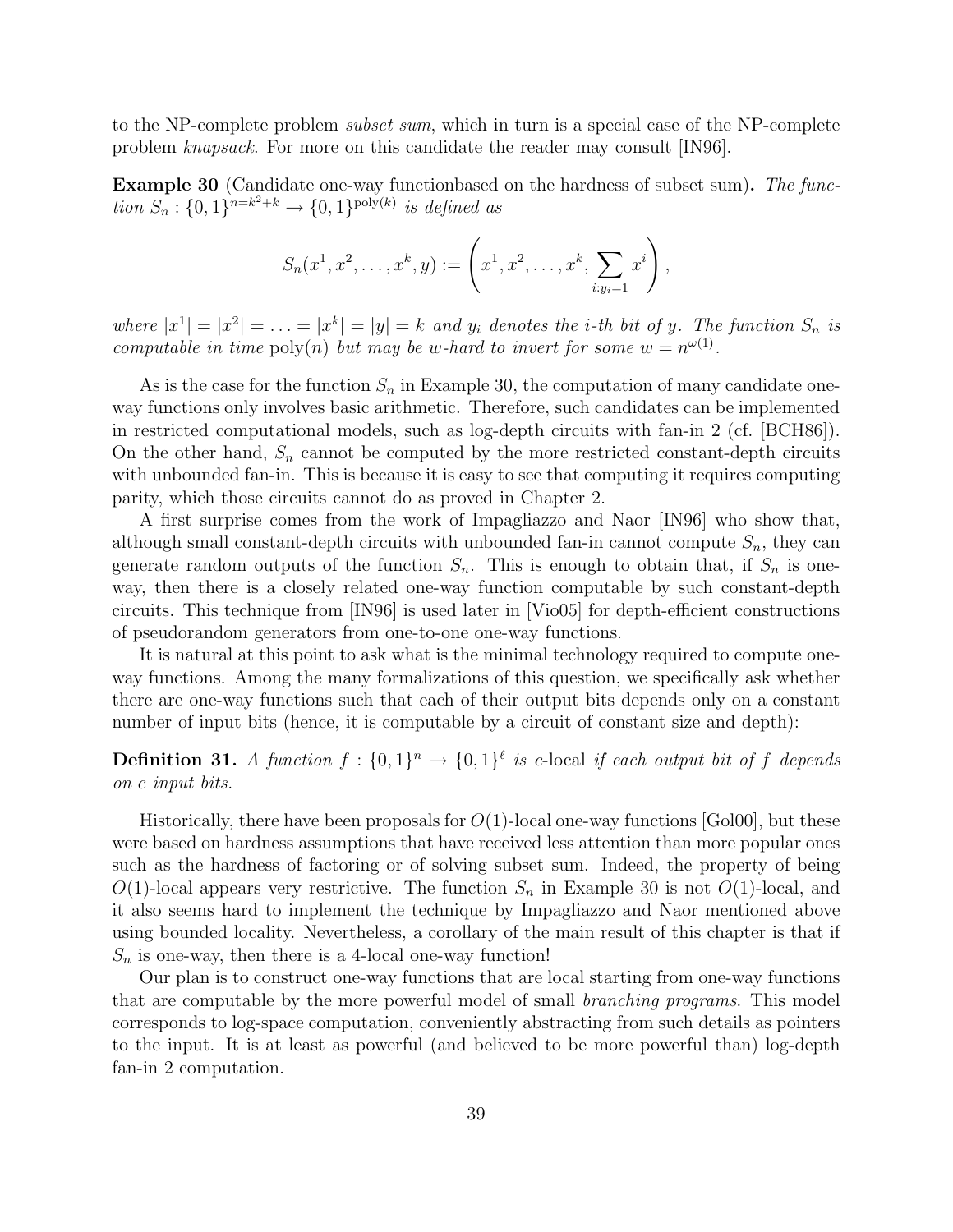**Definition 32** (Branching program). A branching program  $G: \{0, 1\}^n \to \{0, 1\}$  of size s is *a directed acyclic graph with* s *nodes. Exactly one node is labeled* Start *and has in-degree* 0*. There is at least one sink node (out-degree* 0*). Exactly one sink node is labeled* Accept*. Each non-sink node is labeled by a variable*  $x_i \in \{x_1, \ldots, x_n\}$  *and has two outgoing edges labeled* 0 *and* 1 *respectively.*

We say that a function  $f: \{0,1\}^n \to \{0,1\}$  is computable by a branching program of size *s if there is a branching program of size s such that, for every*  $x \in \{0,1\}^n$ ,  $f(x) = 1$  *if and only if* x *induces in the branching program a chain of transitions that lead the start node to the node Accept.*

We say that a non-boolean function  $f: \{0,1\}^n \to \{0,1\}^{\ell}$  is computable by a branching *program of size* s *if for*  $i = 1, \ldots, \ell$  *the i-th output bit of* f *is computable by a branching program of size*  $s_i$ *, and*  $\sum s_i \leq s$ *.* 

For circuits we measured size by counting edges, but for branching programs we find it more convenient to count nodes because the out-degree is bounded. We note that, like for circuits, the size of a branching program is also an upper bound on the output length of the function computed by it; we use this later.

Whereas the results in [AIK06] apply to more general types of branching programs, for simplicity here we focus on the above type.

We now state the main theorem of this chapter, which one would typically apply with  $s = \text{poly}(n)$ .

**Theorem 33** (Branching program one-way functions  $\Leftrightarrow$  local one-way functions; [AIK06]).  $Suppose \, f: \{0,1\}^n \to \{0,1\}^{\ell}$  *is computable by a branching program of size*  $s \geq n$  *and* f *is w*-hard to invert. Then there is  $f' : \{0,1\}^{n'} \to \{0,1\}^{\ell'}$  such that  $f'$  is 4*-local,*  $n' \leq s^c, \ell' \leq s^c$ , *and*  $f'$  *is* w'-hard to invert for  $w' \geq w - s^c$ , where c is a universal constant.

The above theorem shows how we can construct a 4-local function  $f'$  from  $f$  with only a polynomial loss in security.

The proof of Theorem 33 relies on a powerful intuition: the property of being hard to invert is not too tied to the specific map  $x \to f(x)$ , but is inherited by suitable "encodings" of  $f$ , which in turn may be computable with far less resources than those a direct implementation of f requires. Formally, we use the following notion of *randomized encoding*, that was introduced and studied in earlier work, cf. [AIK06].

**Definition 34** (Randomized encoding). *A* randomized encoding of  $f : \{0,1\}^n \to \{0,1\}^{\ell}$ *with blow-up t is a function*  $f' : \{0, 1\}^n \times \{0, 1\}^t \rightarrow \{0, 1\}^u$ , such that:

- 1. For every  $x, x', r, r', if f(x) \neq f(x')$  then  $f'(x,r) \neq f'(x',r')$ , and
- *2. there exists a distribution* D *on circuits* C *of size* t *such that, for every* x*, the distribution*  $C(f(x))$  *for*  $C \in D$  *is equal to the distribution of*  $f'(x,r)$  *for uniform* r *(and so in particular,*  $t \geq u$ *).*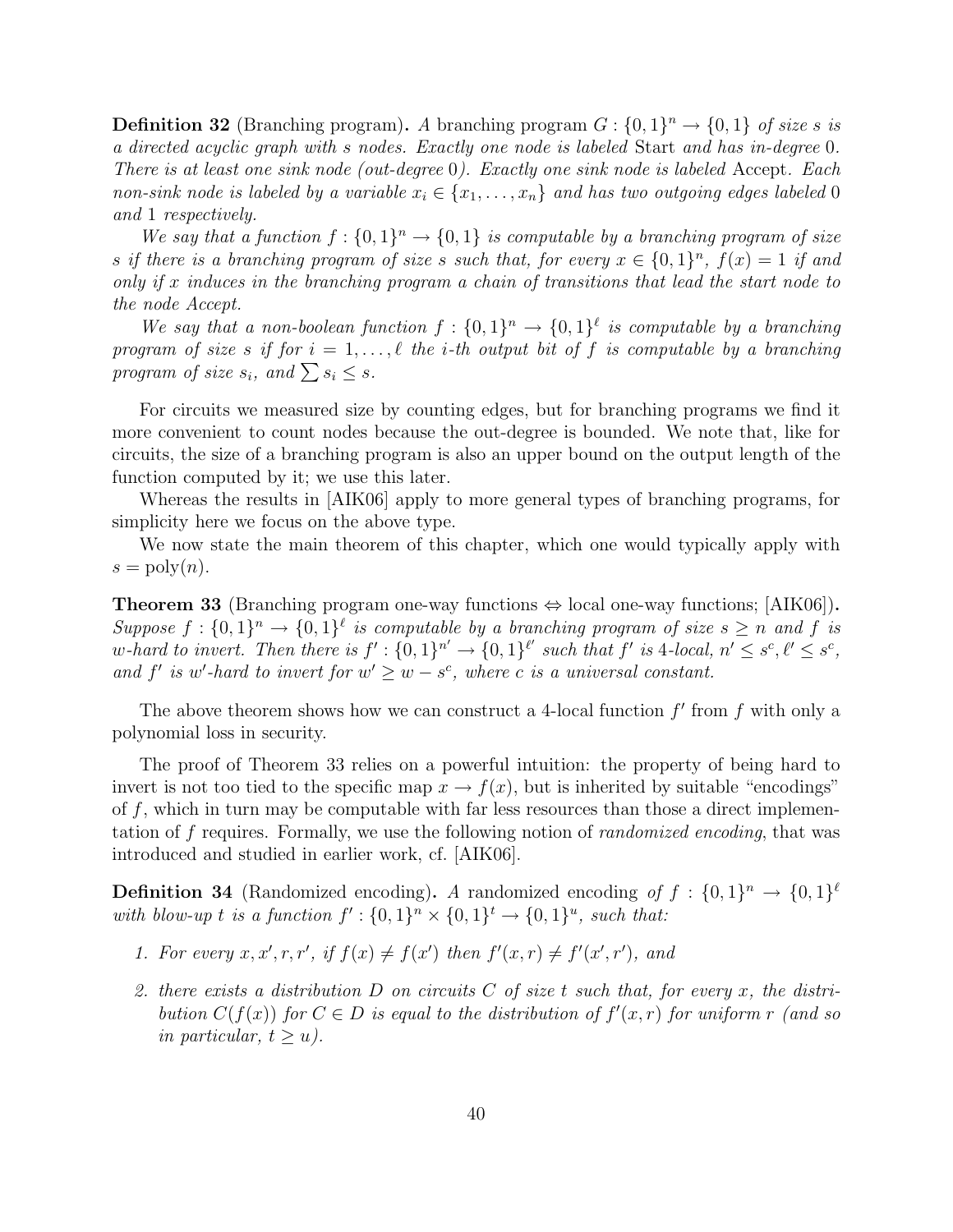Whereas  $f'(x,r) := f(x)$  satisfies both properties in the above Definition 34, for our application we need a randomized encoding  $f'$  that is much easier to compute than  $f$ . This can be trivially obtained for each of the two properties alone, respectively using the functions  $f'(x,r) := x$  and  $f'(x,r) := 0$ . Their combination however is not trivial to satisfy. Intuitively, it asks for a simple function  $f'$  that spreads each output  $f(x)$  of f into a distribution  $f'(x,r)$ that depends on  $f(x)$  and only on that.

The proof of Theorem 33 goes by showing that functions  $f$  computable by small branching programs have randomized encodings f ′ with small blow-up and the surprising feature that they are 4-local: every output bit is a function of at most 4 input bits.

**Theorem 35** (Local randomized encoding for branching programs). Let  $f : \{0,1\}^n \to$  ${0,1}^{\ell}$  be computable by a branching program with  $s \geq n$  nodes. Then there exists a 4*-local randomized encoding*  $f' : \{0,1\}^n \times \{0,1\}^t \rightarrow \{0,1\}^u$  of f with blow-up  $t = s^c$ , where c is a *universal constant.*

It is instructive to prove Theorem 33 assuming the above theorem.

*Proof of Theorem 33 assuming Theorem 35.* The function in the conclusion of the theorem is the randomized encoding  $f'$  of  $f$ , seen as a 1-argument function. By our assumption,  $f'$  is 4-local, has input length  $n' = n + t = n + \text{poly}(s) = \text{poly}(s)$ , and output length  $\ell' = u \leq t = \text{poly}(s)$ . We need to prove that f' is hard to invert. To prove this, assume for contradiction that  $A' : \{0,1\}^{\ell'} \to \{0,1\}^{n'}$  is a circuit of size at most  $w' := w - t$  that inverts  $f'$  with probability  $\geq 1/w$  (no loss in the inversion probability):

$$
\Pr_{x,r} \left[ A'(f'(x,r)) \in f'^{-1}(f'(x,r)) \right] \ge 1/w. \tag{4.1}
$$

Define a distribution on circuits  $A: \{0,1\}^{\ell} \to \{0,1\}^{n}$ :

On input  $z: A(z) := A'(C(z)) |_{n} \in \{0,1\}^{n}$ , where C is random from D.

Note that the size of  $A$  is  $\leq w' + t = w$ . Also, we have the derivation

$$
\Pr_{x,A}[A(f(x)) \in f^{-1}(f(x))] = \Pr_{x,C}[A'(C(f(x))) \mid_n \in f^{-1}(f(x))]
$$
  
\n
$$
= \Pr_{x,r}[A'(f'(x,r)) \mid_n \in f^{-1}(f(x))]
$$
  
\n
$$
\geq \Pr_{x,r}[A'(f'(x,r)) \in f'^{-1}(f'(x,r))]
$$
  
\n
$$
\geq 1/w.
$$

The first equality is by definition. The second is Property 2 of Definition 34. The next inequality is (the counterpositive of) Property 1 of Definition 34: whenever the output  $A'(f'(x,r)) =: (x',r')$  satisfies  $f'(x,r) = f'(x',r')$  then also  $f(x) = f(x')$ . The final inequality is our assumption (4.1).

The above derivation shows that A inverts f with probability  $> 1/w$ . Fixing the choice of  $C \in D$  in the definition of A we contradict the assumption that f is w-hard to invert.  $\Box$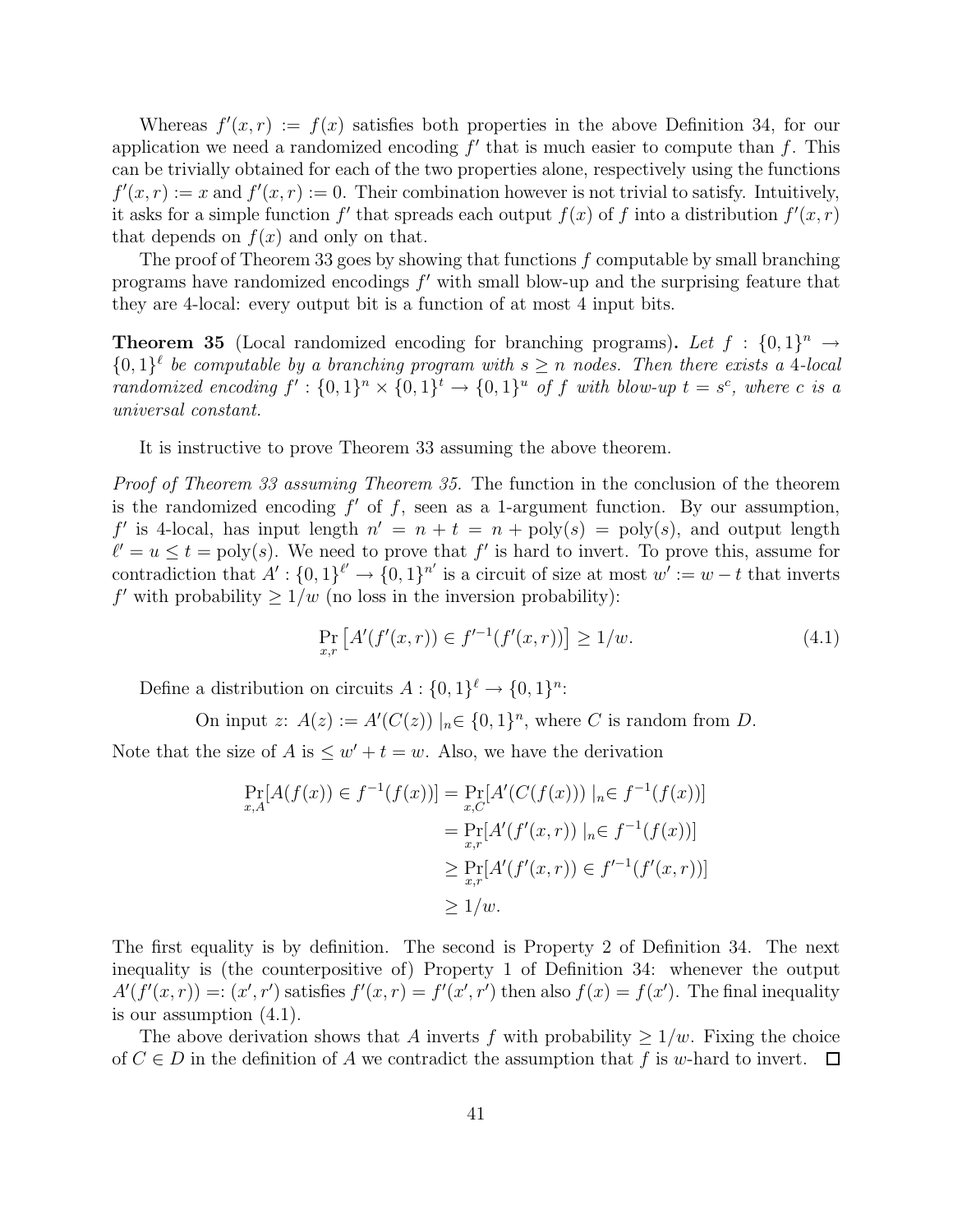Thus, to prove Theorem 33 we may prove Theorem 35, i.e., construct appropriate randomized encodings. We begin in the next section with some preliminaries and then proceed with the main construction.

#### 4.1.1 Preliminaries on randomized encodings

In this section we state and prove a couple of lemmas that allow us break the construction of our randomized encoding in stages. Their proofs are straightforward from the definitions.

The first lemma lets us focus on boolean functions: we can construct a randomized encoding for  $f: \{0,1\}^n \to \{0,1\}^{\ell}$  by concatenating randomized encodings for each output bit of  $f$ .

**Lemma 36** (Concatenation of randomized encodings). For  $i = 1, ..., \ell$ , let  $f_i : \{0, 1\}^n \to$  ${0, 1}$  *be the boolean function computing the <i>i*-th *bit of*  $f : \{0, 1\}^n \rightarrow \{0, 1\}^{\ell}$ *. Suppose*  $f'_i : \{0,1\}^n \times \{0,1\}^t \rightarrow \{0,1\}^u$  is a randomized encoding of  $f_i$  with blow-up t, for every i. *Then*  $f' : \{0,1\}^n \times \{0,1\}^{\ell \cdot t} \rightarrow \{0,1\}^{\ell \cdot u}$  *defined as* 

$$
f'(x,(r_1,\ldots,r_\ell)):=(f_1(x,r_1),f_2(x,r_2),\ldots,f_\ell(x,r_\ell))
$$

*is a randomized encoding of* f *with blow-up*  $\ell \cdot t$ .

*Proof.* Property 1: If  $f(x) \neq f(x')$  then there is some  $i \leq \ell$  such that  $f_i(x) \neq f_i(x')$ . Hence for any  $r_i, r'_i$  we have  $f'_i(x, r_i) \neq f'_i(x, r'_i)$  and so for any  $r, r' \in \{0, 1\}^{\ell \cdot t}$  we have  $f'(x,r) \neq f'(x,r').$ 

Property 2: For  $1 \leq i \leq \ell$ , let  $D_i$  be a distribution on circuits  $C_i$  of size t such that for any x the distribution of  $C_i(f_i(x))$  for random  $C_i \in D_i$  is the same as that of  $f'_i(x, r_i)$ for random  $r_i$ . Define D to be the distribution on circuits C that on input  $z \in \{0,1\}^{\ell}$ output  $(C_1(z_1), C_2(z_2), \ldots, C_{\ell}(z_{\ell}))$  where the circuits  $C_i$  are independently chosen from the respective distributions  $D_i$ . By the properties of  $D_i$  and the definition of  $f'$ ,  $C(f(x))$  is distributed like  $f'(x,r)$  for random r. To conclude, note that the circuits C have size  $\leq$  $\ell \cdot t$ .

The next lemma lets us compose randomized encodings. Jumping ahead, we will first show that small branching programs have randomized encodings where each output bit is a polynomial over  $\{0,1\}$  of degree 3. We will then push further this already striking encoding by showing that every such degree-3 polynomial has a 4-local randomized encoding.

**Lemma 37** (Composition of randomized encodings). Let  $f: \{0, 1\}^n \to \{0, 1\}$  be a function with a randomized encoding  $f_1: \{0,1\}^n \times \{0,1\}^{t_1} \rightarrow \{0,1\}^{u_1}$  with blow-up  $t_1$ . Let  $f_2$ :  $\{0,1\}^{n+t_1} \times \{0,1\}^{t_2} \rightarrow \{0,1\}^{u_2}$  *be a randomized encoding of*  $f_1$ *, seen as a one-argument function, with blow-up*  $t_2$ *. Then*  $f' : \{0, 1\}^n \times \{0, 1\}^{t_1 + t_2} \rightarrow \{0, 1\}^{u_2}$  *defined as* 

$$
f'(x,(r_1,r_2)) := f_2((x,r_1),r_2)
$$

*is a randomized encoding of* f *with blow-up*  $t_1 + t_2$ .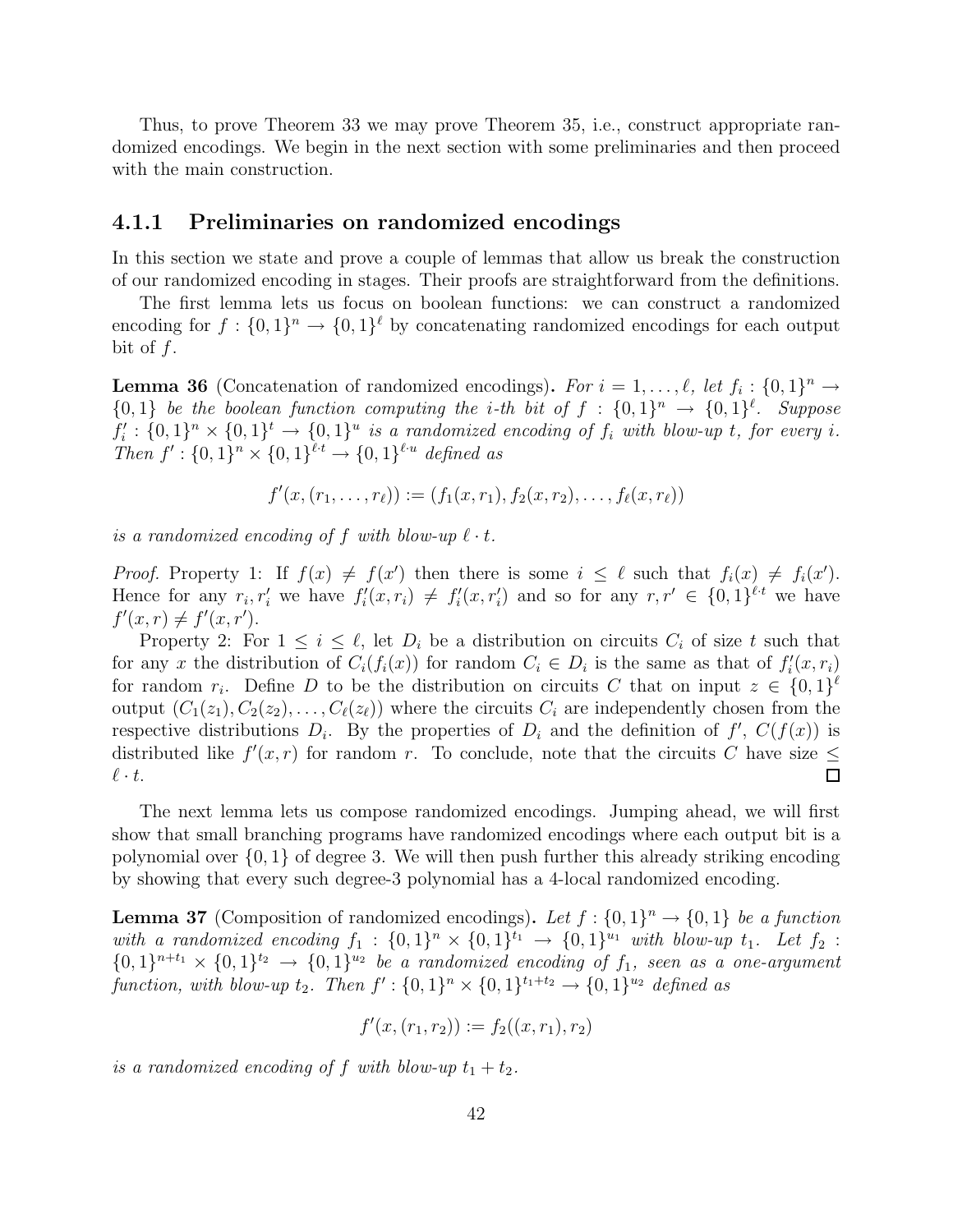Actually, "composition" may be a bit of a misnomer, as  $f'$  is just  $f_2$ , not the composition of  $f_1$  and  $f_2$ . The proof however does compose the circuits associated with  $f_1$  and  $f_2$ .

*Proof.* Property 1: Suppose  $f(x) \neq f(x')$ . Then for every  $r_1$ ,  $f_1(x,r_1) \neq f_1(x',r_1)$ . And so for every  $r_2$ ,  $f_2((x, r_1), r_2) \neq f_2((x', r_1), r_2)$ .

Property 2: Let  $C_i \in D_i$  be random circuits corresponding to Property 2 of  $f_i$ ,  $i =$ 1, 2. Recall that for every x,  $C_1(f(x))$  is distributed like  $f_1(x, r_1)$  for uniform  $r_1$ . Hence,  $C_2(C_1(f(x))$  is distributed like  $C_2(f_1(x, r_1))$ , and the latter is in turn distributed like  $f_2((x, r_1), r_2)$  =  $f'(x,(r_1,r_2))$  for uniform  $r_1,r_2$ . Therefore  $C_2(C_1(\cdot))$  is a distribution of circuits satisfying Property 2. Noting that these circuits have size  $t_1 + t_2$  completes the proof.

In the next two sections we construct randomized encodings. As mentioned before, in light of Lemma 36 we focus on boolean functions. And in light of Lemma 36 we do this in two steps, first we encode branching programs using degree-3 polynomials over  $\{0, 1\}$ , then we encode the latter by 4-local functions.

#### 4.1.2 Encoding branching programs by degree-3 polynomials

Let  $f: \{0,1\}^n \to \{0,1\}$  be a function computable by a branching program of size s, and recall that this program corresponds to a directed acyclic graph on s nodes, denoted as G, with the following properties: there is a distinguished *Start* node with in-degree 0 and a distinguished  $Accept$  node with in-degree 0, and each non-sink node is labeled with " $x_i$ ," for some  $i \in [n]$ , and has two outgoing edges labeled "0" and "1."

We fix a topological ordering of the s nodes such that *Start* is the first and *Accept* the last (i.e., the s-th). Given any string  $x \in \{0,1\}^n$ , define  $G_x$  to be the adjacency matrix of the graph induced by x on G's nodes. Specifically, any node labeled  $x_i$  has only the outgoing edge labeled with the *i*th bit of x. Then, we can see that  $f(x) = 1$  if and only if the accept node is reachable from the start node in the graph associated to  $G_x$ .

Consider the matrix  $M(x) := G_x + I$ , the sum of  $G_x$  and the identity matrix. With the nodes of  $G_x$  ordered according to the fixed topological order mentioned above,  $M(x)$  is an upper-triangular matrix, with 1s along the diagonal, and at most one additional 1 per row (to the right of the diagonal). For example,  $M(x) = G_x + I$  may look like

$$
\begin{pmatrix} 1 & 0 & 0 & \cdots & 1 & \cdots & 0 \\ 0 & 1 & 0 & 1 & \cdots & 0 & 0 \\ 0 & 0 & 1 & 0 & \cdots & 1 & 0 \\ \vdots & & & & & & \vdots \\ 0 & & & & & & 1 & 0 \\ 0 & 0 & & \cdots & & & 0 & 1 \end{pmatrix}.
$$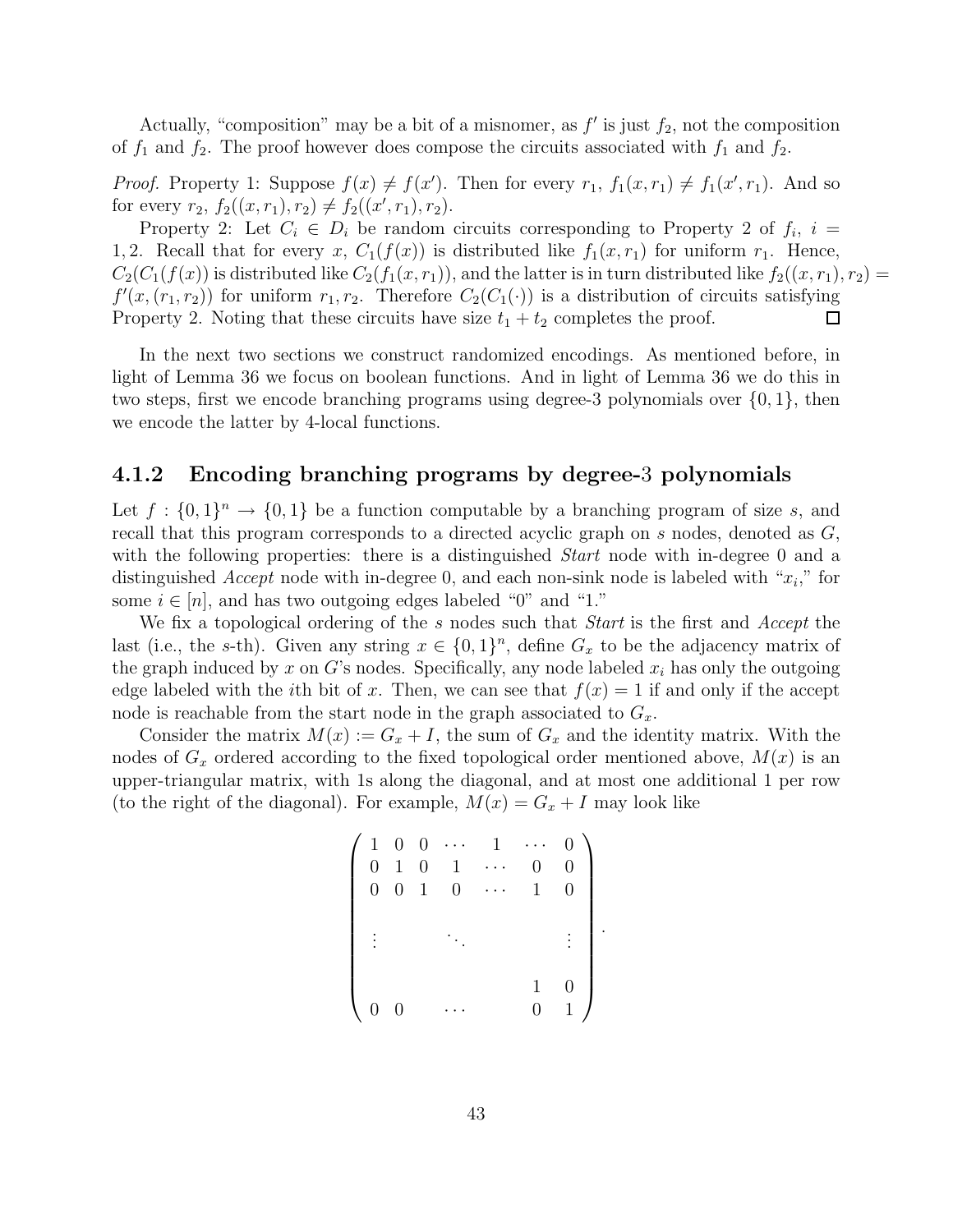Then, we define  $L(x)$  to be  $M(x)$  with the first column and last row removed. In the above example,  $L(x)$  is the  $(s-1) \times (s-1)$  matrix

| $\boldsymbol{0}$<br>$1\,$<br>$\overline{0}$ | $\overline{0}$<br>$\overline{0}$<br>$\mathbf{1}$ | $\cdot$ .<br>$\mathbf{1}$<br>$\boldsymbol{0}$ | $\overline{1}$ | 0<br>$\mathbf 1$ | 0<br>0 |  |
|---------------------------------------------|--------------------------------------------------|-----------------------------------------------|----------------|------------------|--------|--|
|                                             |                                                  |                                               |                |                  |        |  |
| 0                                           |                                                  |                                               |                | $\mathbf{1}$     | 0      |  |

.

We let

 $m := s - 1$ 

and note that  $L(x)$  is an  $m \times m$  matrix.

Observe that the column number in the first row of  $L(x)$  tells us to which node we arrive after taking one step from the node *Start*. Loosely speaking, we will now see how to continue taking steps in the branching program, by multiplying  $L(x)$  by appropriate matrices. This will have the effect of moving the 1s in the matrix (on or above the diagonal) more and more towards the right, ultimately transforming  $L(x)$  into a matrix which contains  $f(x)$  in the upper right corner and is 0 everywhere else (except for a shifted diagonal of 1s which does not depend on x). This transformed  $L(x)$  contains no information about x except for  $f(x)$ , and thus is intuitively suitable for a randomized encoding (cf. discussion after Definition 34).

We start by defining two families of matrices we use to transform  $L(x)$ . All the matrices are over  $\{0, 1\}$ , with addition being bit XOR.

Definition 38.  $R_1$  *is the family of upper triangular matrices with 1s along the diagonal:* 

$$
\begin{pmatrix} 1 & * & \cdots & * \\ & 1 & \ddots & * \\ & & \ddots & & \vdots \\ & & & 1 & * \\ 0 & & & 1 & * \\ & & & & 1 \end{pmatrix},
$$

*where each occurrence of*  $*$  *stands for an element of*  $\{0, 1\}$ *.* 

Multiplying a matrix  $M$  on the left with a matrix in  $R_1$  corresponds to summing to each row of M a linear combination of the rows below it. For example,

$$
\begin{pmatrix} 1 & a & b \ 0 & 1 & c \ 0 & 0 & 1 \end{pmatrix} \begin{pmatrix} x_1 & y_1 & z_1 \ x_2 & y_2 & z_2 \ x_3 & y_3 & z_3 \end{pmatrix} = \begin{pmatrix} x_1 + ax_2 + bx_3 & y_1 + ay_2 + by_3 & z_1 + az_2 + bz_3 \ x_2 + cx_3 & y_2 + cy_3 & z_2 + cz_3 \ x_3 & y_3 & z_3 & z_3 \end{pmatrix}.
$$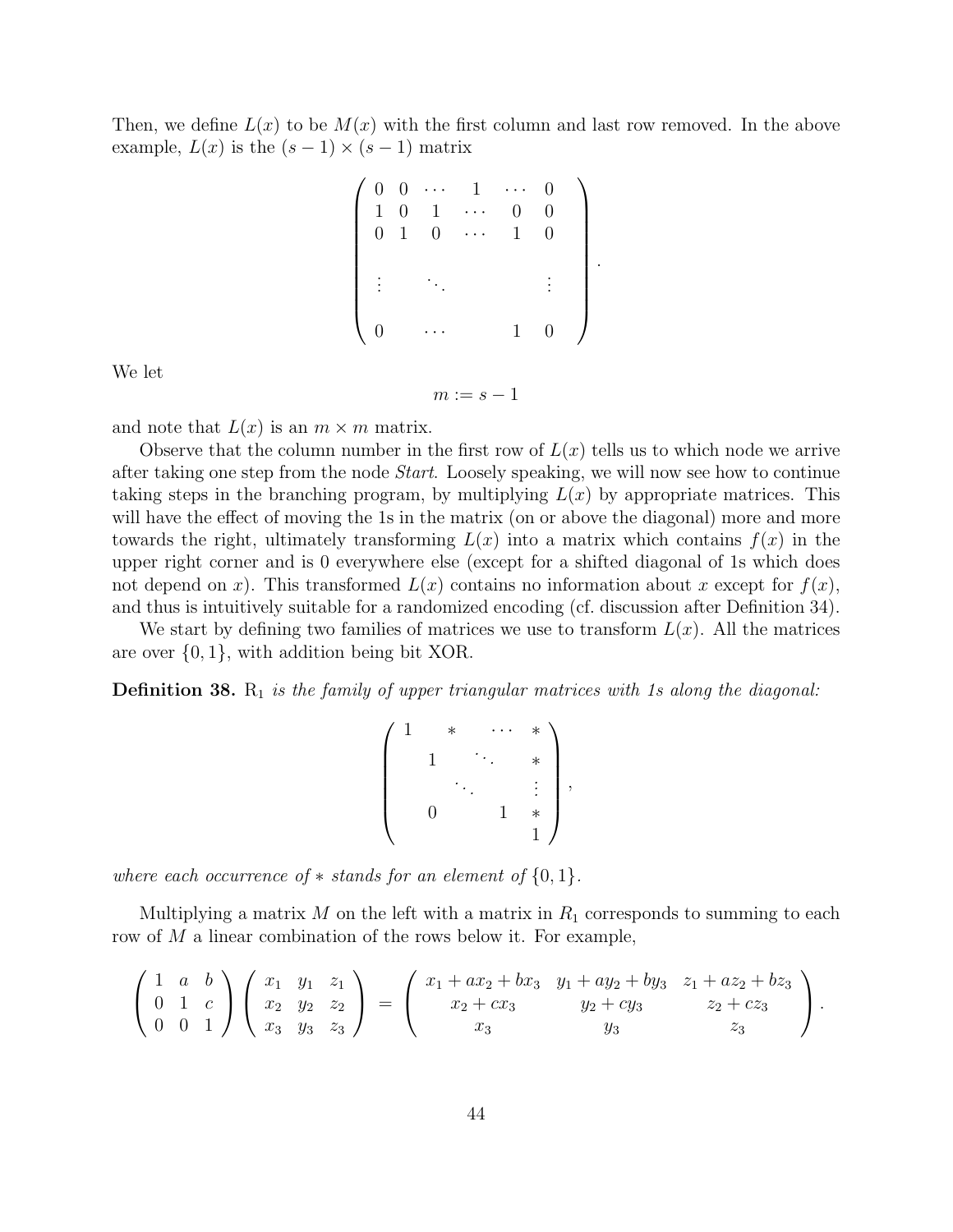Definition 39.  $R_2$  *is the family of matrices with 1s along the diagonal, and any other 1s in the last column:*

$$
\left(\begin{array}{ccccc}\n1 & 0 & \cdots & 0 & * \\
& 1 & & \ddots & * \\
& & \ddots & 0 & \vdots \\
& & & 1 & * \\
& & & & 1\n\end{array}\right).
$$

Multiplying a matrix  $M$  on the right with a matrix in  $R_2$  corresponds to summing to the last column of  $M$  a linear combination of the other columns. For example,

$$
\begin{pmatrix} x_1 & y_1 & z_1 \ x_2 & y_2 & z_2 \ x_3 & y_3 & z_3 \end{pmatrix} \begin{pmatrix} 1 & 0 & a \ 0 & 1 & b \ 0 & 0 & 1 \end{pmatrix} = \begin{pmatrix} x_1 & y_1 & ax_1 + by_1 + z_1 \ x_2 & y_2 & ax_2 + by_2 + z_2 \ x_3 & y_3 & ax_3 + by_3 + z_3 \end{pmatrix}.
$$

It is important to note that both  $R_1$  and  $R_2$  are algebraic groups, which is not difficult to see given what operations multiplying by the matrices corresponds to.

Fact 40. *Both*  $R_1$  *and*  $R_2$  *form groups under matrix multiplication.* 

We now show the promised transformation of  $L(x)$  using these matrices.

**Lemma 41.** For all  $x \in \{0,1\}^n$ , there exist matrices  $r_1 \in R_1$  and  $r_2 \in R_2$  such that

$$
r_1 \cdot L(x) \cdot r_2 = \begin{pmatrix} 0 & \cdots & 0 & f(x) \\ 1 & & \ddots & & 0 \\ & & \ddots & & \vdots \\ 0 & & 1 & 0 \end{pmatrix}.
$$

*Proof.* Let c be the column number of the 1 in the first row of  $L(x)$  (numbering the columns 1 through  $m$ ). Recall that this means c is the number of the node immediately following the start node in  $G_x$ . We will "push" this 1 to the right by repeatedly summing the lower rows to the first. To start, we sum row  $c+1$  to row 1, which has two effects: (i) the entry at  $(1, c)$ is zeroed, because we are working over  $GF(2)$  and row  $c + 1$  has a 1 in column c; (ii) the entry at  $(1, d)$  is set to 1, where d is the node to which c points. We then sum row  $d+1$  to row 1, and continue in this manner, ending when one of the following conditions holds:

- there is a 1 in entry  $(1, m)$ . This indicates that there is a path from the start node to the accept node in  $G_x$ , and thus that  $f(x) = 1$ . Or,
- the first row consists of all 0s. This indicates that a non-accepting sink was reached, and thus that  $f(x) = 0$ .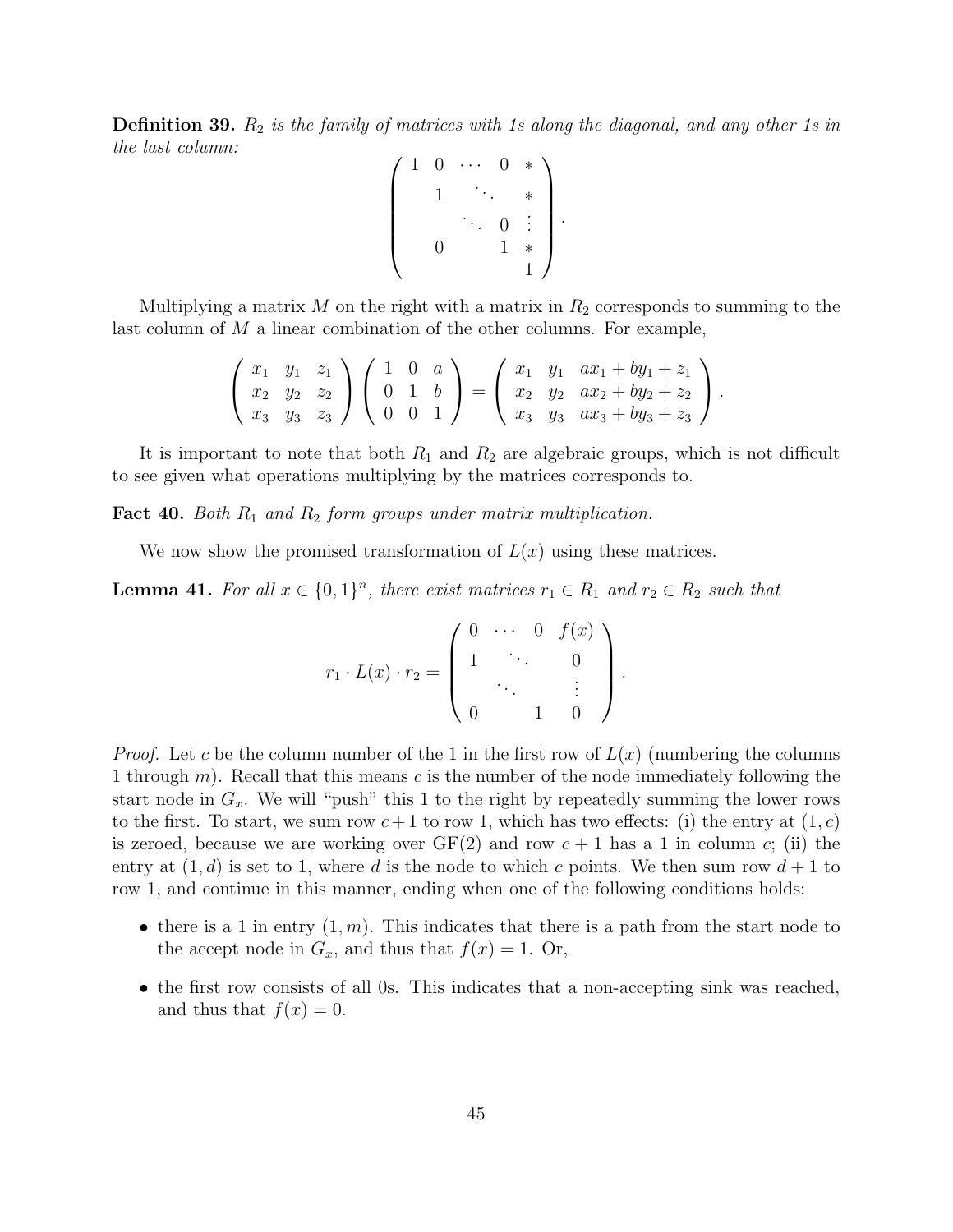A key observation here is that, in either case, the upper right corner has the value  $f(x)$ . Also, note that this process will always terminate because  $G_x$  is acyclic.

We repeat the process for each lower row i, pushing any 1 at position  $(i, j \geq i)$  to the right until the portion of the row at positions  $(i, j \geq i)$  is zeroed out, except possibly for the rightmost column. When we have done this for every row, we have a matrix in the following form:

| $\overline{0}$ | 0 | f(x) |  |
|----------------|---|------|--|
|                |   |      |  |
|                |   |      |  |
|                |   |      |  |
|                |   |      |  |

Each operation performed so far has been summing a row of  $L(x)$  to a row above it; as previously mentioned, these operations can be performed by multiplying on the left by a matrix from  $R_1$ . Composing the multiplications then, we have shown that for every  $x \in \{0,1\}^n$  there is  $r_1 \in R_1$  such that  $r_1 \cdot L(x)$  has the above form.

To complete the lemma we just need to zero out the last column except for the top position  $(1, m)$ . For this, we choose  $r_2 \in R_2$  to be the matrix which, when multiplied on the right, causes the first  $m-1$  columns of  $r_1 \cdot L(x)$  to be summed to the last column so as to zero out all entries below the top. Then,  $r_1 \cdot L(x) \cdot r_2$  has the form given in the statement of the lemma. the lemma.

This construction leads naturally to a randomized encoding. In its definition, for slight convenience, we identify an  $m \times m$  matrix with its representation as an  $m^2$ -bit string. This is somewhat wasteful, because the matrices  $r_1 \in R_1, r_2 \in R_2$ , and  $r_1 \cdot L(x) \cdot r_2$  can each be specified using less than  $m^2$  bits (for example,  $m(m-1)/2$  bits and  $m-1$  bits are needed to represent matrices in  $R_1$  and  $R_2$ , respectively). But this difference is negligible in our context.

Theorem 42 (Randomized encoding of branching programs by degree-3 polynomials). *Let*  $f: \{0,1\}^n \to \{0,1\}$  be computable by a branching program with  $m + 1$  nodes. Then, the  $function f' : \{0,1\}^n \times (\{0,1\}^{m^2} \times \{0,1\}^{m^2}) \rightarrow \{0,1\}^{m^2}$  defined by

$$
f'(x,(r_1,r_2)) := r_1 \cdot L(x) \cdot r_2
$$

is a randomized encoding of f with blow-up  $\text{poly}(m)$  such that each output bit of f' is com*putable by a degree-*3 *polynomial over* {0, 1}*.*

*Proof.* First, the fact that each output bit of  $f'$  is computable by a degree-3 polynomial follows immediately from the definition of  $f'$  and of matrix multiplication. To verify the two properties of randomized encodings, it is convenient to define  $Z(x)$ , for an input x, to be the  $m \times m$  identity matrix with the diagonal shifted "southwest" and  $f(x)$  in the upper right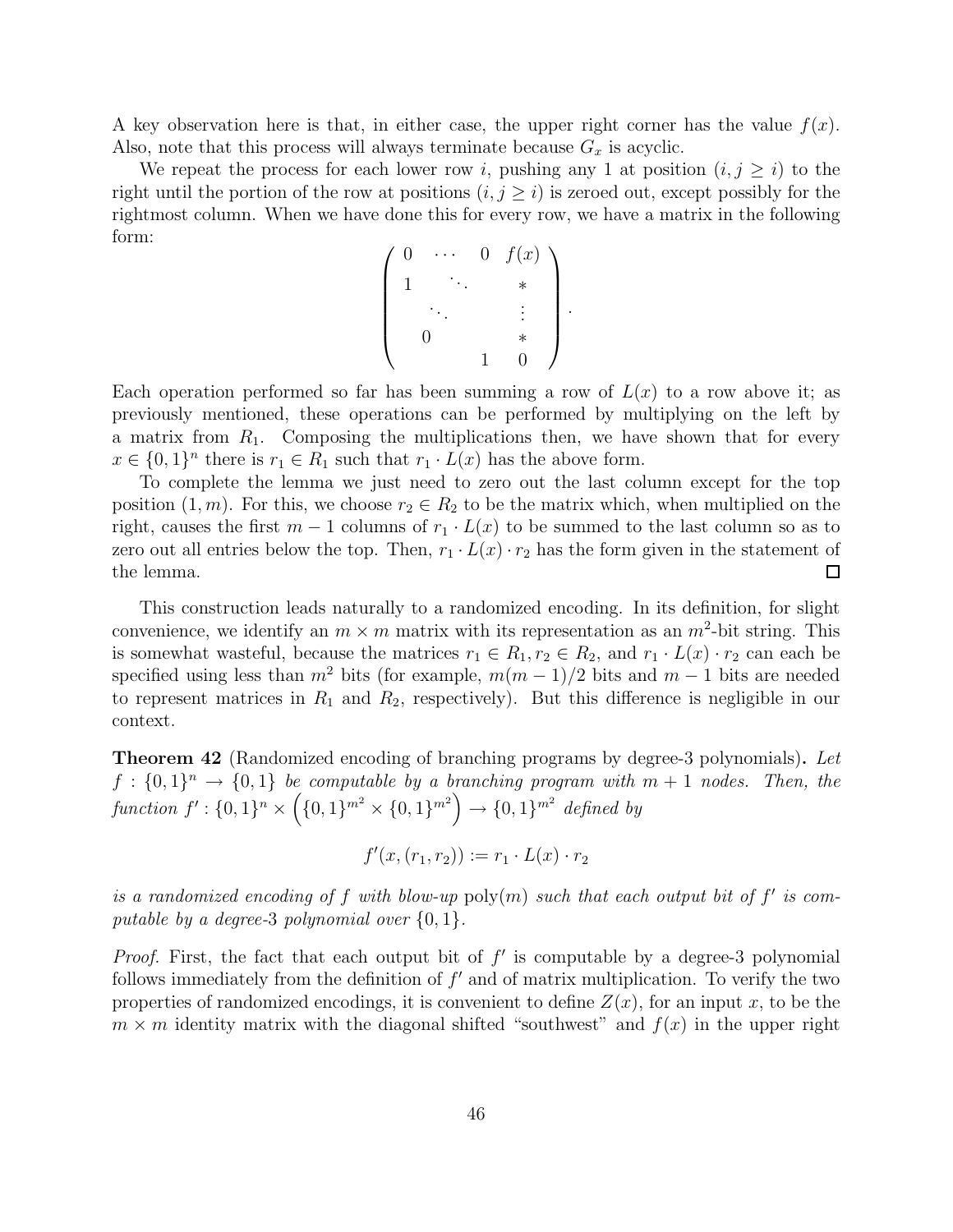corner:

$$
Z(x) := \left( \begin{array}{cccc} 0 & \cdots & 0 & f(x) \\ 1 & \ddots & & 0 \\ & \ddots & & \vdots \\ 0 & & 1 & 0 \end{array} \right).
$$

This is the same matrix on the right side of the equation in the statement of Lemma 41. We verify next the two properties.

1. We need to show that if  $f(x) \neq f(x')$  then  $f'(x,(r_1,r_2)) \neq f'(x',(r'_1,r'_2))$  for every  $r_1, r_2, r'_1, r'_2.$ 

Fix any input x, and let  $\hat{r}_1, \hat{r}_2$  be the matrices guaranteed by Lemma 41 such that  $\hat{r}_1 \cdot L(x) \cdot \hat{r}_2 = Z(x)$ . Observe that the rank of  $Z(x)$ , denoted Rank $(Z(x))$ , equals  $m-1+f(x)$ . Also notice that each matrix from  $R_1$  or  $R_2$  has full rank, and recall that multiplying by a full-rank matrix does not change rank. So we see that, for every  $r_1, r_2$ :

$$
Rank(r_1 \cdot L(x) \cdot r_2) = Rank(\hat{r}_1 \cdot L(x) \cdot \hat{r}_2)
$$
  
= Rank(Z(x))  
= m - 1 + f(x).

Therefore, if  $f(x) \neq f(x')$  then for every  $r_1, r'_1, r_2, r'_2$  we have  $Rank(r_1 \cdot L(x) \cdot r_2) \neq$ Rank $(r'_1 \cdot L(x') \cdot r'_2)$  and hence  $f'(x,(r_1,r_2)) \neq f'(x',(r'_1,r'_2)).$ 

2. We need to show a distribution D on circuits of size  $poly(m)$  such that for any x the distribution of  $C(f(x))$  for random  $C \in D$  is equal to that of  $f'(x,(r_1,r_2))$  for uniformly chosen  $r_1, r_2$ .

For randomly chosen  $r_1, r_2$ , define  $C_{r_1,r_2}(f(x))$  to be the circuit which outputs  $r_1 \cdot$  $Z(x) \cdot r_2$ . A simple implementation of matrix multiplication shows that  $C_{r_1,r_2}$  has size poly(*m*). It only remains to show that, for any fixed x, the distribution of  $r_1 \cdot Z(x) \cdot r_2$  for uniform  $r_1, r_2$  is the same as that of  $r_1 \cdot L(x) \cdot r_2$ . Let  $\hat{r_1}, \hat{r_2}$  be the matrices guaranteed by Lemma 41 such that  $\hat{r}_1 \cdot L(x) \cdot \hat{r}_2 = Z(x)$ . Note that since  $R_1$  is a group, the distribution of  $r_1$  is the same as that of  $r_1 \cdot \hat{r_1}$  for uniform  $r_1$ , and similarly for  $r_2$ . Therefore, for uniform  $r_1, r_2$ , the distribution

$$
r_1 \cdot L(x) \cdot r_2
$$

is the same as

$$
r_1 \cdot \hat{r_1} \cdot L(x) \cdot \hat{r_2} \cdot r_2
$$

which is the same as

$$
r_1 \cdot Z(x) \cdot r_2.
$$

 $\Box$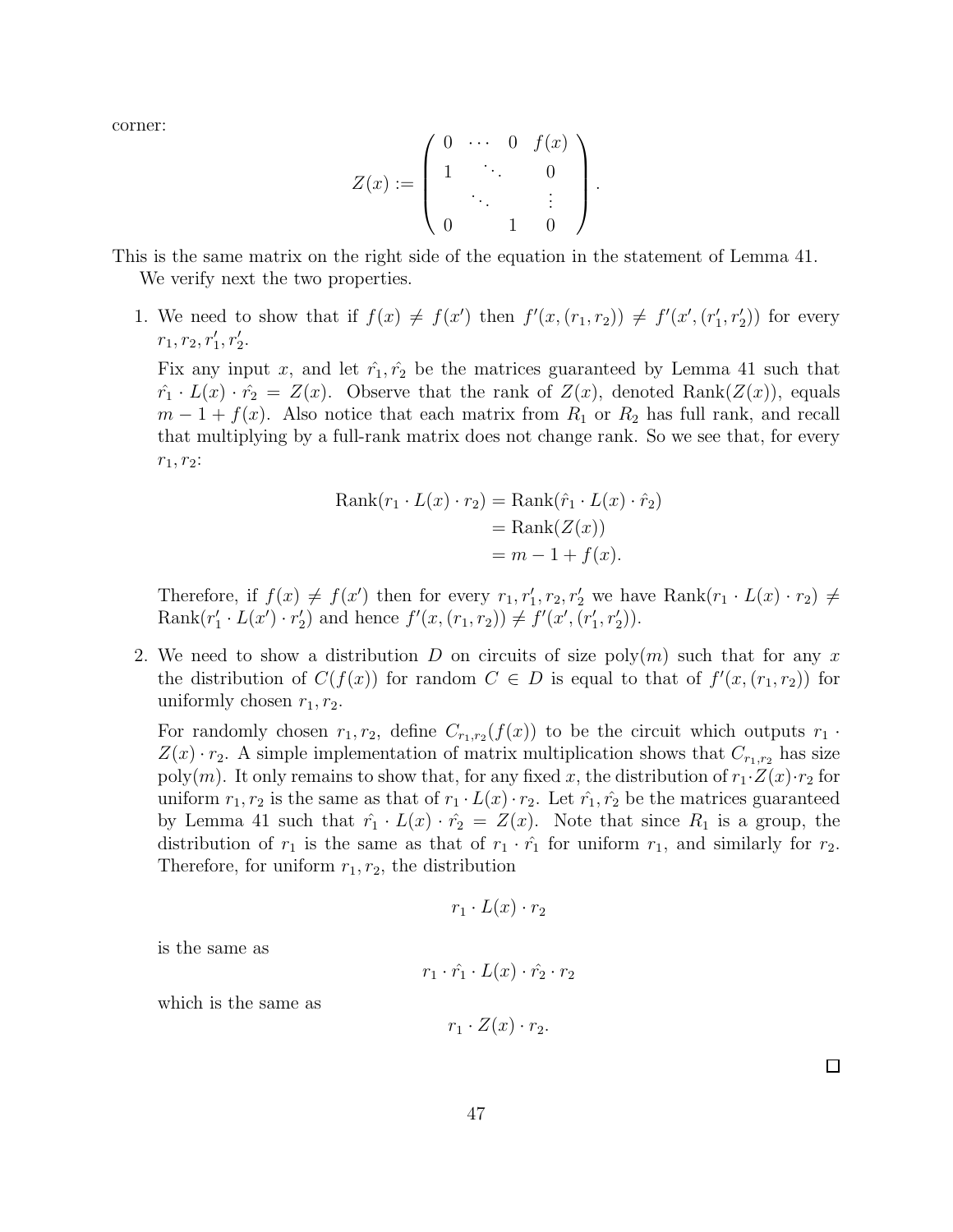#### 4.1.3 Encoding polynomials locally

We now show how to transform the randomized encoding from the previous section into one which is 4-local. Each bit of the randomized encoding from Theorem 42 is computable by a degree-3 polynomial. So, applying the next theorem to each bit of Theorem 42's randomized encoding gives the desired result.

**Theorem 43.** Any degree-3 polynomial  $f : \{0,1\}^n \rightarrow \{0,1\}$  over  $\{0,1\}$  has a 4-local ran*domized encoding with blow-up* poly(n)*.*

*Proof.* We write f as the sum of its degree-3 monomials:

$$
f(x) = T_1(x) + \cdots + T_k(x),
$$

for some parameter k crudely bound as  $k \leq \text{poly}(n)$ . Let  $r, r'$  be randomly-chosen bit strings with  $|r| = k$ ,  $|r'| = k - 1$ . We define a randomized encoding  $f' : \{0,1\}^n \times$  $(\{0,1\}^k \times \{0,1\}^{k-1}) \rightarrow \{0,1\}^{2k}$  as

$$
f'(x,(r,r')) := (T_1(x) + r_1, T_2(x) + r_2, \dots, T_{k-1}(x) + r_{k-1}, T_k(x) + r_k, \n r_1 + r'_1, r'_1 + r_2 + r'_2, \dots, r'_{k-2} + r_{k-1} + r'_{k-1}, r'_{k-1} + r_k).
$$

Note that  $f'$  is 4-local because each  $T_i(x)$  is a degree-3 monomial. We now move to verifying the two properties of randomized encodings.

For the first, observe that if we sum all the bits of  $f'(x,(r,r'))$ , each bit of r and r' appears exactly twice, and each  $T_i(x)$  appears exactly once. Therefore, because we are working over  $\{0, 1\}$  (i.e., sum is XOR), the bits of  $f'(x, (r, r'))$  sum to  $f(x)$  for any  $r, r'$ ; so the first property of a randomized encoding holds.

For the second property, note that for any fixed x, the first  $2k - 1$  bits of  $f'(x, (r, r'))$  are uniformly distributed (for uniform  $r, r'$ ) while the last bit is the one which makes the parity of the entire output equal to  $f(x)$ .

It may be worthwhile to visualize this through the following equivalences, holding for every fixed x, where we use the symbol " $\equiv$ " for "have the same distribution for random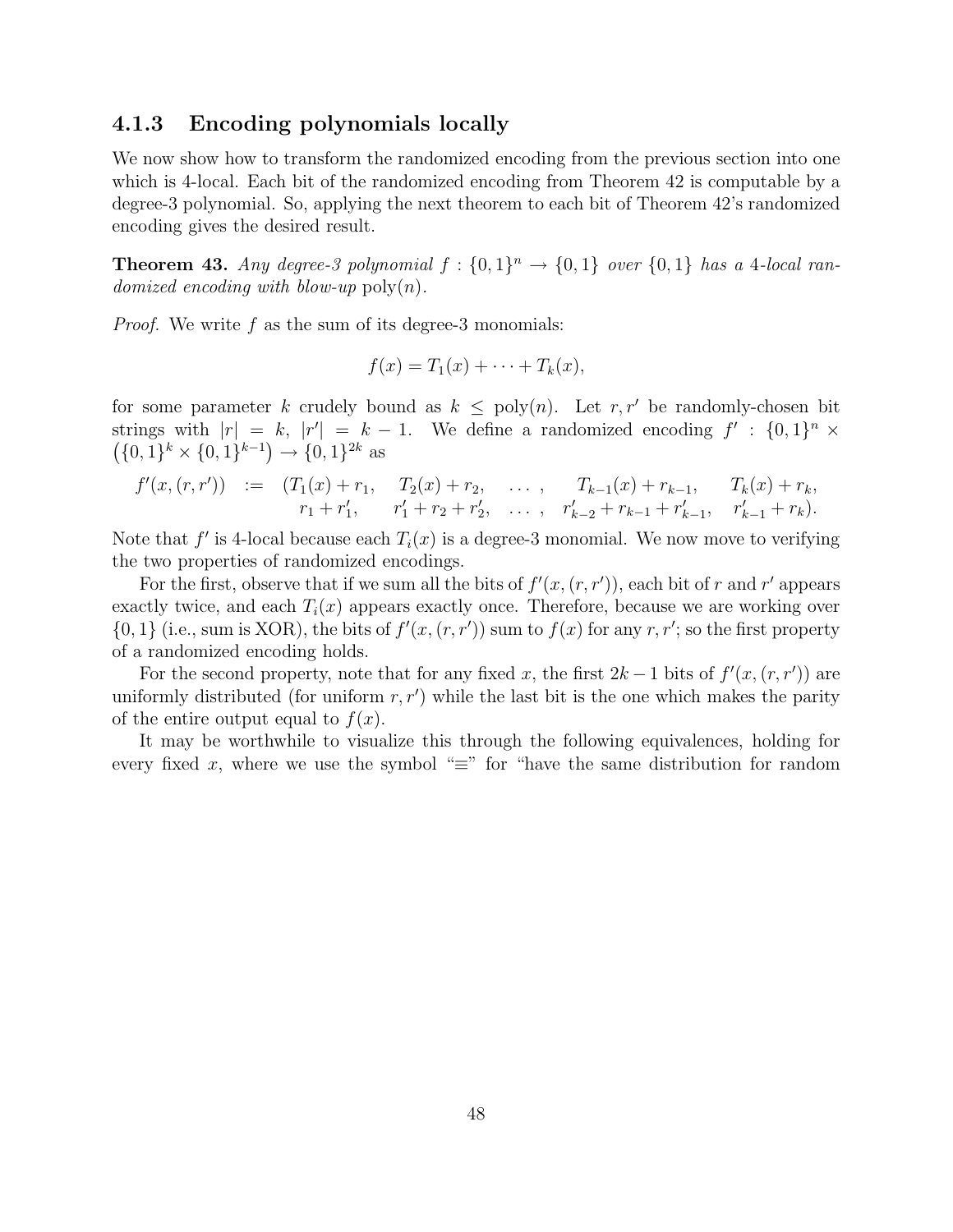$r,r^{\prime}:$ "

$$
f'(x,(r,r'))
$$
  
\n
$$
= (T_1(x) + r_1, T_2(x) + r_2, \dots, T_{k-1}(x) + r_{k-1}, T_k(x) + r_k,
$$
  
\n
$$
r_1 + r'_1, r'_1 + r_2 + r'_2, \dots, r'_{k-2} + r_{k-1} + r'_{k-1}, r'_{k-1} + r_k)
$$
  
\n
$$
\equiv (r_1, r_2, \dots, r_{k-1}, r_k,
$$
  
\n
$$
r_1 + T_1(x) + r'_1, r'_1 + r_2 + T_2(x) + r'_2, \dots, r'_{k-2} + r_{k-1} + T_{k-1}(x) + r'_{k-1}, r'_{k-1} + r_k + T_k(x))
$$
  
\n
$$
\equiv (r_1, r_2, \dots, r_{k-1}, r_k,
$$
  
\n
$$
r'_1, r'_1 + r_1 + r_2 + T_1(x) + T_2(x) + r'_2, \dots, r'_{k-2} + r_{k-1} + T_{k-1}(x) + r'_{k-1}, r'_{k-1} + r_k + T_k(x))
$$
  
\n...\n
$$
\equiv (r_1, r_2, \dots, r_{k-1}, r_k, r'_1, r'_2, \dots, r'_{k-2}, r'_{k-1}, \sum_{i \le k} r_i + \sum_{i \le k-1} r'_i + \sum_{i \le k} T_i(x))
$$
  
\n
$$
\equiv (r_1, r_2, \dots, r_{k-1}, r_k, r'_1, r'_2, \dots, r'_{k-2}, r'_{k-1}, \sum_{i \le k} r_i + \sum_{i \le k-1} r'_i + f(x)).
$$

Thus, our distribution is over circuits C which output  $2k-1$  bits at random, and then one final bit to ensure the parity is equal to  $f(x)$ :

$$
C_{r,r'}(f(x)) := \left(r, r', \sum_{i \leq k} r_i + \sum_{i \leq k-1} r'_i + f(x)\right).
$$

This computation can be easily implemented in size  $O(k) = \text{poly}(n)$ .

#### 4.1.4 Putting the encodings together

For completeness in this section we point out how to combine the randomized encodings seen before into one.

Theorem 35 (Local randomized encoding for branching programs). (Restated.) *Let* f :  $\{0,1\}^n \to \{0,1\}^{\ell}$  be computable by a branching program with  $s \geq n$  nodes. Then there exists *a* 4*-local randomized encoding*  $f' : \{0, 1\}^n \times \{0, 1\}^t \rightarrow \{0, 1\}^u$  *of*  $f$  *with blow-up*  $t = s^c$ *, where* c *is a universal constant.*

*Proof.* We show for every  $i \leq \ell$  a 4-local randomized encoding of the *i*-th bit of f with blow-up  $t = \text{poly}(s)$ ; the result then follows from Lemma 36 (note that  $\ell \leq s$  by Definition 32 of branching program).

Fix any  $i \leq \ell$  and for convenience let  $g := f_i : \{0,1\}^n \to \{0,1\}$  be the function computing the *i*-th output bit of f. By Theorem 42 g has a randomized encoding  $g' : \{0,1\}^n \times$  $\{0,1\}^{t'} \to \{0,1\}^{u'}$  with blow-up  $t' = \text{poly}(s)$  such that each output bit of g' is computable by a polynomial of degree 3. In turn, by Theorem 43 each of the  $u' = \text{poly}(s)$  output bits  $g'_j$  of  $g'_j$ , seen as a 1-argument function, has a 4-local randomized encoding  $g''_j: \{0,1\}^{n+t'} \times$  $\{0,1\}^{t''_j} \to \{0,1\}^{u''_j}$  with blow-up  $t''_j = \text{poly}(n+t') = \text{poly}(s)$ . (Note that  $u' = \text{poly}(s)$  for,

 $\Box$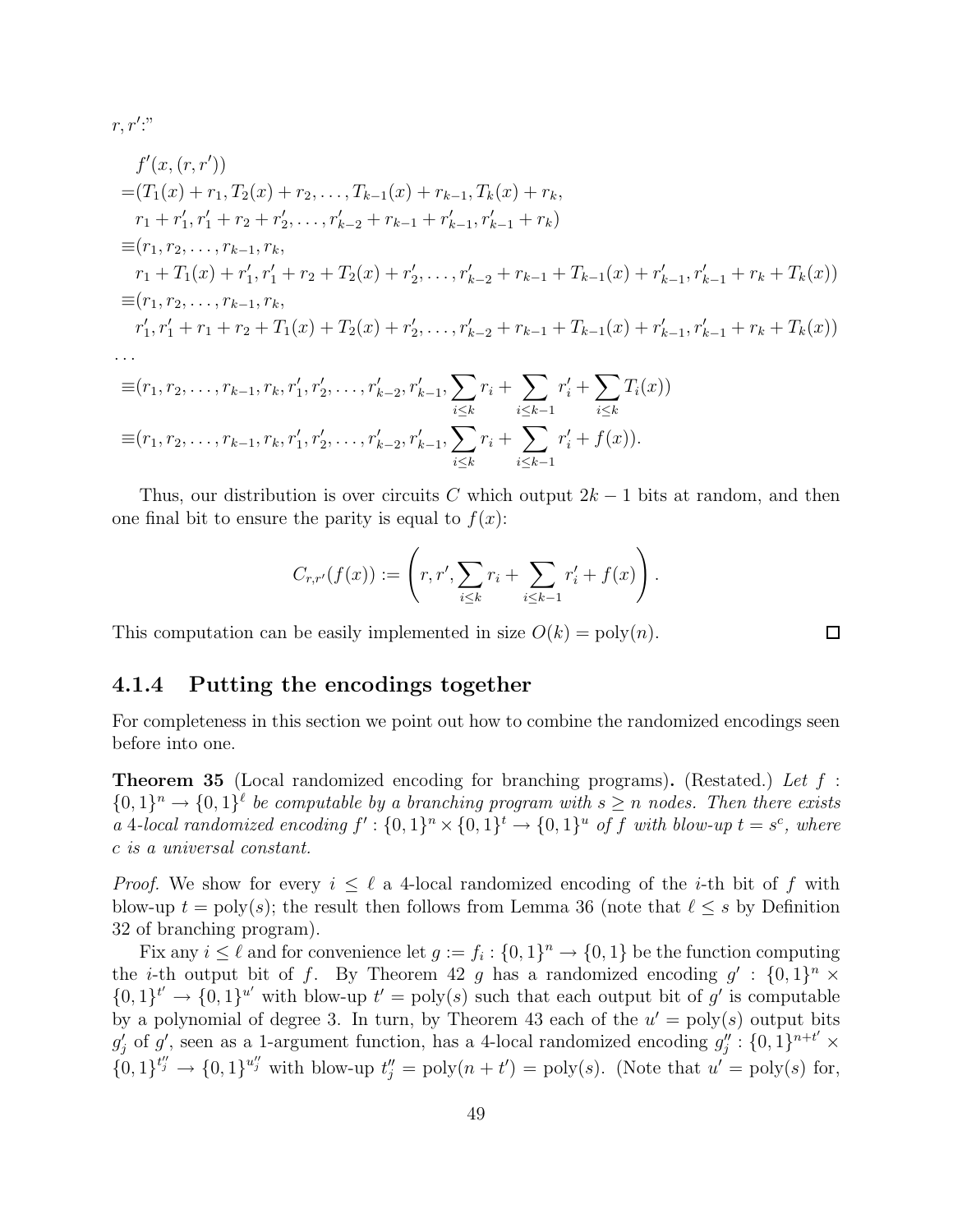as noted earlier, the output length of a randomized encoding is always less than the blowup parameter, since by definition the latter is also an upper bound on the size of circuits computing outputs of the randomized encoding.)

Therefore, by Lemma 36, g' has a randomized encoding g'' with blow-up  $t'' = u' \text{ poly}(s) =$ poly(s). Thanks to Lemma 37 we can now compose the randomized encodings  $g'$  and  $g''$  to get a 4-local randomized encoding for  $g = f_i$  with blow-up  $t' + t'' = \text{poly}(s)$ .  $\Box$ 

Finally, we note that the minimal locality of one-way functions is likely to be 3: 2-local one-way functions do not exist (inverses can be found solving 2-satisfiability problems), while 3-local one-way functions can be based on the intractability of decoding random linear binary codes, see [AIK06].

Acknowledgments. We thank Yuval Ishai for helpful comments.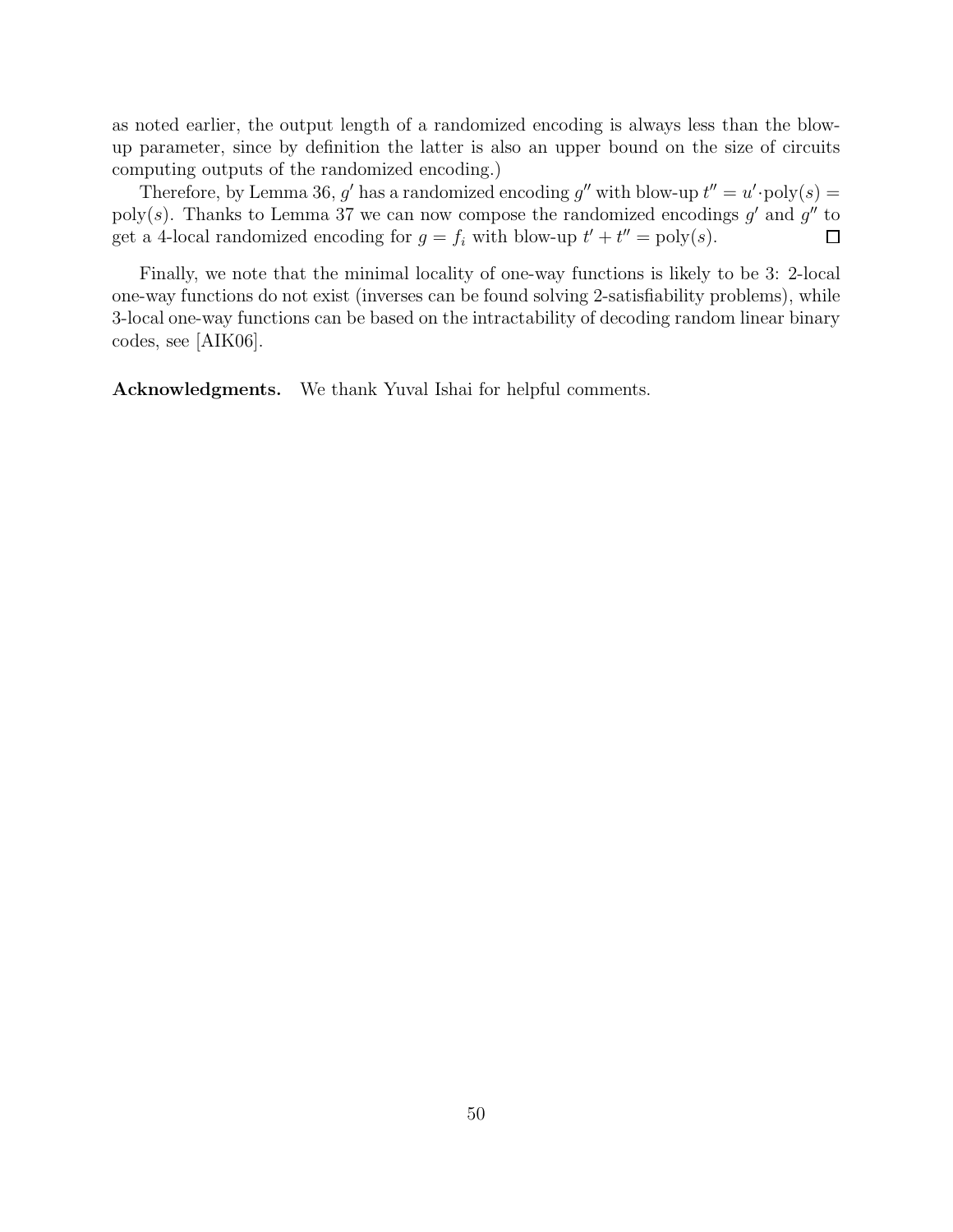# Bibliography

- [AB01] Noga Alon and Richard Beigel. Lower bounds for approximations by low degree polynomials over Zm. In *IEEE Conf. on Computational Complexity (CCC)*, pages 184–187, 2001.
- [AB09] Sanjeev Arora and Boaz Barak. *Computational Complexity*. Cambridge University Press, 2009. A modern approach.
- [ABFR94] James Aspnes, Richard Beigel, Merrick Furst, and Steven Rudich. The expressive power of voting polynomials. *Combinatorica. An Journal on Combinatorics and the Theory of Computing*, 14(2):135–148, 1994.
- [AGHP92] Noga Alon, Oded Goldreich, Johan Håstad, and René Peralta. Simple constructions of almost k-wise independent random variables. *Random Structures & Algorithms*, 3(3):289–304, 1992.
- [AIK06] Benny Applebaum, Yuval Ishai, and Eyal Kushilevitz. Cryptography in NC<sup>0</sup>. *SIAM J. on Computing*, 36(4):845–888, 2006.
- [Ajt83] Miklós Ajtai. Σ<sup>1</sup><sub>1</sub>-formulae on finite structures. *Annals of Pure and Applied Logic*, 24(1):1–48, 1983.
- [AKK<sup>+</sup>03] Noga Alon, Tali Kaufman, Michael Krivelevich, Simon Litsyn, and Dana Ron. Testing low-degree polynomials over GF(2). In *7th Workshop on Randomization and Approximation Techniques in Computer Science (RANDOM)*, volume 2764 of *Lecture Notes in Computer Science*, pages 188–199. Springer, 2003.
- [AV08] Manindra Agrawal and V. Vinay. Arithmetic circuits: A chasm at depth four. In *49th IEEE Symp. on Foundations of Computer Science (FOCS)*, pages 67–75, 2008.
- [AW08] Scott Aaronson and Avi Wigderson. Algebrization: a new barrier in complexity theory. In *40th ACM Symp. on the Theory of Computing (STOC)*, pages 731–740, 2008.
- [BCH86] Paul Beame, Stephen A. Cook, and H. James Hoover. Log depth circuits for division and related problems. *SIAM J. Comput.*, 15(4):994–1003, 1986.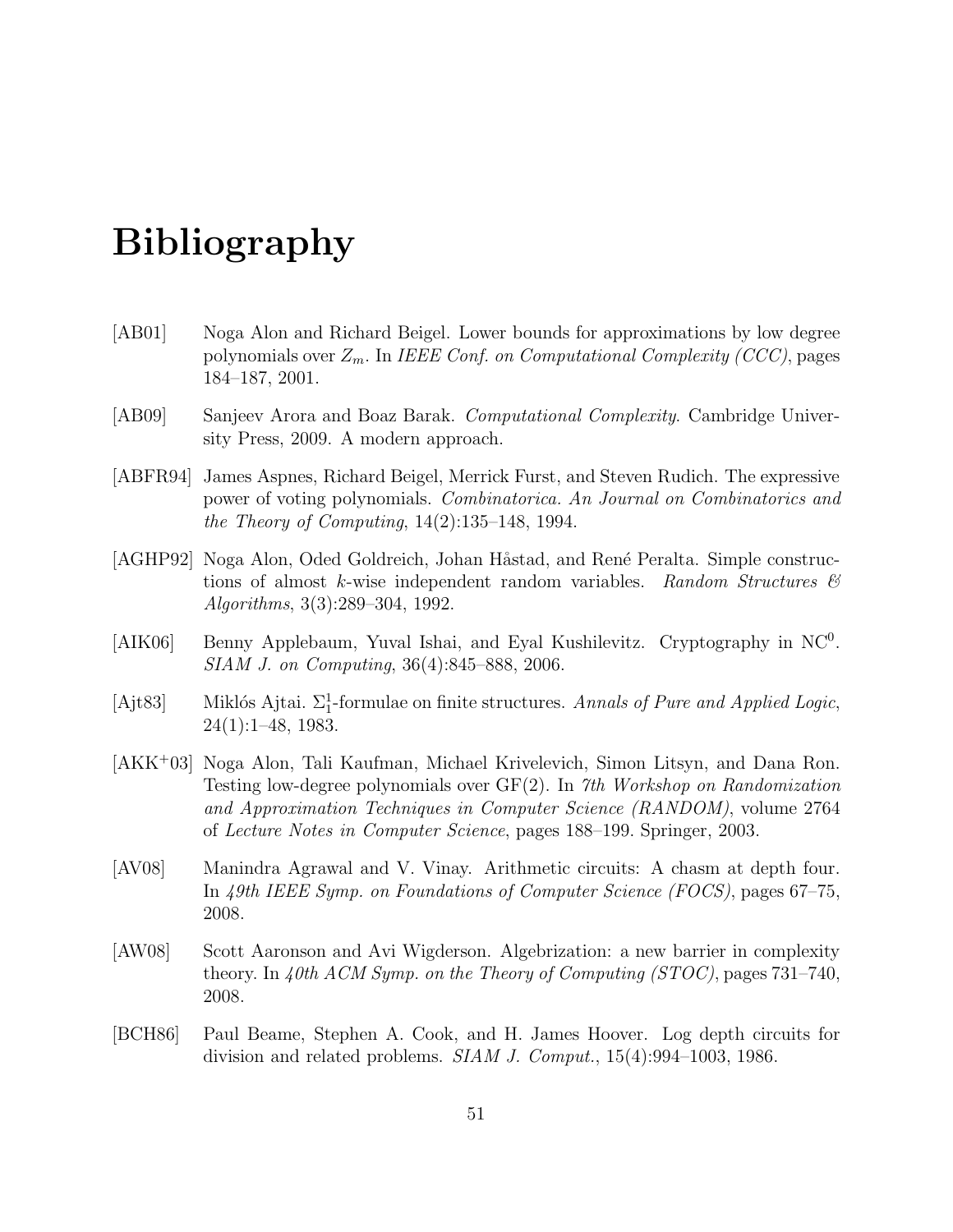- [BEHL08] Ido Ben-Eliezer, Rani Hod, and Shachar Lovett. Random low degree polynomials are hard to approximate. Manuscript, 2008.
- [Bei93] Richard Beigel. The polynomial method in circuit complexity. In *8th Structure in Complexity Theory Conference*, pages 82–95. IEEE, 1993.
- $[Bei94]$  Richard Beigel. When do extra majority gates help? polylog $(N)$  majority gates are equivalent to one. *Computational Complexity*, 4(4):314–324, 1994.
- [BGL06] Nayantara Bhatnagar, Parikshit Gopalan, and Richard J. Lipton. Symmetric polynomials over  $Z_m$  and simultaneous communication protocols. *J. of Computer and System Sciences*, 72(2):252–285, 2006.
- [BGS75] Theodore Baker, John Gill, and Robert Solovay. Relativizations of the *P*=?*NP* question. *SIAM J. on Computing*, 4(4):431–442, 1975.
- [BL15] Abhishek Bhowmick and Shachar Lovett. Nonclassical polynomials as a barrier to polynomial lower bounds. In *IEEE Conf. on Computational Complexity (CCC)*, pages 72–87, 2015.
- [BNS92] László Babai, Noam Nisan, and Márió Szegedy. Multiparty protocols, pseudorandom generators for logspace, and time-space trade-offs. *J. of Computer and System Sciences*, 45(2):204–232, 1992.
- [Bou05] Jean Bourgain. Estimation of certain exponential sums arising in complexity theory. *Comptes Rendus Math´ematique. Acad´emie des Sciences. Paris*, 340(9):627– 631, 2005.
- [Bra09] Mark Braverman. Poly-logarithmic independence fools AC<sup>0</sup> circuits. In *24th IEEE Conf. on Computational Complexity (CCC)*. IEEE, 2009.
- [BS90] Ravi B. Boppana and Michael Sipser. The complexity of finite functions. In *Handbook of theoretical computer science, Vol. A*, pages 757–804. Elsevier, Amsterdam, 1990.
- [BSVW03] Eli Ben-Sasson, Madhu Sudan, Salil Vadhan, and Avi Wigderson. Randomnessefficient low degree tests and short PCPs via epsilon-biased sets. In *ACM Symp. on the Theory of Computing (STOC)*, pages 612–621, 2003.
- [BV10] Andrej Bogdanov and Emanuele Viola. Pseudorandom bits for polynomials. *SIAM J. on Computing*, 39(6):2464–2486, 2010.
- [Cai89] Jin-Yi Cai. With probability one, a random oracle separates pspace from the polynomial-time hierarchy. *J. Comput. Syst. Sci.*, 38(1):68–85, 1989.
- [CGT96] Jin-Yi Cai, Frederic Green, and Thomas Thierauf. On the correlation of symmetric functions. *Mathematical Systems Theory*, 29(3):245–258, 1996.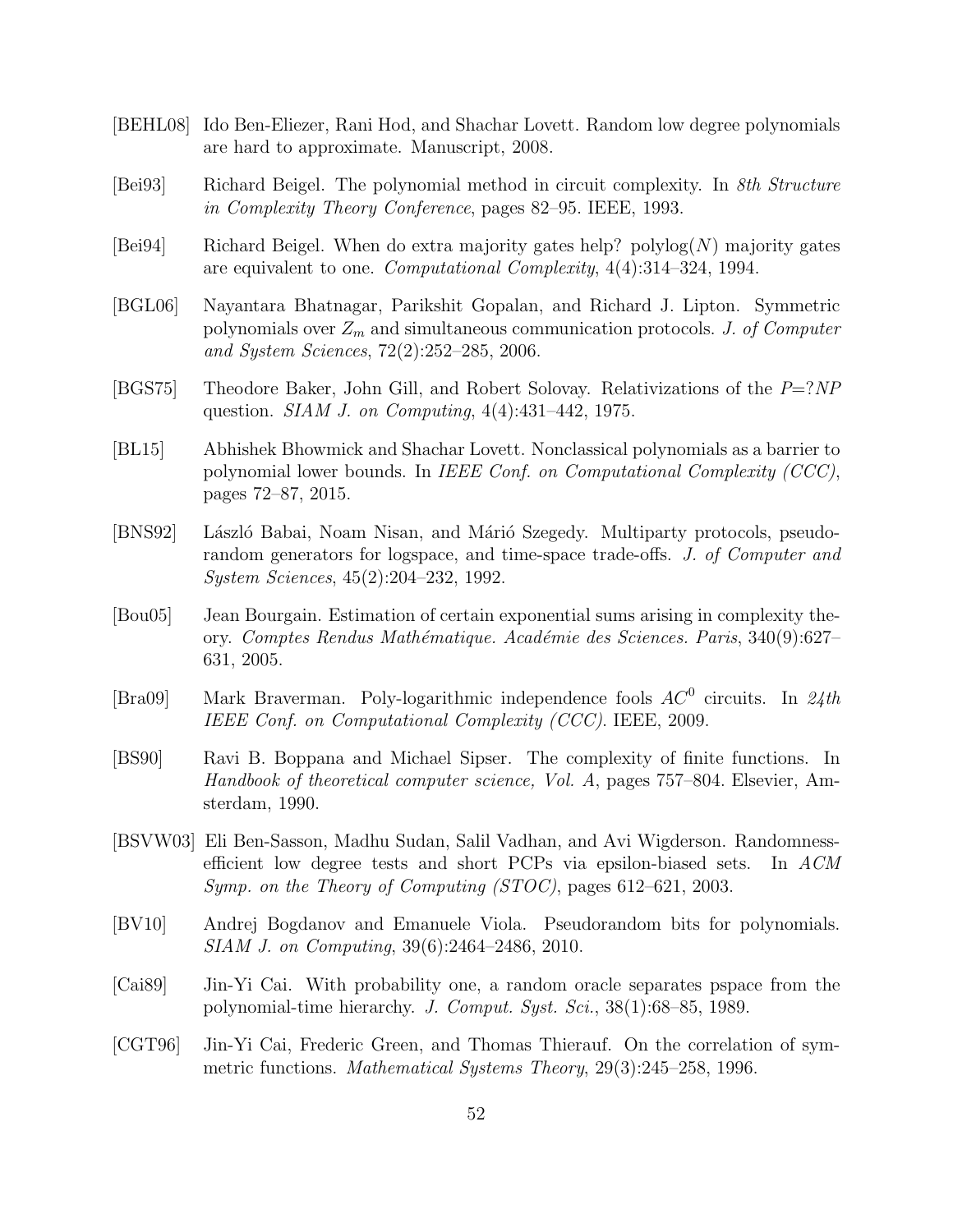- [Cha07] Arkadev Chattopadhyay. Discrepancy and the power of bottom fan-in in depththree circuits. In *48th IEEE Symp. on Foundations of Computer Science (FOCS)*, pages 449–458. IEEE, 2007.
- [CK02] Peter Clote and Evangelos Kranakis. *Boolean Functions and Computation Models*. Springer, 2002.
- [CT93] Fan R. K. Chung and Prasad Tetali. Communication complexity and quasi randomness. *SIAM Journal on Discrete Mathematics*, 6(1):110–123, 1993.
- [CT06] Thomas Cover and Joy Thomas. *Elements of Information Theory (Wiley Series in Telecommunications and Signal Processing)*. Wiley-Interscience, 2006.
- [DP09] Devdatt Dubhashi and Alessandro Panconesi. *Concentration of measure for the analysis of randomized algorithms*. Cambridge University Press, 2009.
- [Fre95] Yoav Freund. Boosting a weak learning algorithm by majority. *Information and Computation*, 121(2):256–285, 1995.
- [FSS84] Merrick L. Furst, James B. Saxe, and Michael Sipser. Parity, circuits, and the polynomial-time hierarchy. *Mathematical Systems Theory*, 17(1):13–27, 1984.
- [GHR92] Mikael Goldmann, Johan Håstad, and Alexander A. Razborov. Majority gates vs. general weighted threshold gates. *Computational Complexity*, 2:277–300, 1992.
- [GKV12] Frederic Green, Daniel Kreymer, and Emanuele Viola. Block-symmetric polynomials correlate with parity better than symmetric. Available at http://www.ccs.neu.edu/home/viola/, 2012.
- [GNW95] Oded Goldreich, Noam Nisan, and Avi Wigderson. On Yao's XOR lemma. Technical Report TR95–050, *Electronic Colloquium on Computational Complexity*, March 1995. www.eccc.uni-trier.de/.
- [Gol00] Oded Goldreich. Candidate one-way functions based on expander graphs. Technical report, Electronic Colloquium on Computational Complexity, 2000.
- [Gol01] Oded Goldreich. *Foundations of Cryptography: Volume 1, Basic Tools*. Cambridge University Press, 2001.
- [Gow98] Timothy Gowers. A new proof of Szemerédi's theorem for arithmetic progressions of length four. *Geometric and Functional Analysis*, 8(3):529–551, 1998.
- [Gow01] Timothy Gowers. A new proof of Szemerédi's theorem. *Geometric and Functional Analysis*, 11(3):465–588, 2001.
- [GR07] Andrew Granville and Ze´ev Rudnick. Uniform distribution. In *Equidistribution in Number Theory, An Introduction*, volume 237 of *NATO Science Series II: Mathematics, Physics and Chemistry*, pages 1–13. Springer, 2007.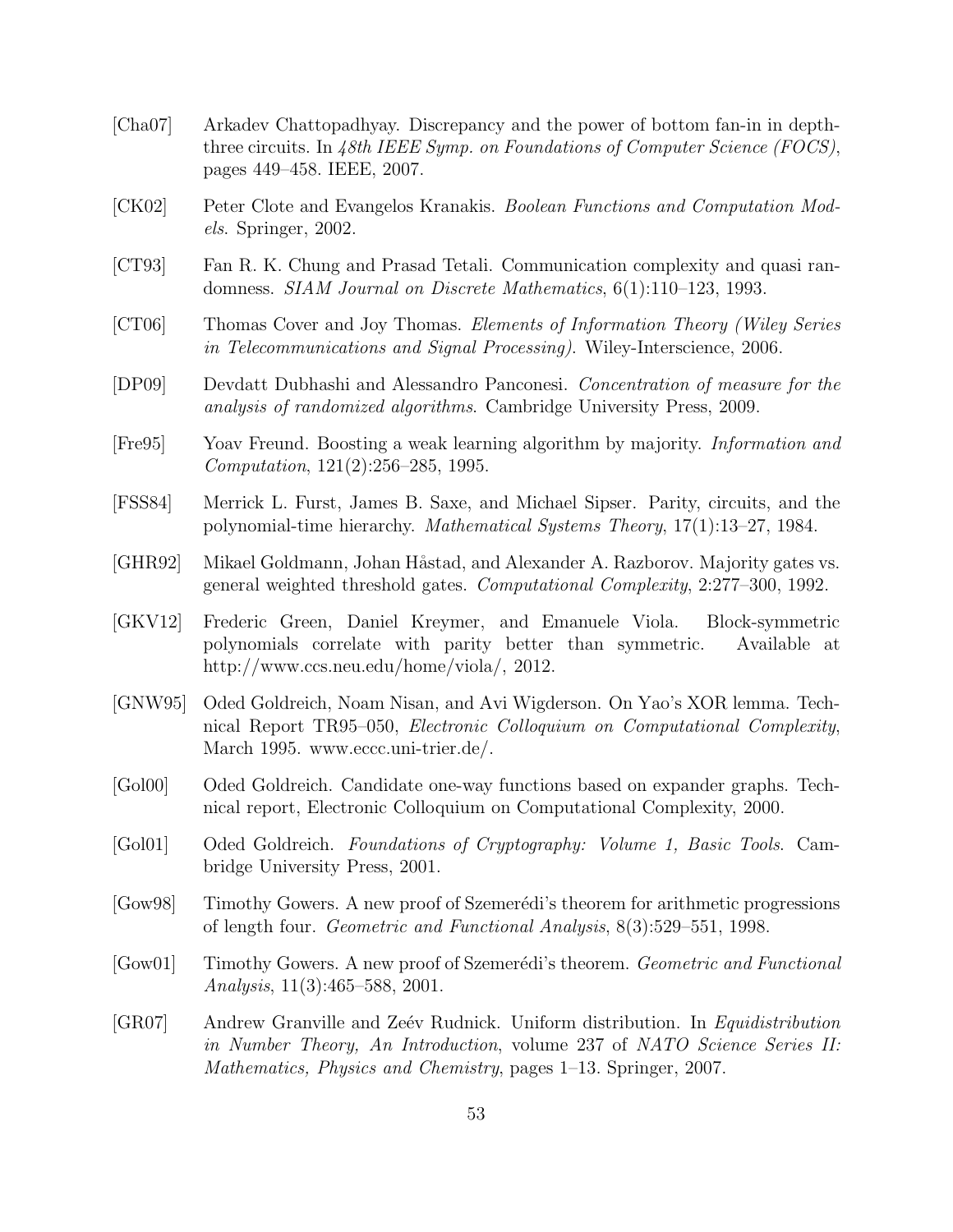- [GR10] Frederic Green and Amitabha Roy. Uniqueness of optimal mod 3 circuits for parity. *Journal of Number Theory*, 130:961 – 975, 2010.
- [Gre04] Frederic Green. The correlation between parity and quadratic polynomials mod 3. *J. of Computer and System Sciences*, 69(1):28–44, 2004.
- $[Gro95]$  Vince Grolmusz. Separating the communication complexities of MOD m and MOD p circuits. *J. of Computer and System Sciences*, 51(2):307–313, 1995.
- [GRS05] Frederic Green, Amitabha Roy, and Howard Straubing. Bounds on an exponential sum arising in Boolean circuit complexity. *Comptes Rendus Mathématique. Acad´emie des Sciences. Paris*, 341(5):279–282, 2005.
- [GT06] Anna Gál and Vladimir Trifonov. On the correlation between parity and modular polynomials. In *31st Symposium on Mathematical Foundations of Computer Science (MFCS)*, volume 4162 of *Lecture Notes in Computer Science*, pages 387–398. Springer, 2006.
- [GT07] Ben Green and Terence Tao. The distribution of polynomials over finite fields, with applications to the Gowers norms, 2007. arXiv:0711.3191v1.
- [GT08] Ben Green and Terence Tao. An inverse theorem for the Gowers  $U^3(G)$  norm. *Edinburgh Mathematical Society (Series 2)*, 51(01):73–153, 2008.
- [GV04] Dan Gutfreund and Emanuele Viola. Fooling parity tests with parity gates. In *8thWorkshop on Randomization and Computation (RANDOM)*, pages 381–392. Springer, 2004.
- [Han06] Kristoffer Arnsfelt Hansen. Lower bounds for circuits with few modular gates using exponential sums. *Electronic Colloquium on Computational Complexity*, Technical Report TR06-079, 2006. www.eccc.uni-trier.de/.
- [Hås87] Johan Håstad. *Computational limitations of small-depth circuits*. MIT Press, 1987.
- [Hea08] Alexander Healy. Randomness-efficient sampling within NC<sup>1</sup> . *Computational Complexity*, 17(1):3–37, 2008.
- [HG91] Johan Håstad and Mikael Goldmann. On the power of small-depth threshold circuits. *Computational Complexity*, 1(2):113–129, 1991.
- [HMP<sup>+</sup>93] András Hajnal, Wolfgang Maass, Pavel Pudlák, Márió Szegedy, and György Turán. Threshold circuits of bounded depth. *J. of Computer and System Sciences*, 46(2):129–154, 1993.
- [HV06] Alexander Healy and Emanuele Viola. Constant-depth circuits for arithmetic in finite fields of characteristic two. In *23rd Symp. on Theoretical Aspects of Computer Science (STACS)*, pages 672–683. Springer, 2006.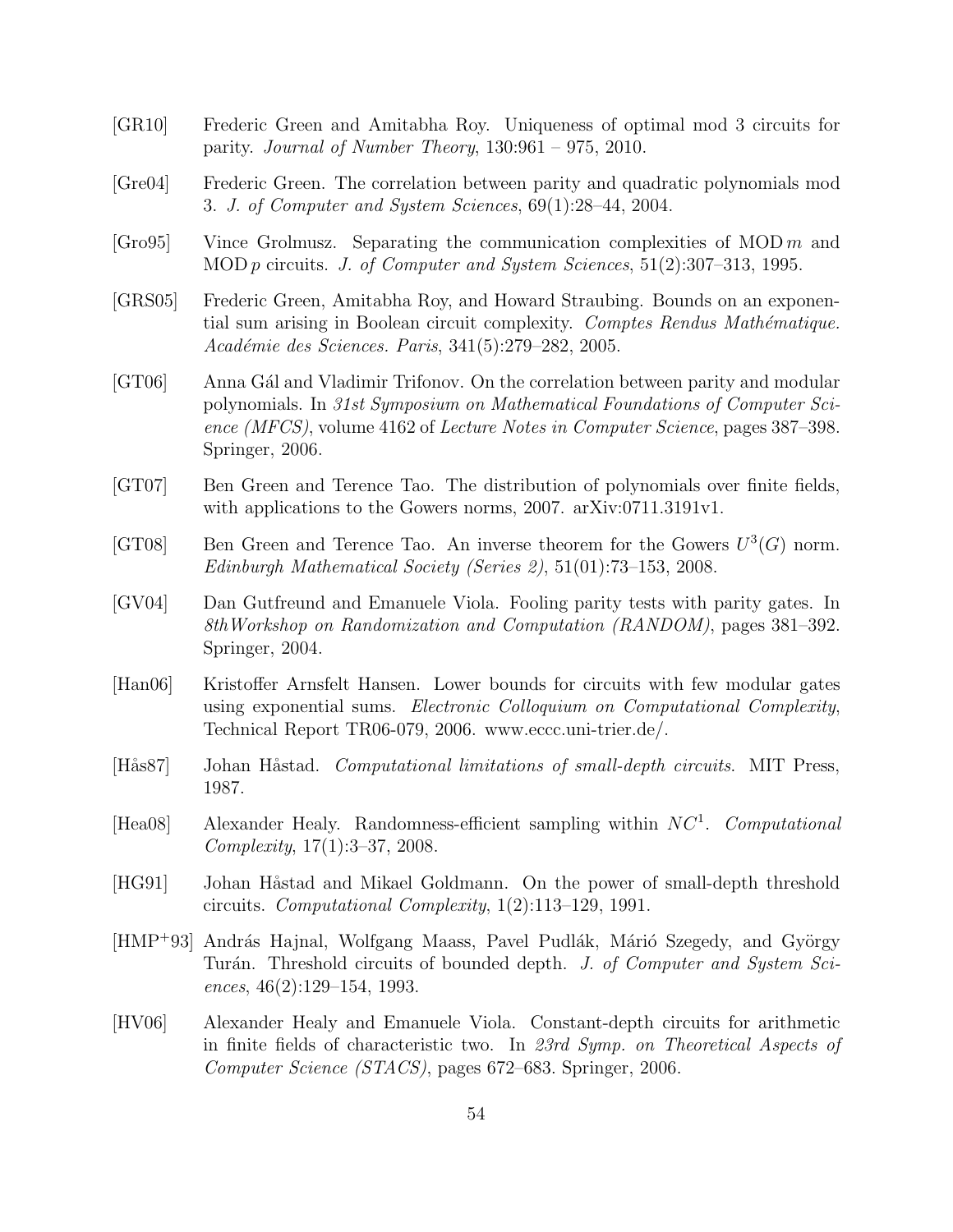- [IM02] Kazuo Iwama and Hiroki Morizumi. An explicit lower bound of  $5n o(n)$  for boolean circuits. In *Symp. on Math. Foundations of Computer Science (MFCS)*, pages 353–364, 2002.
- [IN96] Russell Impagliazzo and Moni Naor. Efficient cryptographic schemes provably as secure as subset sum. *J. of Cryptology*, 9(4):199–216, 1996.
- [IW97] Russell Impagliazzo and Avi Wigderson. *P* = *BPP* if E requires exponential circuits: Derandomizing the XOR lemma. In *29th ACM Symp. on the Theory of Computing (STOC)*, pages 220–229. ACM, 1997.
- [Kli01] Adam R. Klivans. On the derandomization of constant depth circuits. In *Workshop on Randomization and Computation (RANDOM)*. Springer, 2001.
- [KN97] Eyal Kushilevitz and Noam Nisan. *Communication complexity*. Cambridge University Press, 1997.
- [LMS08] Shachar Lovett, Roy Meshulam, and Alex Samorodnitsky. Inverse conjecture for the Gowers norm is false. In *40th ACM Symp. on the Theory of Computing (STOC)*, pages 547–556, 2008.
- [Lov08] Shachar Lovett. Unconditional pseudorandom generators for low degree polynomials. In *40th ACM Symp. on the Theory of Computing (STOC)*, pages 557–562, 2008.
- [LVW93] Michael Luby, Boban Veličković, and Avi Wigderson. Deterministic approximate counting of depth-2 circuits. In *2nd Israeli Symposium on Theoretical Computer Science (ISTCS)*, pages 18–24, 1993.
- [Nep70] Valery A. Nepomnjaščiĭ. Rudimentary predicates and Turing calculations. *Soviet Mathematics-Doklady*, 11(6):1462–1465, 1970.
- [Nis91] Noam Nisan. Pseudorandom bits for constant depth circuits. *Combinatorica. An Journal on Combinatorics and the Theory of Computing*, 11(1):63–70, 1991.
- [NN93] Joseph Naor and Moni Naor. Small-bias probability spaces: efficient constructions and applications. *SIAM J. on Computing*, 22(4):838–856, 1993.
- [NW94] Noam Nisan and Avi Wigderson. Hardness vs randomness. *J. of Computer and System Sciences*, 49(2):149–167, 1994.
- [Raz87] Alexander Razborov. Lower bounds on the dimension of schemes of bounded depth in a complete basis containing the logical addition function. *Akademiya Nauk SSSR. Matematicheskie Zametki*, 41(4):598–607, 1987. English translation in Mathematical Notes of the Academy of Sci. of the USSR, 41(4):333-338, 1987.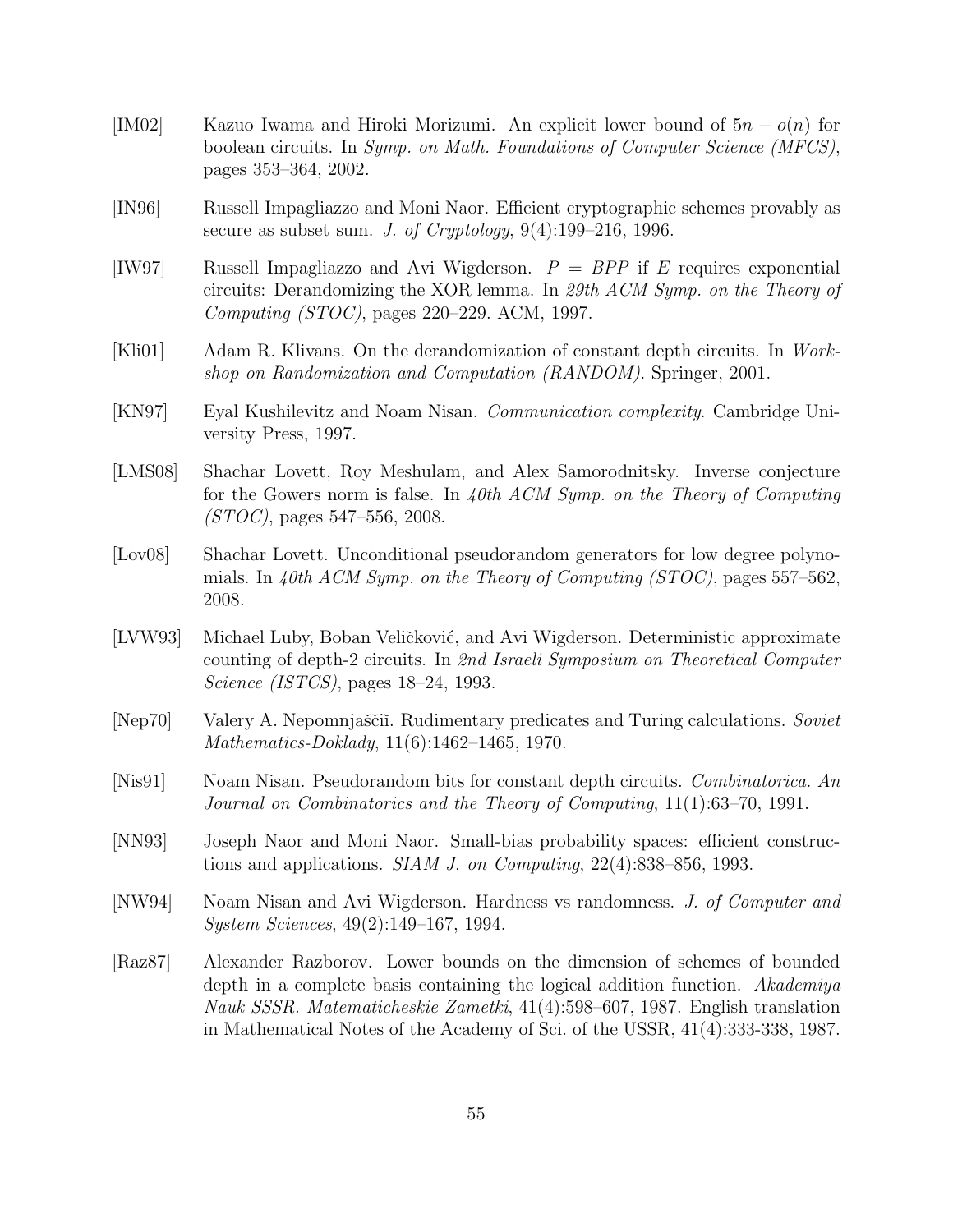- [Raz00] Ran Raz. The BNS-Chung criterion for multi-party communication complexity. *Computational Complexity*, 9(2):113–122, 2000.
- [Ros08] Benjamin Rossman. On the constant-depth complexity of k-clique. In *40th ACM Symp. on the Theory of Computing (STOC)*, 2008.
- [RR97] Alexander Razborov and Steven Rudich. Natural proofs. *J. of Computer and System Sciences*, 55(1):24–35, August 1997.
- [RV13] Alexander Razborov and Emanuele Viola. Real advantage. *ACM Trans. Computation Theory*, 5(4):17, 2013.
- [RW93] Alexander Razborov and Avi Wigderson.  $n^{\Omega(\log n)}$  lower bounds on the size of depth-3 threshold circuits with AND gates at the bottom. *Information Processing Letters*, 45(6):303–307, 1993.
- [Sam07] Alex Samorodnitsky. Low-degree tests at large distances. In *ACM Symp. on the Theory of Computing (STOC)*, pages 506–515, 2007.
- [Smo87] Roman Smolensky. Algebraic methods in the theory of lower bounds for Boolean circuit complexity. In *19th ACM Symp. on the Theory of Computing (STOC)*, pages 77–82. ACM, 1987.
- [Smo93] Roman Smolensky. On representations by low-degree polynomials. In *34th IEEE IEEE Symp. on Foundations of Computer Science (FOCS)*, pages 130–138, 1993.
- [SV10] Ronen Shaltiel and Emanuele Viola. Hardness amplification proofs require majority. *SIAM J. on Computing*, 39(7):3122–3154, 2010.
- [Val77] Leslie G. Valiant. Graph-theoretic arguments in low-level complexity. In *6th Symposium on Mathematical Foundations of Computer Science*, volume 53 of *Lecture Notes in Computer Science*, pages 162–176. Springer, 1977.
- [Val83] L. G. Valiant. Exponential lower bounds for restricted monotone circuits. In *15th ACM ACM Symp. on the Theory of Computing (STOC)*, pages 110–117. ACM, 1983.
- [Vio05] Emanuele Viola. On constructing parallel pseudorandom generators from oneway functions. In *20th IEEE Conf. on Computational Complexity (CCC)*, pages 183–197, 2005.
- [Vio06a] Emanuele Viola. *The Complexity of Hardness Amplification and Derandomization*. PhD thesis, Harvard University, 2006.
- [Vio06b] Emanuele Viola. New correlation bounds for GF(2) polynomials using Gowers uniformity. *Electronic Colloquium on Computational Complexity*, Technical Report TR06-097, 2006. www.eccc.uni-trier.de/.